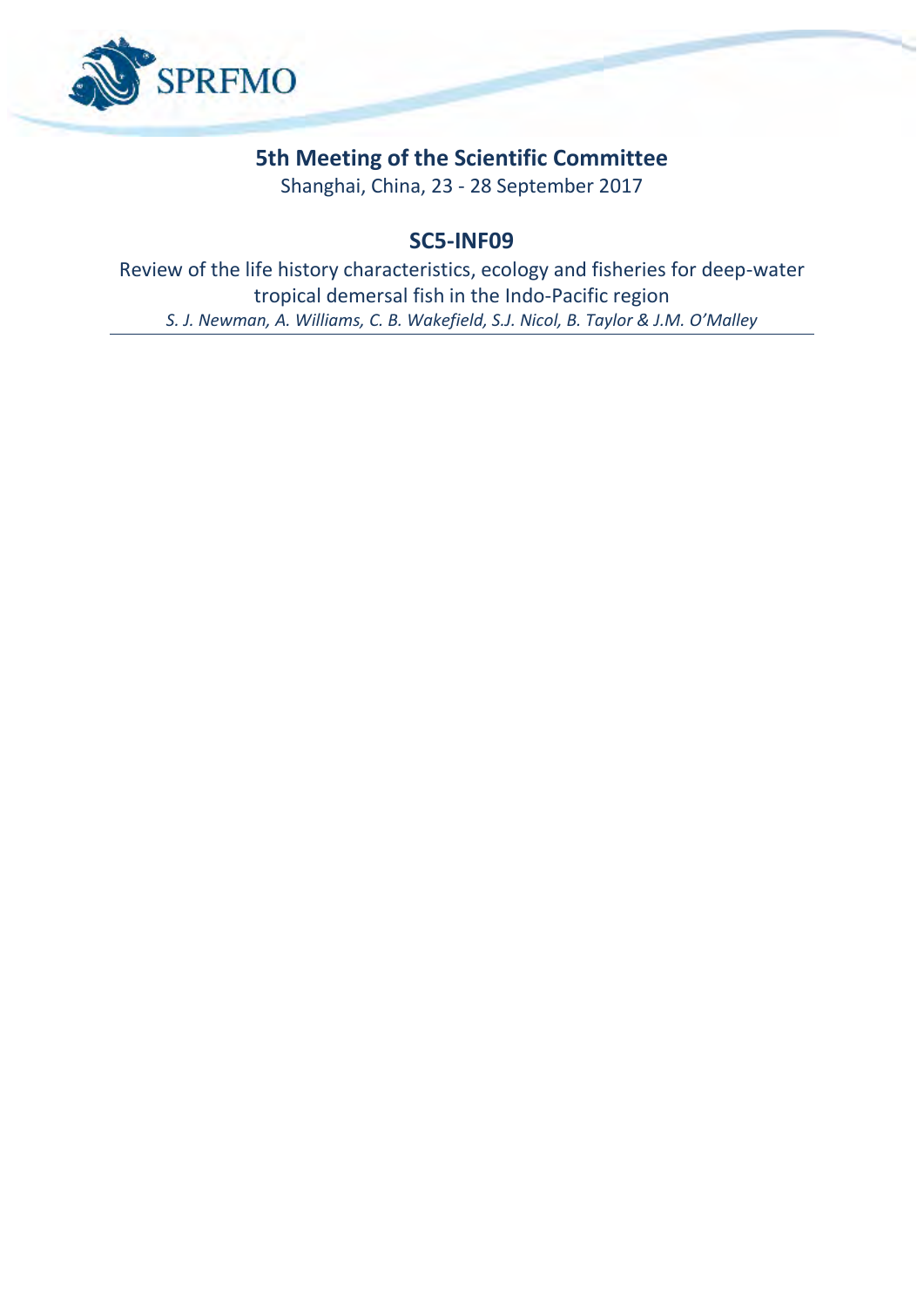*Review of the life history characteristics, ecology and fisheries for deep-water tropical demersal fish in the Indo-Pacific region*

# **Stephen J. Newman, Ashley J. Williams, Corey B. Wakefield, Simon J. Nicol, Brett M. Taylor & Joseph M. O'Malley**

#### **Reviews in Fish Biology and Fisheries**

ISSN 0960-3166

Rev Fish Biol Fisheries DOI 10.1007/s11160-016-9442-1 **Reviews in Fish Biology** and Fisheries



**VOLUME 26 NUMBER 2 2016** 

**Editor Gretta Pecl** 

2 Springer

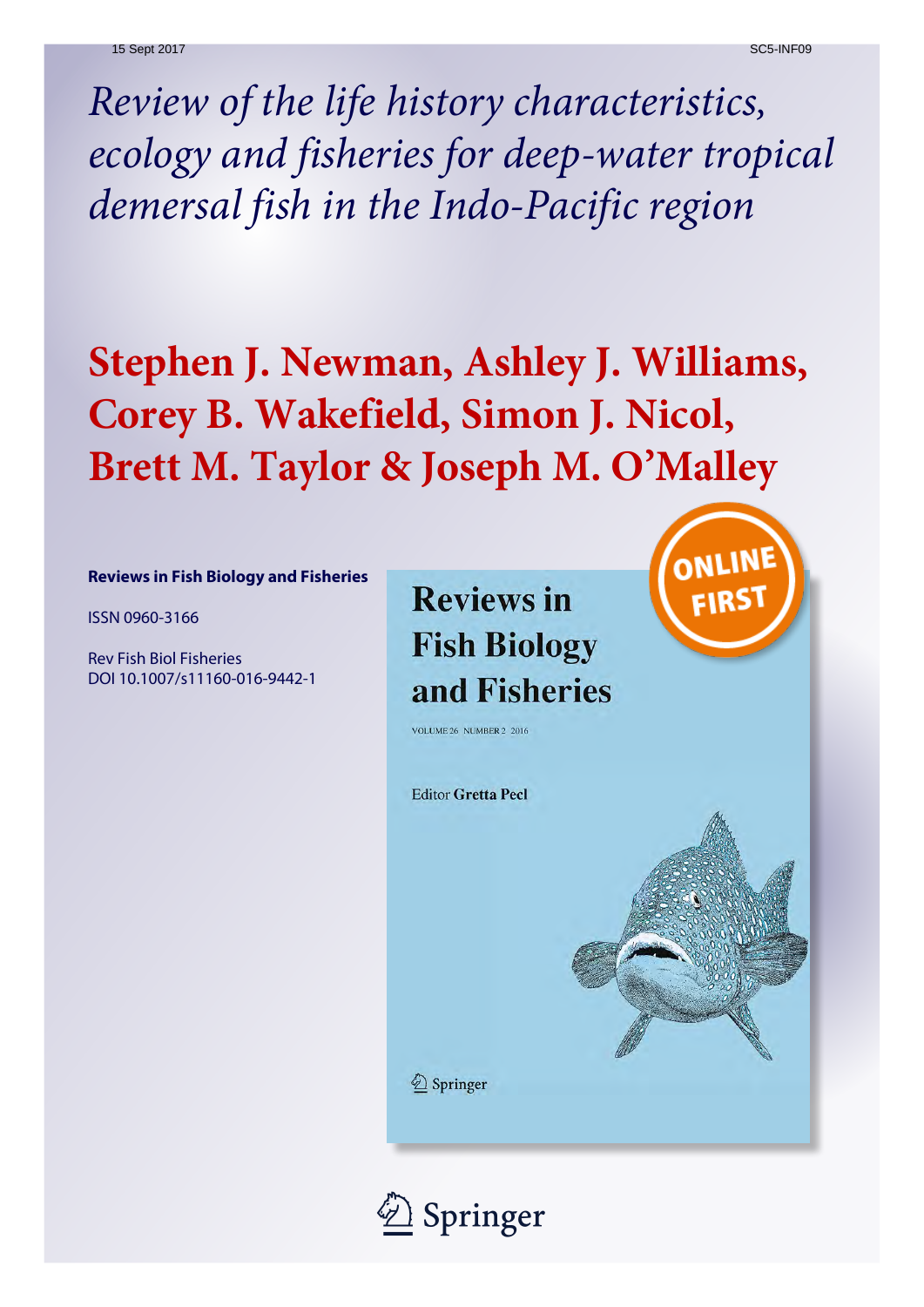**Your article is protected by copyright and all rights are held exclusively by Her majesty the Queen in Right of Australia. This e-offprint is for personal use only and shall not be selfarchived in electronic repositories. If you wish to self-archive your article, please use the accepted manuscript version for posting on your own website. You may further deposit the accepted manuscript version in any repository, provided it is only made publicly available 12 months after official publication or later and provided acknowledgement is given to the original source of publication and a link is inserted to the published article on Springer's website. The link must be accompanied by the following text: "The final publication is available at link.springer.com".**

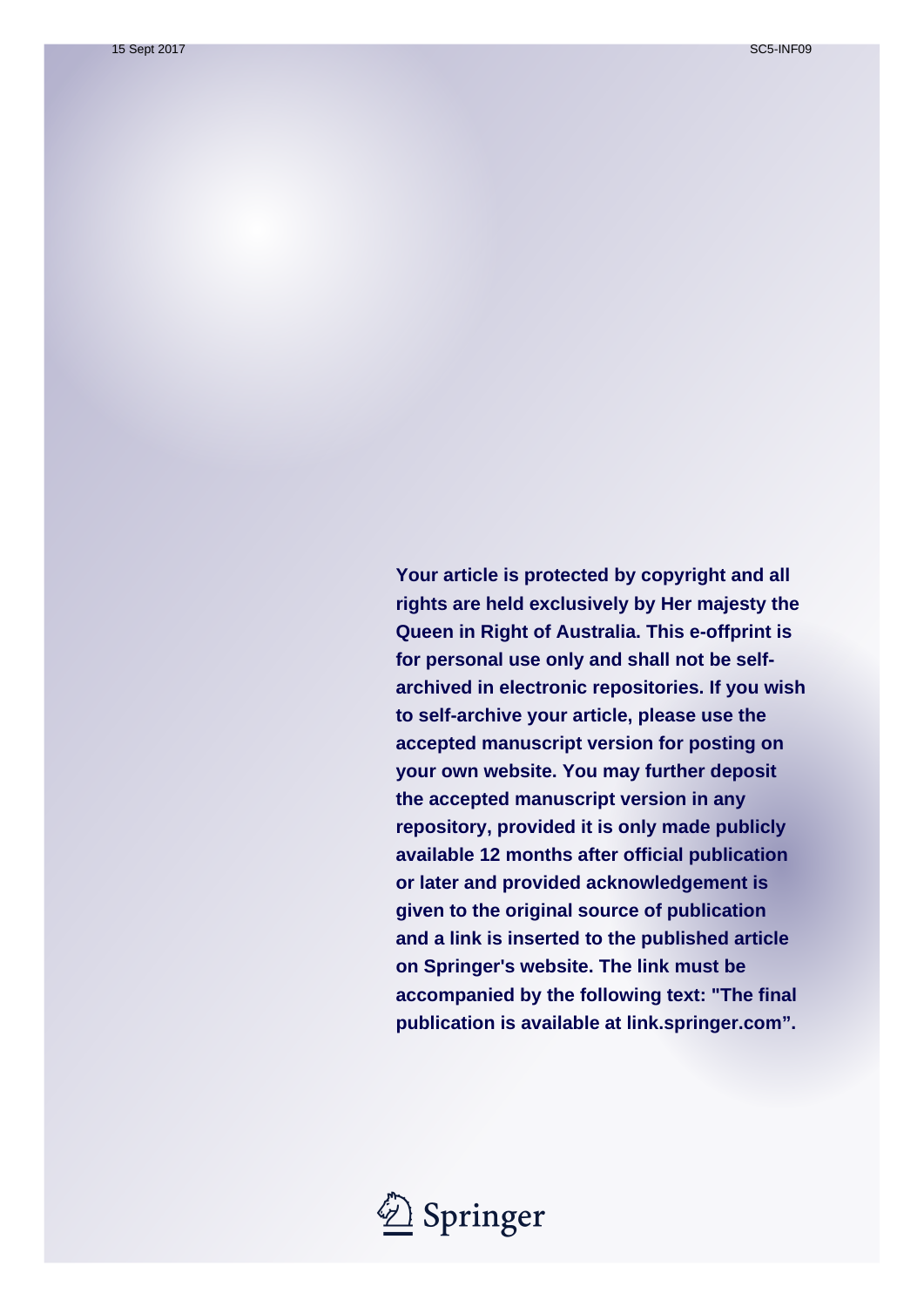REVIEWS



## Review of the life history characteristics, ecology and fisheries for deep-water tropical demersal fish in the Indo-Pacific region

Stephen J. Newman · Ashley J. Williams · Corey B. Wakefield · Simon J. Nicol · Brett M. Taylor · Joseph M. O'Malley

Received: 16 December 2015 / Accepted: 27 June 2016 © Her majesty the Queen in Right of Australia 2016

Abstract Deep-water tropical fishes support locally significant commercial fisheries, high value recreational fisheries, and culturally and economically important artisanal and subsistence fisheries throughout the Indo-Pacific region. The main species captured by these fisheries are deep-water snappers (Lutjanidae), groupers (Epinephelidae), and emperors (Lethrinidae). Quantitative assessments of deep-water tropical fisheries have been limited by a lack of adequate biological and fisheries data. We review the biology and ecology of deep-water tropical fishes, discuss the implications for assessment and

this article (doi[:10.1007/s11160-016-9442-1\)](http://dx.doi.org/10.1007/s11160-016-9442-1) contains supplementary material, which is available to authorized users.

S. J. Newman (⊠) · C. B. Wakefield Western Australian Fisheries and Marine Research Laboratories, Department of Fisheries, Government of Western Australia, P.O. Box 20, North Beach, WA 6920, Australia

e-mail: Stephen.Newman@fish.wa.gov.au

A. J. Williams - S. J. Nicol Oceanic Fisheries Programme, Pacific Community, BP D5, 98848 Noumea Cedex, New Caledonia

A. J. Williams

management of tropical deep-water fisheries, and provide perspectives on future research priorities. We found that biological and fisheries information is lacking for the majority of deep-water tropical fishes. Furthermore, many studies were constrained by low samples sizes and the use of methods that have not been validated or verified. Most species for which reliable information was available were reported to have extended longevities  $(>=20 \text{ years})$ , low rates of natural mortality  $(M < 0.15)$ , and slow to modest growth rates ( $K = 0.12{\text -}0.25$ ). These life history traits indicate a low production potential for many deepwater tropical fishes, and suggest that sustainable exploitation rates and potential yields may be low. There is a need for more representative and adequate Electronic supplementary material The online version of<br>this article (doi:10.1007/s11160.016.9442.1) contains supplementary material fishes and for improved

> S. J. Nicol Institute for Applied Ecology, University of Canberra, Bruce, ACT 2617, Australia

B. M. Taylor Joint Institute for Marine and Atmospheric Research, University of Hawaii at Manoa, Honolulu, HI 96822, USA

J. M. O'Malley Pacific Islands Fisheries Science Center, NOAA Fisheries, 1845 Wasp Boulevard, Building 176, Honolulu, HI 96818, USA

Centre for Sustainable Tropical Fisheries and Aquaculture, College of Marine and Environmental Sciences, James Cook University, Townsville, QLD 4811, Australia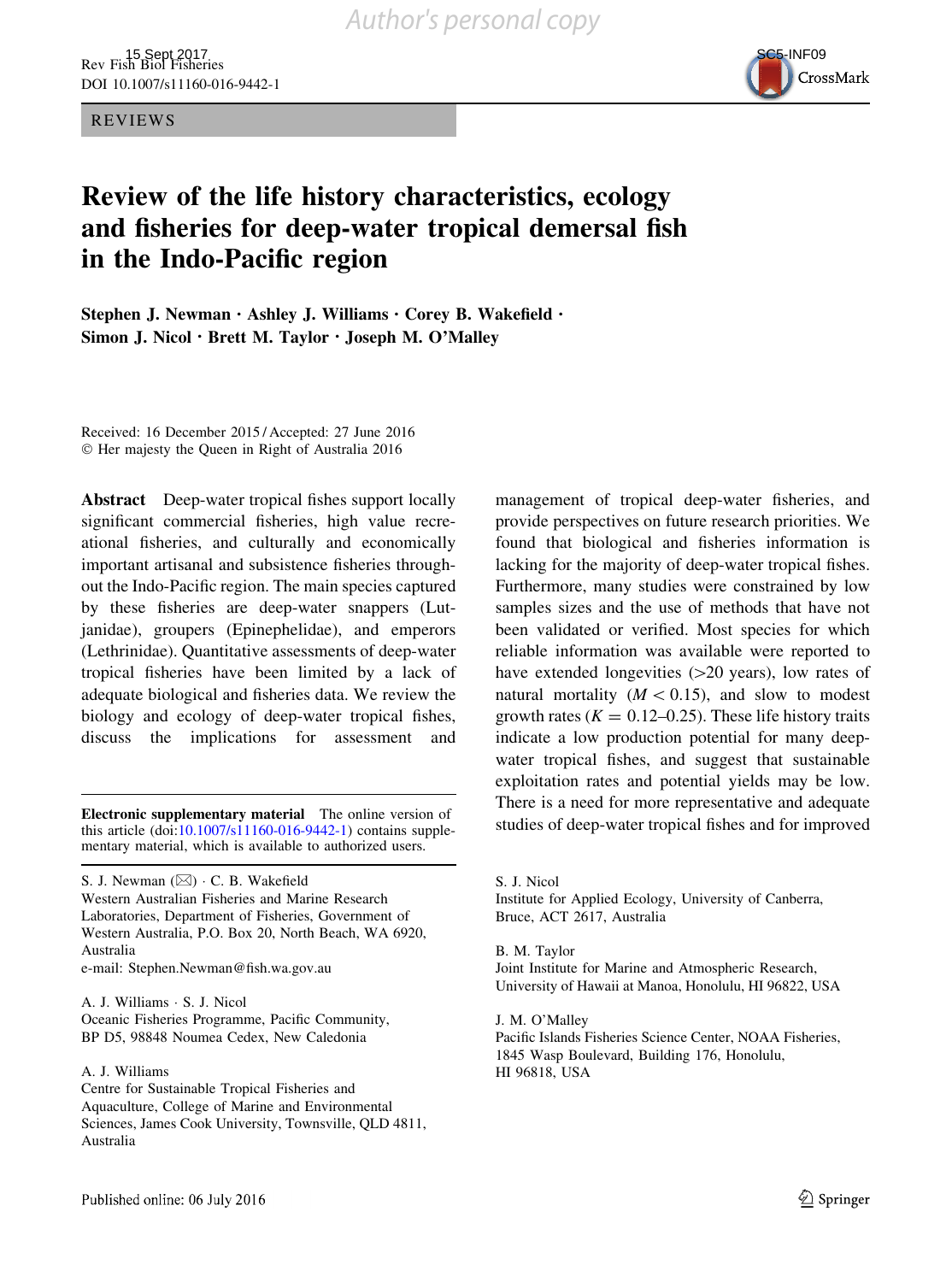*Author's personal copy*

fisheries data collection and the use of consistent methods in addition to information sharing to facilitate the development of robust data-poor assessment techniques for these species.

Keywords Lutjanidae - Epinephelidae - Lethrinidae · Vital statistics · Traits · Mortality · Age · Growth - Reproduction

#### Introduction

Deep-water fisheries occur within all ocean basins and are typically concentrated on seamounts, continental and insular slopes, and other deep bathymetric features. In tropical and sub-tropical regions of the Indo-Pacific, most deep-water fisheries are small-scale artisanal and subsistence fisheries due mostly to a lack of knowledge of the existence of deep-water fish resources and/or the availability of appropriate fishing gear (Kramer et al. [1994;](#page-25-0) Dalzell et al. [1996](#page-24-0); Newman et al. [2014a\)](#page-26-0). These fisheries typically use lowtechnology fishing gear such as hand-powered wooden reels operated from relatively small vessels  $(<10 m)$ to target fish at depths between 100 and 400 m along deep reef slopes, shallow seamounts and banks (Dalzell et al. [1996](#page-24-0)). However, there are a small number of commercial fisheries, mostly in developed countries, that use more sophisticated fishing gear such as hydraulic or electric reels, trawl nets, traps and longlines. Catches from these fisheries are diverse, with over 200 species from 93 genera reported from fisheries in the western central Pacific Ocean (Dalzell and Preston [1992\)](#page-24-0). The most common species harvested comprise members of the Lutjanidae, Epinephelidae and Lethrinidae families, with the eteline snappers (primarily the genera Aphareus, Aprion, Etelis, and Pristipomoides) the principle target species.

The propagation of suitable fishing gear in the 1970s allowed the development and expansion of deep-water fisheries throughout the Western Central Pacific region, including the development of some small export fisheries (Dalzell et al. [1996;](#page-24-0) Itano [1996a](#page-25-0), [b](#page-25-0); Williams et al. [2012\)](#page-28-0). The expansion in deep-water fisheries during the 1970s was soon followed by declines only two decades later, mainly as a result of declining catch rates, unreliable access to

export markets, and a shift towards tuna long-lining, which was more profitable at the time (Dalzell et al. [1996\)](#page-24-0). More recently, there has been interest in redeveloping deep-water fisheries in recognition of the limited potential for further commercial development of shallow reef and lagoon fisheries in the region (Bell et al. [2009\)](#page-23-0), and the perception that unexploited populations exist in more distant locations.

The harvest levels for many deep-water tropical fisheries are low relative to industrial scale fisheries; however, they support important domestic and export markets, particularly for small island states where the market value of some eteline species can reach  $\sim$ US\$20 kg<sup>-1</sup> (reported in Loeun et al. [2014\)](#page-25-0). Many tropical deep-water species are red in colouration, a culturally important colour to many countries in the Asia–Pacific region representing a sign of prosperity and providence. The high market value of these fishes provides economic opportunities for developing countries to progress sustainable fisheries to support export markets and to potentially distribute effort away from coastal fisheries.

Knowledge of life history attributes of fish populations is a fundamental requirement for developing effective fisheries assessment models and designing appropriate management and harvest strategies. Most deep-water fishes are intrinsically vulnerable to exploitation, as many species are long-lived, slow growing, and mature late in life (e.g. Newman and Dunk [2003;](#page-26-0) Fry et al. [2006;](#page-24-0) Andrews et al. [2011,](#page-23-0) [2012](#page-23-0)). However, quantitative assessments of tropical deep-water stocks have often been limited by a lack of adequate biological and fisheries data. As such, there are few reliable estimates of sustainable harvest levels for any deep-water fishery in the Indo-Pacific, and assessing the status of deep-water fish resources has become a priority for fisheries managers (Williams et al. [2012;](#page-28-0) Brodziak et al. [2014;](#page-23-0) Newman et al. [2015](#page-26-0)). Biological research for tropical deepwater fishes has been generally limited to isolated studies in geographically restricted areas, often focused on a few species and specific biological traits. There is a need to collate this information to evaluate the current state of knowledge for these species and provide direction for future research programs.

This review synthesises available data on the age, growth, and reproductive life history characteristics, related vital statistics and ecology of tropical deepwater fishes of importance to fisheries in the Indo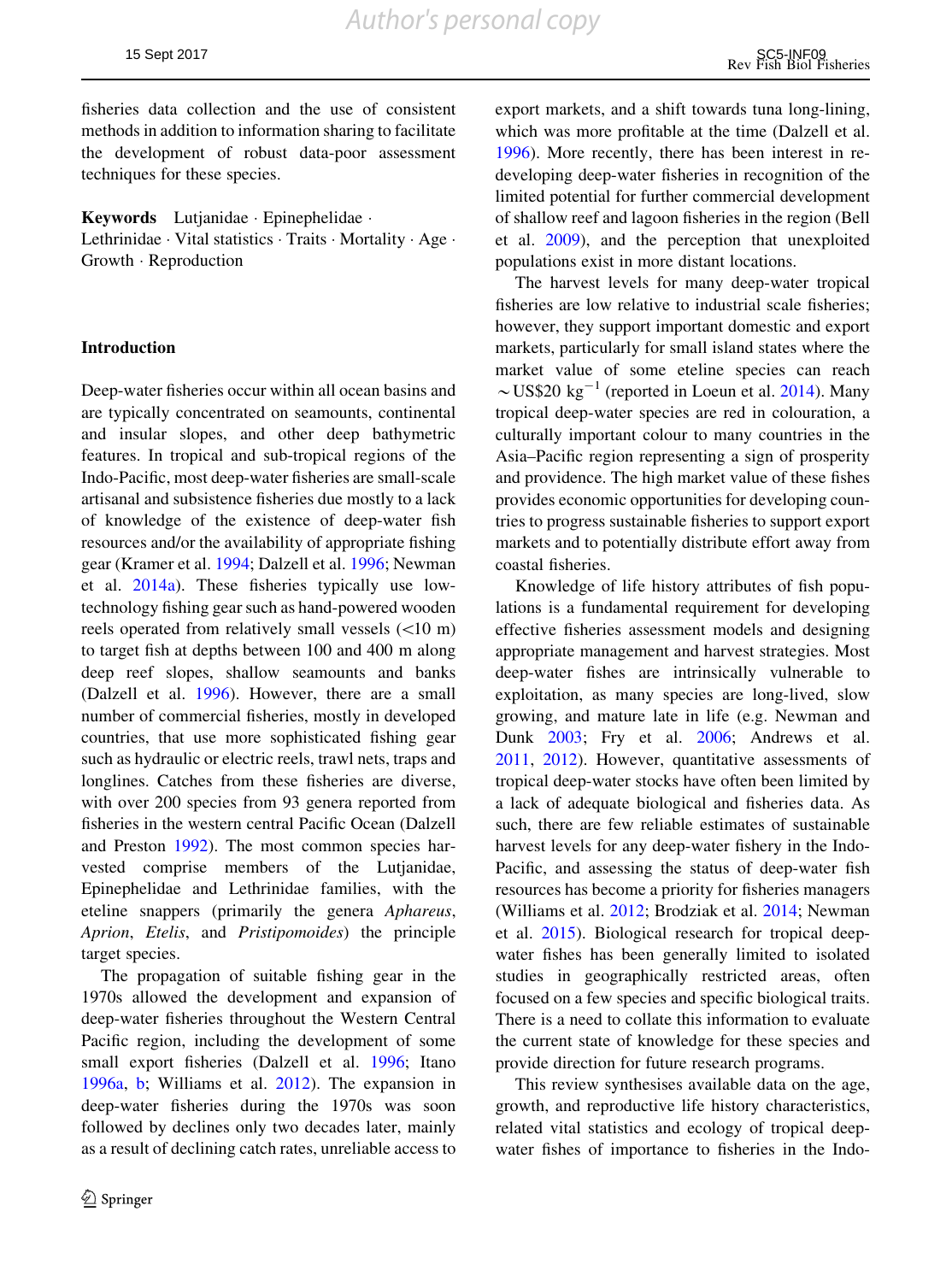Pacific region. The broad objective was to assemble and review all published material, including primary and grey literature, to identify knowledge gaps and provide direction for future research that would

economically and ecologically important species. The species examined in this review have either the centre of their depth distribution below 100 m and/or their depth range is deeper than 100 m, but not greater than 500 m (see Kramer et al. [1994](#page-25-0); Newman and Williams [1996\)](#page-26-0). As such, this review focuses on the deep-water snappers (Lutjanidae) of the subfamilies Etelinae and Apsilinae (Allen [1985](#page-23-0)), deep-water groupers (Epinephelidae) in the genera Cephalopholis, Epinephelus, Hyporthodus, Saloptia and Variola (Craig et al. [2011](#page-24-0)), and deep-water emperors (Lethrinidae, subf. Monotaxinae) including the mono-specific genus Wattsia (Carpenter [2001](#page-24-0)) that are of commercial, recreational, customary, or artisanal significance.

improve the assessment and management of these

#### Taxonomy

In this review, we have followed the taxonomic reviews of Allen ([1985\)](#page-23-0) and Anderson and Allen [\(2001](#page-23-0)) for tropical snappers (Lutjanidae) and the taxonomic reviews of Carpenter and Allen [\(1989](#page-24-0)) and Carpenter ([2001\)](#page-24-0) for emperors (Lethrinidae). Recently, Wakefield et al. [\(2015a\)](#page-28-0) used molecular techniques (cytochrome c oxidase subunit 1 barcoding gene sequences) to confirm that Randallichthys was within the subfamily Etelinae of the Lutjanidae and also confirm the related placement of other deep-water lutjanid genera within their respective subfamilies.

The Family Epinephelidae (formerly the subfamily Epinephelinae of the family Serranidae) has been used herein to represent the groupers, a family that was resurrected based on the molecular analyses of Smith and Craig ([2007;](#page-28-0) see also Craig et al. [2011](#page-24-0)). It is notable that the genus Hyporthodus in the Epinephelidae was resurrected for 11 species of deep-bodied groupers, based on genetic information (Craig and Hastings [2007\)](#page-24-0). Historically, species of Hyporthodus have been assigned to the genus Epinephelus (Randall and Heemstra [1991;](#page-27-0) Heemstra and Randall [1993\)](#page-24-0). In addition, much of the literature on Indo-Pacific fishes has misidentified H. (Epinephelus) octofasciatus as H. septemfasciatus, which has a restricted northern hemisphere distribution (Heemstra and Randall [1993](#page-24-0)).

Advances in molecular genetic techniques have allowed teleost taxonomy to be refined and reexamined, resulting in the detection of cryptic speciation within taxa that were previously considered as valid species (e.g. Choat et al. [2012](#page-24-0); Iwatsuki [2013](#page-25-0); Iwatsuki et al. [2015](#page-25-0)). Resolving species identification issues is fundamental to fisheries science and stock assessment, as the misidentification of species and unresolved cryptic speciation can result in significant biases in fisheries assessments. Molecular techniques have recently identified cryptic speciation within the nominal species Etelis carbunculus (Andrews et al. [2016;](#page-23-0) see also Williams et al. [2012;](#page-28-0) Wakefield et al. [2014\)](#page-28-0). As such, there will be a taxonomic reclassification within this species complex resulting in the verification of two valid species (nominally E.  $carbunculus$  and  $E$ . sp.). Both these species have now been identified to co-occur in many localities throughout the Indian and Pacific Oceans (Andrews et al. [2016](#page-23-0)); however, it is important to note that in Hawaiian waters, there is only one species, E. carbunculus.

These two species are very similar in phenotypic appearance although there are key differences. The significance of this recent taxonomic work is that much of the historical information available regarding life history parameters has used combined data from these two species and is thus likely to be confounded. These sympatric distributions and conservative morphologies create challenges for taxonomic identification. As these fish can be readily misidentified, a number of revised identification guides are required. Wakefield et al. [\(2014](#page-28-0)) have described a rapid and reliable method for distinguishing between these two phenotypically similar Etelis species based on otolith morphometry (length, width, thickness, and weight) and fish length that is particularly useful and important for fisheries assessment purposes (i.e. otoliths can be assigned to individual species for monitoring and assessment using ages to derive mortality rates).

#### Conservation status

The conservation status of most deep-water lutjanids and lethrinids considered in this review has not been assessed for the International Union for the Conservation of Nature (IUCN) Red List. More explicitly, species in the following genera have not been assessed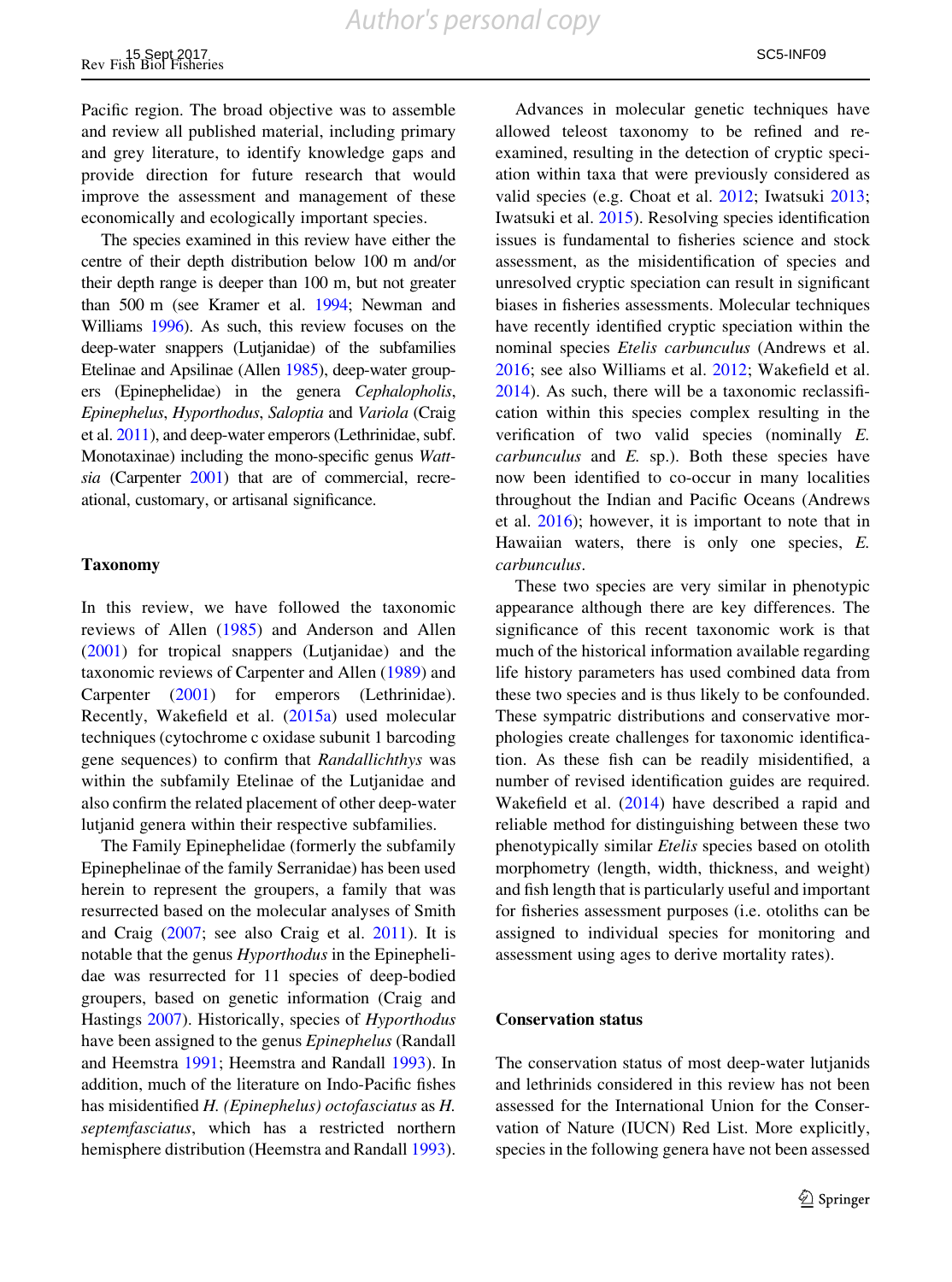in the Indo-Pacific region; Aphareus, Aprion, Pristipomoides, Parapristipomoides, Randallichthyes, and Wattsia. Furthermore, only one species of Paracaesio (P. caerulea) and one species of Etelis (nominally E. carbunculus, but likely confounded as described above) have been assessed, and both are listed as data deficient. Of the 26 species in the genera listed above and considered in this review, 92 % have not been assessed.

In contrast, the conservation status of all epinephelids was assessed for the IUCN Red List. Of the species of epinephelids assessed in this review, one is listed as vulnerable, one as near threatened, 11 are species of least concern, and 14 are species classified as data deficient. The large number of data deficient species highlights the significant knowledge gaps. Importantly, for many species listed under the least concern category, little is known of their life history and there are uncertainties about their status.

There is however, information about the conservation status of two groupers. Epinephelus bruneus is listed as vulnerable on the basis of a decline of at least 30 % in the southern half of its relatively narrow range. Bottom trawling within its habitat along the coast of China is intensive. Fishing pressure appears to be increasing and declines are inferred in other parts of its range. There is negligible fisheries management across its range; thus, further declines in abundance are expected. Hyporthodus quernus has been assessed as near threatened due to several vulnerability characteristics, including a small global distribution, protogynous sex change at a large size (895 mm TL; DeMartini et al. [2011](#page-24-0)) and presumably a relatively extended longevity, and evidence of overexploitation.

#### Stock structure

Information on population structure of tropical deepwater fishes is limited to a small number of species of Pristipomoides and Etelis. Gaither et al. ([2011\)](#page-24-0) examined the phylogeography of Pristipomoides filamentosus across the tropical Indo-Pacific from 26 sample sites across a range of over 17,000 km from Hawaii to the Seychelles in the western Indian Ocean, with a major focus within the Hawaiian archipelago. This study was the first range-wide survey of a tropical deep-water Indo-Pacific snapper, and demonstrated that P. filamentosus is a highly dispersive species with

low, but significant population structure due entirely to the isolation of Hawaii. No evidence of any population structure was detected across 14,000 km of the Indo-Pacific ranging from Tonga in the central Pacific to the Seychelles in the western Indian Ocean using mitochrondrial DNA (mtDNA) and microsatellite markers, indicating widespread gene flow and high connectivity across the region. However, there was no evidence for connectivity between Hawaii and the remainder of the Indo-Pacific region. The genetic diversity in Hawaii was low, indicating a single archipelago-wide stock. These findings are similar to those of Shaklee and Samollow [\(1984](#page-27-0)) who reported similar allozyme frequencies across six populations of P. filamentosus extending across the entire Hawaiian Archipelago, suggesting a single archipelago-wide genetic stock. However, Gaither et al. [\(2011](#page-24-0)) detected several significant pairwise comparisons clustered around the middle of the archipelago (St. Rogatien, Brooks Banks, Gardner), indicating that these locations may be genetically isolated from the remainder of the Hawaiian Archipelago, or most likely receive gene flow from Johnston Atoll to the south.

The stock structure and connectivity of Pristipomoides multidens has been investigated across northern Australia (Gascoyne, Pilbara and Kimberley regions in Western Australia and locations in the Northern Territory), Indonesia, and Papua New Guinea (Newman et al. [2000a](#page-26-0); Ovenden et al. [2002,](#page-27-0) [2004\)](#page-27-0). In Indonesia, genetic subdivision was apparent over relatively small spatial scales  $(<500$  km), suggesting that all life stages of this species may be relatively sedentary (Ovenden et al. [2004\)](#page-27-0). In Australia, P. multidens populations in the northern Kimberley were found to be genetically distinct from populations to the south and east (Ovenden et al. [2002\)](#page-27-0). The northern Kimberley population was different from populations sampled off Broome, the Pilbara coast, and off Ningaloo (Exmouth), which were all similar to each other (Ovenden et al. [2002\)](#page-27-0). In addition, the northern Kimberley population was differentiated from populations sampled off the Timor and Arafura Seas, which were all similar to each other (Ovenden et al. [2002](#page-27-0)). The populations sampled off the Western Australia coast (Ningaloo (Exmouth), Pilbara and Broome) were also significantly different from populations sampled off the Timor and Arafura Seas (Ovenden et al. [2002](#page-27-0)).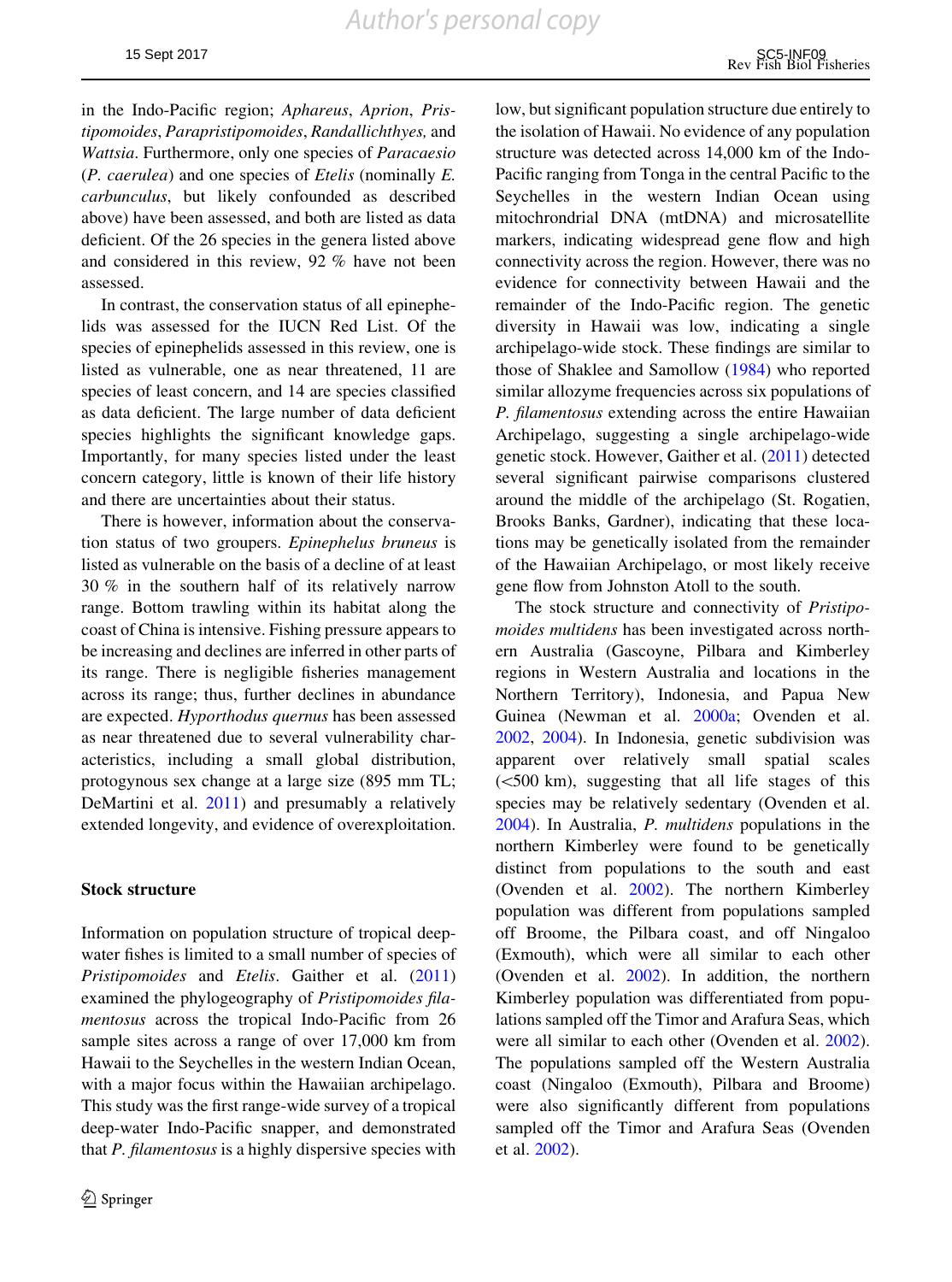Newman et al. ([2000a](#page-26-0)) used stable isotope chemistry to identify separate and discrete management units or stocks of P. multidens among similar sampling locations. Separate management units were present along the WA coast: northern Kimberley; Broome; Pilbara coast, and Ningaloo (Exmouth), with gene flow between the Broome, Pilbara coast and Ningaloo (Exmouth) management units (Newman et al. [2000a](#page-26-0); Ovenden et al. [2002\)](#page-27-0). The evidence of any longshore movement between stocks was equivocal (Newman et al.  $2000a$ ). The available data for  $P$ . multidens (restricted gene flow amongst adjacent island and continental shelf populations) are in contrast to that of the congener P. filamentosus which exhibits extensive gene flow across the Indo-Pacific (Gaither et al. [2011](#page-24-0)).

Recently, Loeun et al. [\(2014](#page-25-0)) estimated the population connectivity of Etelis sp. and Etelis coruscans from three areas around New Caledonia separated by a minimum distance of 200 km using mtDNA. Loeun et al. ([2014\)](#page-25-0) detected minimal spatial differentiation in genetic structure between each of the three regions for each species, indicating that both species could be considered as a single genetic stock within New Caledonia.

Andrews et al. ([2014\)](#page-23-0) examined the genetic connectivity of Etelis coruscans and E. carbunculus at 16 locations across the Hawaiian archipelago using 436–490 bp of mtDNA cytochrome  $b$  and 10–11 microsatellite loci. The population genetic analyses of Andrews et al. ([2014\)](#page-23-0) detected little or no genetic structure across the Hawaiian archipelago, with the exception of genetically divergent populations occurring in the center of the archipelago (e.g., Gardner Pinnacles, St. Rogatien Bank, Brooks Banks, and Necker Island). In contrast, a genetically divergent population of E. coruscans was found outside of the mid-archipelago (Kaua'i Island). As hypothesised for P. filamentosus, evidence of genetic divergence for E. carbunculus and E. coruscans at the mid-Hawaiian archipelago may be driven by connectivity with Johnston Atoll, located outside of the Hawaiian Archipelago.

The studies described above, albeit limited to two genera, have assessed population genetic differences and stock structure among broad and fine spatial scales and thus provide information on the contrasting levels of gene flow and dispersal histories of these eteline snappers. For some species there is evidence for panmixia and in other species there is divergent, island

specific or population specific differences. This indicates that some species can be managed spatially in a robust manner as the level of mixing is very low.

In this review, we have not considered the study of Smith [\(1992](#page-27-0)) to be valid in regards to stock identification of Etelis carbunculus due to the presence of cryptic speciation. Smith [\(1992](#page-27-0)) compared Fourier descriptors and otolith shape indices to detect regional variation and population separation of E. carbunculus. However, it is likely that the locations sampled comprised separate distinct species and thus the results are confounded (see Wakefield et al. [2014](#page-28-0); Andrews et al. [2016](#page-23-0)).

There is a need to assess the stock structure and dispersal capacity of the majority of tropical deepwater fishes. Ideally, this will involve studies examining the potential for shared stocks for these species, and hence the appropriate spatial scale(s) required for fisheries management. To facilitate this, a multidisciplinary holistic approach is required that utilises techniques such as molecular genetics (microsatellites, next generation sequencing and analysis), intergenerational markers, life history parameters, otolith chemistry, and the assessment of parasite faunal composition and incidence (Welch et al. [2015](#page-28-0)). These techniques in association with biophysical modeling will allow for an integrated understanding of connectivity and population subdivision.

#### Early life history

Tropical deep-water demersal fish species have not been well represented in ichthyo-plankton collections. Thus, knowledge of the early life history of tropical deep-water fishes is limited to a small number of species, or available only at the genus, subfamily, or family level. The larvae of tropical deep-water snappers and groupers are distributed mostly off the edge of continental shelves and offshore from oceanic islands (Leis [1987](#page-25-0)). Leis [\(1987](#page-25-0)) indicated that there was evidence of a vertical migration pattern in deepwater snapper and grouper larvae, in which larvae from these families avoided surface waters during the day.

For lutjanids, all eggs that have been described are pelagic, spherical, and small in size (0.77–0.85 mm), including species in the Etelinae (Leis and Carson-Ewart [2004\)](#page-25-0). Larval development in the lutjanid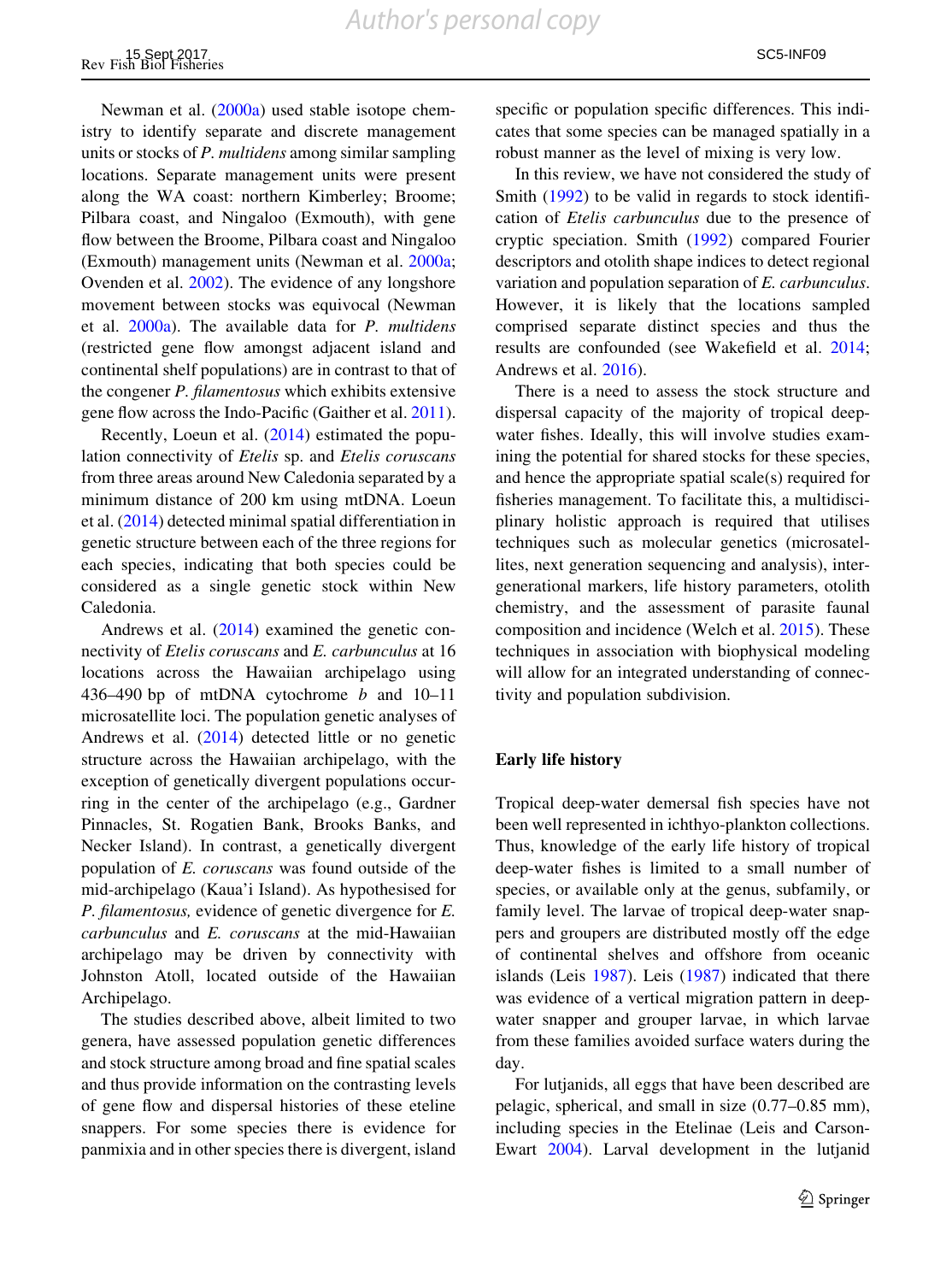subfamilies Apsilinae and Etelinae have been described by Leis and Lee ([1994\)](#page-25-0), Leis et al. [\(1997](#page-25-0)), and Leis [\(2005](#page-25-0)).

The larvae of deep-water snappers (Apsilinae and Etelinae) are pelagic and most remain planktonic to a large size (Leis and Lee [1994;](#page-25-0) Leis et al. [1997;](#page-25-0) Leis and Carson-Ewart [2004](#page-25-0); Leis [2005](#page-25-0)). The larvae of the Etelis genus remain pelagic until at least 51 mm, with E. carbunculus pelagic to at least 50 mm, and E. coruscans pelagic to at least 22 mm (Leis and Lee [1994\)](#page-25-0). The larvae of the genera Aphareus (A. rutilans) and Pristipomoides (P. auricilla, P. filamentosus, P. multidens, and/or P. typus, P. sieboldii) are very similar and are pelagic to at least 54 mm (Leis and Lee [1994\)](#page-25-0). In addition, the larvae of Paracaesio remain pelagic until at least 24 mm (Leis et al. [1997\)](#page-25-0). While the larvae of some genera remain to be adequately described (e.g. Lipocheilus), Leis ([2005](#page-25-0)) has described the larvae of Randallichthyes filamentosus from a 9.7 mm specimen.

The descriptions by Leis and Lee ([1994\)](#page-25-0) reveal that the largest E. carbunculus larvae were obtained from Hawaii and the smallest larvae were obtained from the Bismarck Sea. It is unclear whether the larvae from the Bismarck Sea are all E. carbunculus or whether they comprise both  $E$ . *carbunculus* and  $E$ . sp. There is a possibility that the larvae of E. carbunculus may be larger and as such possibly spend longer in the pelagic environment than  $E$ . sp., although this remains to be confirmed.

The pelagic larval duration (PLD) of most tropical deep-water fishes is poorly known. PLD is known for some species of *Lutjanus*, with a mean PLD of 40 days reported by Stobutzki and Bellwood [\(1997](#page-28-0)). In the absence of any data on PLD for P. multidens, Ovenden et al. [\(2004](#page-27-0)) assumed a PLD of  $\sim$  40 days was practical based on the study of Stobutzki and Bellwood [\(1997](#page-28-0)). Gaither et al. ([2011](#page-24-0)) suggest a PLD of 60–180 days for P. filamentosus, which is based on estimated ages of juvenile P. filamentosus from other studies (Moffitt and Parrish [1996;](#page-26-0) Leis and Lee [1994](#page-25-0)). This conclusion is supported by DeMartini et al. [\(1994](#page-24-0)) who estimated the age of the youngest juvenile P. filamentosus in their study to be 134 days old, while the smallest fish  $(84 \text{ mm } FL)$  was estimated to be 160 days old. Moffitt and Parrish [\(1996](#page-26-0)) reported that juvenile P. filamentosus from Hawaii first appear in their juvenile habitat at 70–100 mm FL. Moffitt and Parrish ([1996\)](#page-26-0) further report that while it is not known

whether juvenile *P. filamentosus* are only recently settling after a long pelagic stage or whether they are immigrating from another benthic habitat, juvenile P. filamentosus of this size range or smaller have not been reported from other habitats. Further, juvenile P. filamentosus at a size of approx. 100 mm FL were estimated to be approx. 180 days old by Moffitt and Parrish [\(1996](#page-26-0)).

For epinephelids, all eggs that have been described are pelagic, spherical, and small to medium in size (0.5–1.2 mm; Leis and Carson-Ewart [2004\)](#page-25-0). The larvae of deep-water groupers are pelagic (Leis and Carson-Ewart [2004](#page-25-0)). There have been few studies examining the early life history of deep-water groupers to date, the exception being the work of Kitajima et al. ([1991\)](#page-25-0), based on laboratory reared E. septem*fasciatus*. Kitajima et al.  $(1991)$  $(1991)$  reported the eggs of E. septemfasciatus were pelagic and spherical (0.82 mm) with an oil globule present.

For lethrinids, all eggs of Lethrinus and Gymnocranius are pelagic, spherical, and small (0.68–0.83 mm; Leis and Carson-Ewart [2004\)](#page-25-0). The larvae of the known lethrinids are pelagic (Leis and Carson-Ewart [2004](#page-25-0)). The early life history of the deep-water emperor Wattsia mossambica has not been studied to date.

Knowledge of the early life history of many deepwater snappers, groupers, and emperors is still incomplete, although the available information suggests a trend towards extended PLDs and larger sizes of pelagic larvae (suggestive of wide dispersal capacity) relative to shallow water species from the same families. Little is known of the PLD and age at settlement, the pelagic-benthic transition, swimming capacity, behaviour and position in the water column, and the feeding and vulnerability of larvae of deepwater tropical fishes.

The known juvenile habitats of deep-water snappers and groupers are very different from the adult habitats and there is distinct ontogenetic habitat partitioning. For example, juveniles of both H. quernus and P. filamentosus are found shallower than the adults and on flat banks (Moffitt [2006\)](#page-25-0). Juvenile P. filamentosus occupy featureless sand and mud flats until a length of approx. 200 mm and then migrate to high relief hard bottom habitats (Moffitt [2006;](#page-25-0) Parrish et al. [2015](#page-27-0)). Moore et al. [\(2016](#page-26-0)) reported that the distribution of adult E. carbunculus, E. coruscans and P. filamentosus from Hawaiian waters are influenced by a unique combination of habitat conditions, with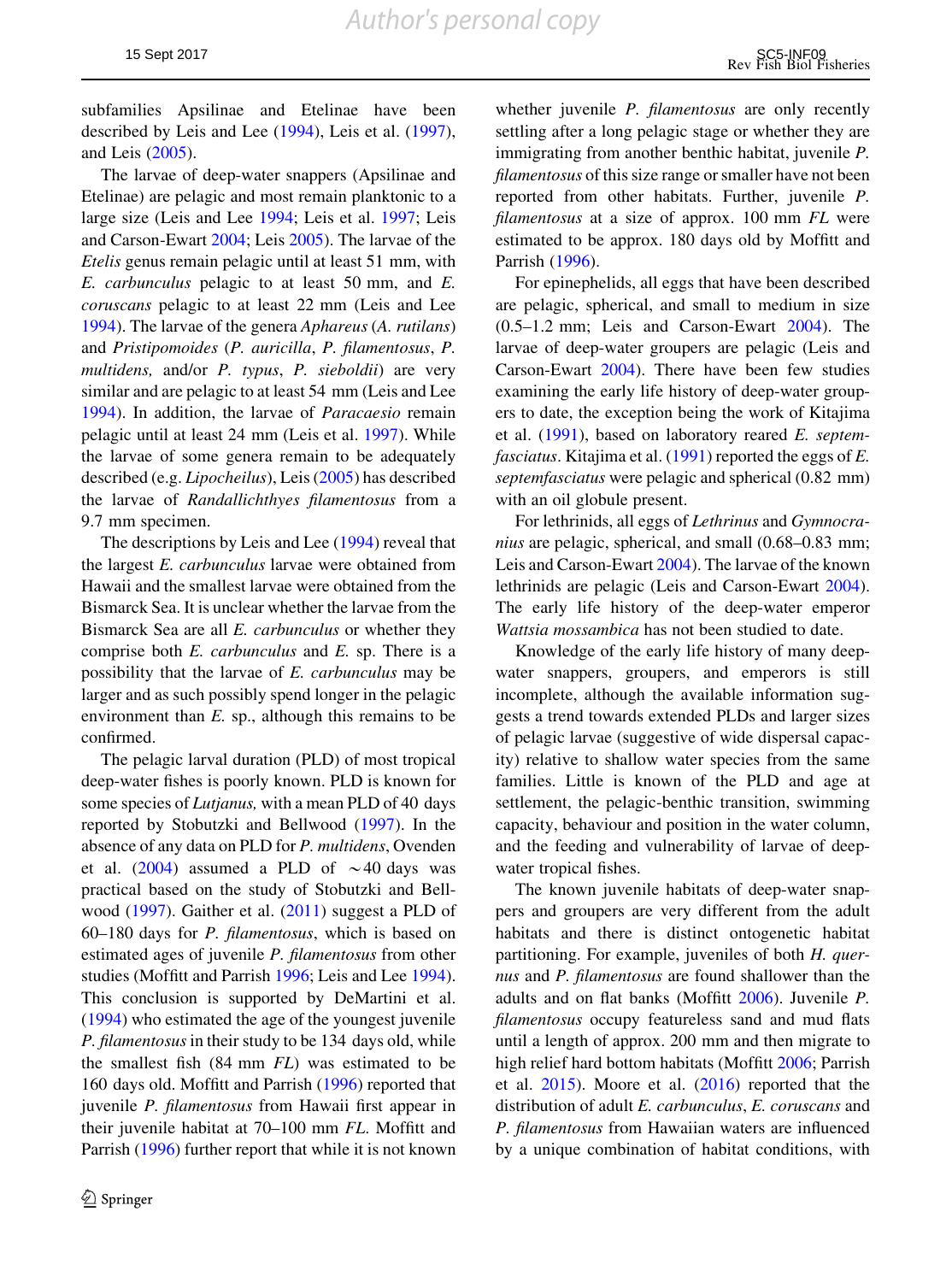depth, terrain (slope) and substrate (low lying unconsolidated sediments) being the three most important variables in shaping their distributions. Newman (unpublished data) found juvenile  $P$ . multidens in flat featureless sandy habitats in mixed schools with Nemipterus species in areas distinctly separate from the adult habitats. The partitioning of habitats from juvenile to adults may be a strategy in the life history of deep-water demersal fish in order to avoid predation.

#### Age, growth, and mortality

There has been no co-ordinated approach to determine age-based life history parameters and a plethora of methods have been used; some robust and some that derive misleading information. Estimates of age in tropical deep-water fishes have been obtained from length frequency analysis, increment counts from scales, fin spines, vertebrae, whole otoliths, sectioned otoliths, and from bomb radiocarbon and lead-radium histories derived from otoliths (see Supplementary Tables 1a–1c). As such, comparisons of age-based life history parameters among studies are challenging, but some broad trends are evident.

Age-based estimates of the von Bertalanffy growth function (VBGF) parameters  $(L_{\infty}, K$  and  $t_0$ ), instantaneous rates of natural mortality  $(M)$ , total mortality  $(Z)$ , and fishing mortality  $(F)$ , and longevity for tropical deep-water fishes from the Indo-Pacific region are summarised in Supplementary Tables 1a–1c. In those cases where longevity data were available with no estimates of  $M$ , we derived proxy estimates of  $M$  using the general regression equation of Hoenig [\(1983\)](#page-25-0) for fish, where:  $log_e Z = 1.46{\text -}1.01 log_e t_{max}$  ( $t_{max}$  is the maximum age in years). This equation provides a reasonable approximation of  $M$  in tropical demersal fishes (e.g. Newman et al. [1996a](#page-26-0), [b](#page-26-0), [2000b,](#page-26-0) [c](#page-26-0)).

To test the differences among the four ageing methods [i.e. ages derived from: (1) length frequency data; (2) annuli counts from transverse sections of otoliths; (3) daily growth increment counts from otolith sections; or (4) vertebrae/scales] used to derive estimates of age-based life history parameters [i.e. maximum age ( $T_{\text{max}}$ ) and VBGF parameters k and  $L_{\infty}$ ] in tropical deep-water fishes, we used an analysis of similarities (ANOSIM). This test is based on rank similarity with significance assessed using the  *statis*tic for global and pairwise comparisons. Studies that used ageing methods that differed significantly (i.e.  $R<1$  %) were further compared based on their distributions within a metric multidimensional scaling (mMDS) ordination. The estimates of maximum age  $(T_{\text{max}})$  and VBGF parameters k and  $L_{\infty}$  from these studies were square root transformed prior to analyses to stabilise the variance among parameters. Considering these parameters are not on comparable scales, these square root transformed values were standardised prior to analysis, i.e.

$$
Z_{(x)}=\frac{x-\mu}{\sigma};
$$

where  $Z_{(x)}$  is the Z-value for each age-based life history parameter x,  $\mu$  = mean, and  $\sigma$  = standard deviation of each parameter. A Euclidean dissimilarity matrix was produced from the Z-values for the three age-based life history parameters and used to derive an mMDS ordination. The scale of relative distance between data points within the ordination was preserved from the input resemblance matrix by fitting a linear regression (through the origin) to their relationship with the corresponding Euclidean dissimilarities among all pairwise comparisons among studies  $(n = 63)$ . This linear correlation was evaluated using a Shepard diagram and stress coefficient. Vectors for each life history parameter were overlaid onto the mMDS based on Pearson correlation coefficients to identify the strength and direction of their relationships within the data cloud. In addition, hierarchical agglomerative clustering with group-average linkage and an associated Similarity Profile test (1 % significance level, SIMPROF) based on Euclidean dissimilarity was used to identify significant group structure within the data cloud of the ordination.

Overall, there was a significant difference among the four ageing methods when estimating age-based life history parameters (ANOSIM global  $R = 0.433$ ,  $p = 0.1 \%$ ). Pairwise comparisons between these four ageing methods showed that age-based life history parameters derived using annuli counts from thin transverse otolith sections differed significantly from those using ages derived from counts of daily growth increments (DGIs) on thin longitudinal otolith sections  $(p = 0.1 \, \%$ , Table [1\)](#page-10-0). These differences were consistent with results from the CLUSTER and SIMPROF procedures performed on the age-based life history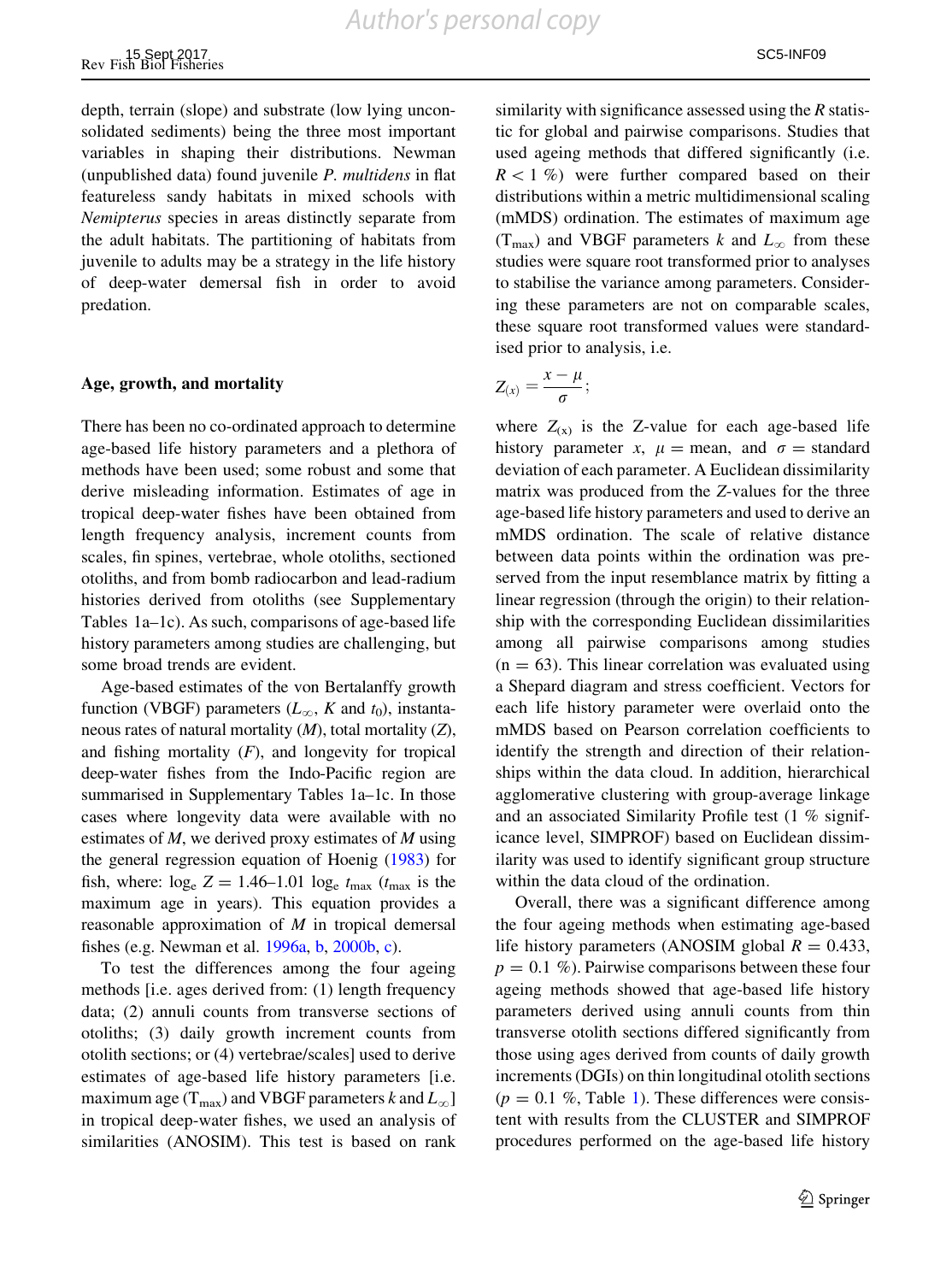<span id="page-10-0"></span>**Table 1** R statistics and significance levels  $(P, \%)$  for ANO-SIM pairwise comparisons between four ageing methods (TS, transverse sections)

| Groups                                  | R        | $P(\%)$ |
|-----------------------------------------|----------|---------|
| Annuli counts (TS) vs. daily counts     | 0.528    | 0.1     |
| Annuli counts (TS) vs. vertebrae/scales | 0.003    | 38.7    |
| Annuli counts (TS) vs. length frequency | 0.204    | 10.7    |
| Daily counts vs. vertebrae/scales       | 0.523    | 2.0     |
| Daily counts vs. length frequency       | 0.325    | 9.1     |
| Vertebrae/scales vs. length frequency   | $-0.167$ | 60.0    |

Significant differences  $P < 1$  % (bold)

parameters, which almost exclusively separated studies into those that used either annuli or DGIs within the data cloud of the mMDS (Fig. 1). Studies that derived ages using annuli counts from transverse otolith sections resulted in higher estimates of maximum age  $(T_{\text{max}})$  and lower estimates of the asymptotic length  $(L_{\infty})$ , whereas estimates of the growth coefficient k were not strongly influenced by either annuli or DGI ageing methods (Fig. 1).

These results indicate significant bias in the numerical integration techniques employed in those studies where counts were interpolated across expanses of the longitudinal otolith sections with no visible DGIs. Similarly, bias is also evident in age estimation from the use of length frequency analyses, scales, and vertebrae. These techniques all underestimate age, resulting in significant underestimates of longevity (see Andrews et al. [2012\)](#page-23-0) and underestimates of correlated life history attributes such as rates of natural mortality (Hoenig [1983](#page-25-0)). Similarly, bias from the use of these techniques was also evident in estimates of  $L_{\infty}$ .

DGIs have been used to estimate age for a range of deep-water lutjanid species in Hawaii, particularly for juveniles (e.g. Ralston and Williams [1989](#page-27-0); DeMartini et al. [1994](#page-24-0)). Ralston and Miyamoto ([1983\)](#page-27-0) validated the deposition of daily increments in P. filamentosus otoliths up to approx. 3 years of age. However, direct age estimates from DGIs for older fish were difficult due to episodic otolith deposition. To address this issue, Ralston and Miyamoto ([1981,](#page-27-0) [1983](#page-27-0)) developed an integration method, later refined by Ralston and Williams ([1988\)](#page-27-0) and Smith and Kostlan [\(1991](#page-28-0)).

This method uses the average increment widths of presumed DGIs in areas of otolith sections where



Fig. 1 Metric multidimensional scaling (mMDS) ordination derived from the Euclidean dissimilarities among maximum age  $(T_{\text{max}})$  and von Bertalanffy growth parameters k and  $L_{\infty}$  (vectors for each parameter overlaid, solid black lines) derived from either annuli (grey triangles) or daily (black circles) growth increment counts among studies of deep-water demersal teleosts (see Supplementary Table 1a, b and c). Hierarchical agglomerative clustering (CLUSTER) and associated Similarity Profile test (1 % significance level, SIMPROF) used to derive significant groupings (dashed grey lines)

increments were considered unambiguous to extrapolate the total number of daily increments, and thus derive an estimate of age, for each otolith. As posited by Ralston and Miyamoto ([1983\)](#page-27-0), this DGI integration method is likely to produce underestimates of age. Unambiguous daily increments are likely to be more widely spaced than ambiguous increments, thus underestimating the total number of DGIs, and the width of DGIs decreases with increasing age, corresponding to an increase in the magnitude of ageing errors (Campana [2001;](#page-23-0) Williams et al. [2013a](#page-28-0)). Andrews et al. [\(2012](#page-23-0)) used bomb radiocarbon and lead-radium dating to confirm the longevity of P. filamentosus (see Supplementary Table 1a) and as such demonstrated that the otolith DGI numerical integration method considerably underestimated the true age.

Andrews et al. [\(2012](#page-23-0)) also used P. filamentosus age data estimated from otolith DGI counts on young fish (DeMartini et al. [1994\)](#page-24-0), from numerically integrated DGIs (Ralston and Miyamoto [1983\)](#page-27-0), and from bomb radiocarbon and lead-radium methods to describe a revised growth trajectory using all available information. It is possible that the resulting curve overestimates k and underestimates  $L_{\infty}$  as a result of the inclusion of integrated DGI age underestimates, and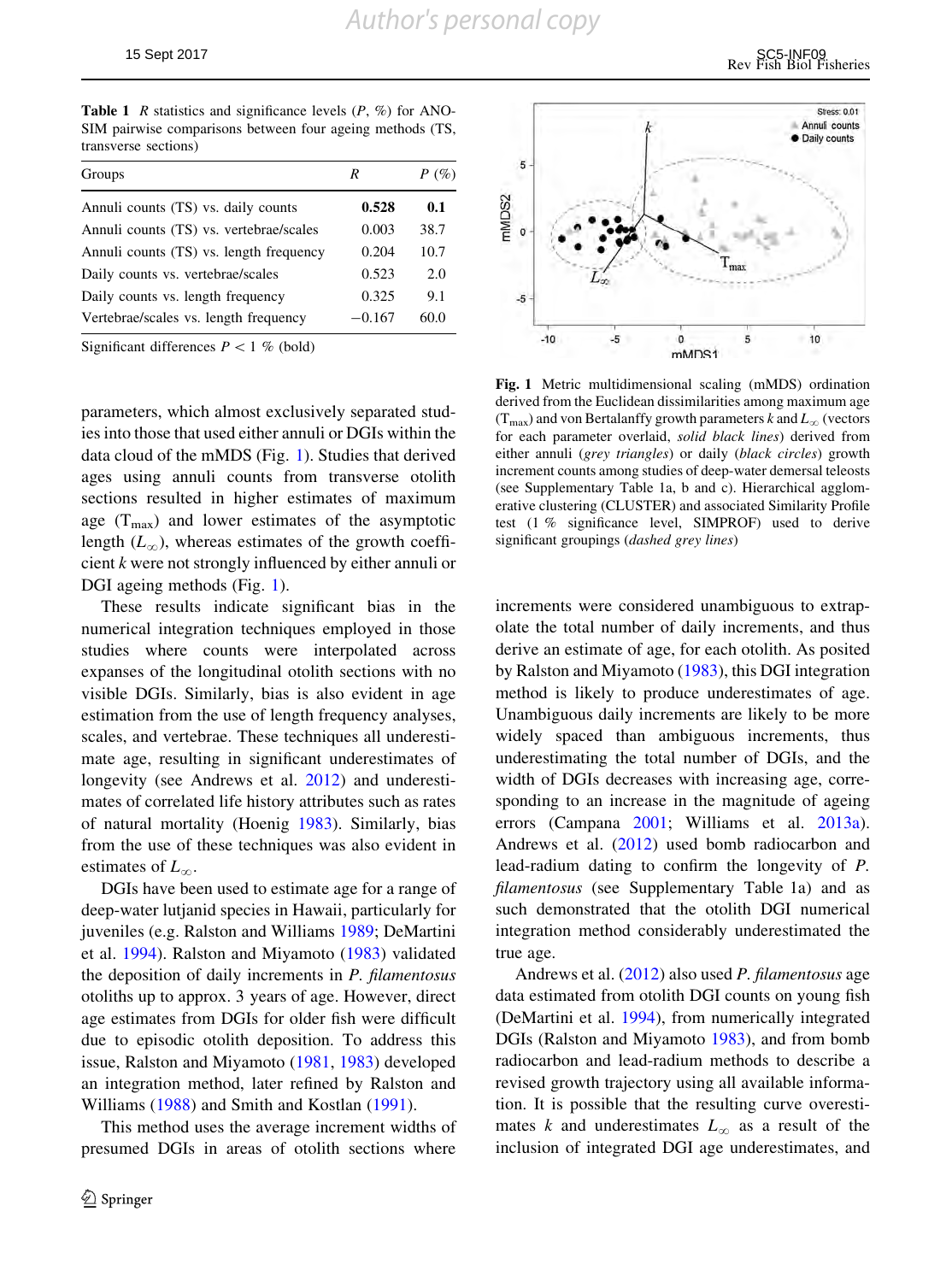because the majority of the bomb radiocarbon lengthat-age estimates in the 10–20 year age range lie below the curve rather than above it, while all of the bomb radiocarbon length-at-age estimates in the 30–50 year age range lie above the curve. These potential biases may result from the mix of aging techniques, opportunistic sampling, and non-random sampling when selecting otoliths for bomb radiocarbon and leadradium analysis (i.e. selective sampling of the largest fish and/or heaviest otoliths; Andrews et al. [2012](#page-23-0)). Furthermore, the potential for sex-specific differences is not evaluated.

In addition, there is increasing evidence across many taxa, in particular lutjanids, that size and age are decoupled (Newman et al. [1996a](#page-26-0); Newman [2002a](#page-26-0), [b](#page-26-0); Newman and Dunk [2002](#page-26-0), [2003](#page-26-0)), with large size not necessarily correlated with old age. This disconnection between size and age indicates that length-based analyses for long-lived deep-water fishes are misleading.

It is clearly evident that methodological differences in age estimation have the potential to unduly influence growth parameter estimation and may provide misleading impressions of the production potential of deep-water demersal fishes. A complete validated ageing protocol is non-existent for most species. Techniques such as length frequency analysis, use of scales, vertebrae, and DGIs extrapolated across otolith sections are all likely to underestimate the true age of deep-water demersal fish.

Considerable success has been achieved by using thin transverse sections of otoliths to estimate age of shallow (e.g. Mant et al. [2006;](#page-25-0) Marriott et al. [2011](#page-25-0); Newman [2002a;](#page-26-0) Newman et al. [2010](#page-26-0)) and deep-water tropical fishes (e.g. Wakefield et al. [2013](#page-28-0), [b](#page-28-0); Williams et al. [2015](#page-28-0)). This requires the use of sagittal otolith sections (preferably  $\langle 200 \mu m$  thick) that are subsequently polished, acid rinsed, and assessed using either transmitted or reflected light to allow annual opaque increments to be counted and cross-referenced between multiple reading axes of the otolith (e.g. Newman and Dunk [2003](#page-26-0); Wakefield et al. [2013,](#page-28-0) [2016a,](#page-28-0) [b\)](#page-28-0). These approaches should be explored and consistently applied across taxa to ensure replication of reliable age-based data.

For species that are long-lived, the most unbiased methods for validation are derived from bomb radiocarbon and lead-radium dating of otolith material (Campana [1999](#page-23-0)). Andrews et al. ([2013](#page-23-0)) described and utilised the bomb radiocarbon post-peak decline period (typically more recent than 1980) in the Gulf of Mexico for validating the age of fish with birth years more recent than the period of rising levels of bomb radiocarbon (late 1950s to late 1960s). Newman et al. [\(2015](#page-26-0)) noted that this method of bomb radiocarbon validation requires a strong slope to be present in the post-peak decline period and appears to be limited to the northern hemisphere due to air-sea exchange rates (e.g. Andrews et al. [2013](#page-23-0)), as the bomb radiocarbon signal in the southern hemisphere is attenuated and phase-lagged, with a long unusable post-peak period (e.g. Andrews et al. [2011](#page-23-0), [2015](#page-23-0)). As such, the most reliable age class window for bomb radiocarbon validation is for fish with a birth year between 1958 and 1970 due to the phase lag (Campana [2001](#page-23-0); Andrews et al. [2015\)](#page-23-0) and these fish are now rare or only obtainable from archived collections. Furthermore, the bomb radiocarbon and lead-radium dating of otolith material also needs to examine whether there are sex-specific differences in longevity within species if sufficient material is available.

An additional benefit that can be derived from thin otolith sections is the capacity to develop a time series of annual growth using otolith increment measurements. Once these otolith growth chronologies have been detrended to remove ontogenetic effects, they can be correlated against environmental parameters (e.g. Nguyen et al. [2015;](#page-26-0) Ong et al. [2015](#page-27-0), [2016](#page-27-0)). Strong correlations of these annual otolith growth chronologies with regional environmental drivers further contribute to the validation of fish age estimates (i.e., the concurrence of otolith growth trajectories with environmental signals over decadal scales, confirms estimates of longevity).

To illustrate patterns in growth and longevity, VBGF curves were plotted from examples of likely growth curve profiles (i.e. derived from thin transverse sections of sagittal otoliths) for several deep-water species (Fig. [2\)](#page-12-0). The growth patterns for *Aprion* virescens, E. sp., and E. coruscans were characterised by high estimates of  $L_{\infty}$ , with extended longevities (Fig. [2](#page-12-0)a). Growth of E. sp. is slow in comparison to the rapid initial growth of A. virescens and E. coruscans (Fig. [2](#page-12-0)a). Growth curves for the Pristipomoides species exhibited a precipitous incline before a long asymptote (i.e. square-like) in their profile, and were characterised by relatively high estimates of k and also extended longevities (Fig. [2](#page-12-0)b). In contrast, the growth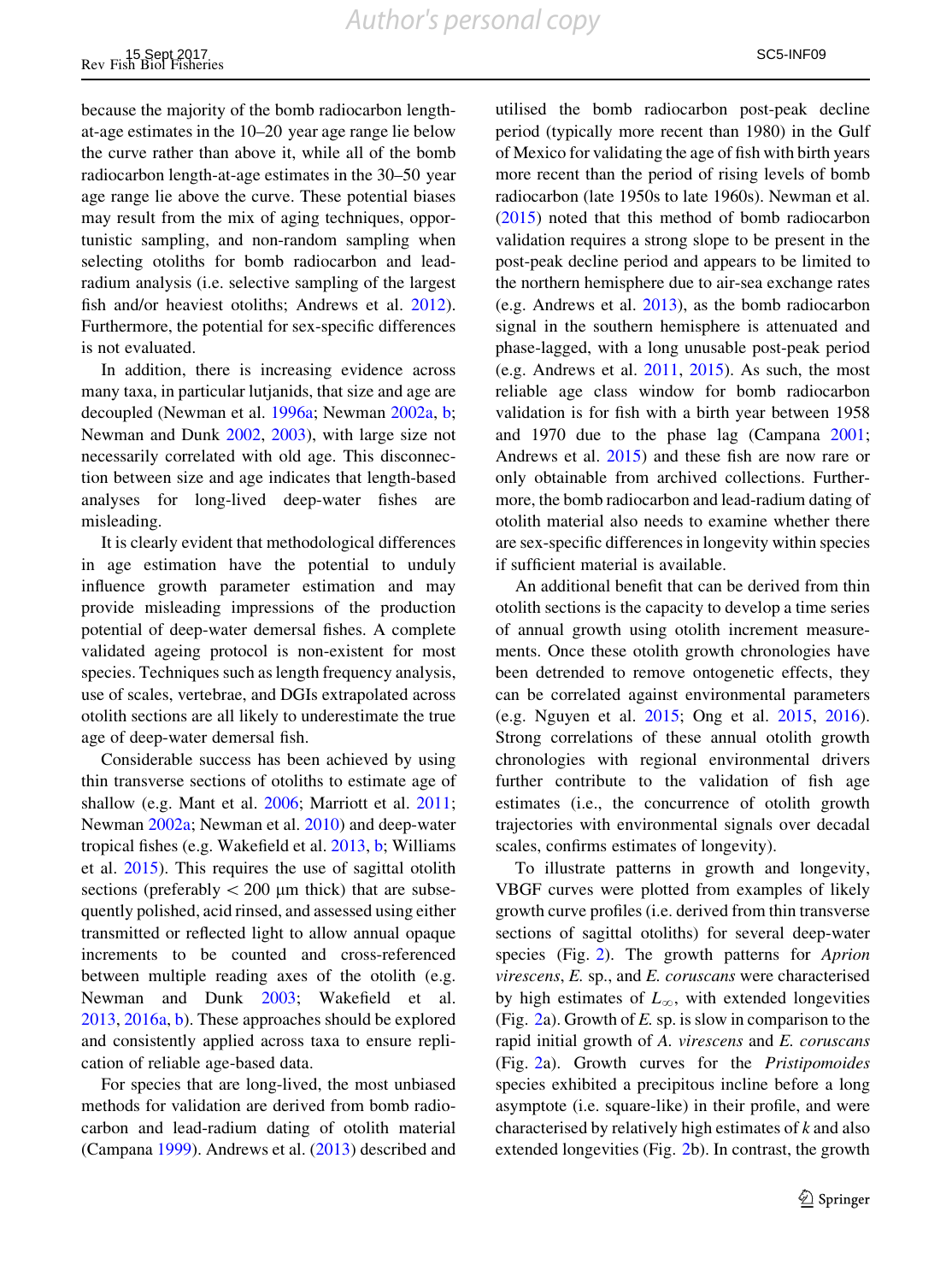<span id="page-12-0"></span>

Fig. 2 Comparisons of von Bertalanffy growth trajectories and longevities for four deep-water demersal teleost groups. Data for a derived from Pilling et al. [\(2000](#page-27-0)) and Fry et al. [\(2006](#page-24-0)), longevity estimates for E. sp. were validated by Andrews et al. ([2011\)](#page-23-0). Data for b derived from Andrews et al. ([2012\)](#page-23-0), Fry et al. ([2006\)](#page-24-0), Newman and Dunk ([2003\)](#page-26-0) and Newman et al.  $(2001)$  $(2001)$ ,

curve of Aphareus rutilans did not appear to asymptote (Fig. 2b). Growth curves for Paracaesio species and Wattsia were similar to those of Aphareus and Pristipomoides with square growth profiles (Fig. 2c). Growth curves for Epinephelus chlorostigma, E. morrhua, Hyporthodus octofasciatus, and Variola albimarginata were highly variable, but all exhibit extended longevities (Fig. 2d). Significant differences between growth trajectories and longevities may also exist between the Indian and Pacific Oceans for conspecifics (e.g. H. octofasciatus, Wakefield et al. [2013,](#page-28-0) [2015b](#page-28-0)).

Estimates of longevity for tropical deep-water fishes derived from reliable studies indicate that most species exhibit longevities in excess of 30 years, with

longevity estimates for P. multidens were validated by Newman and Dunk [\(2003](#page-26-0)). Data for c derived from Fry et al. ([2006\)](#page-24-0). Data for d derived from Grandcourt ([2002\)](#page-24-0), Fry et al. [\(2006](#page-24-0)), Wakefield et al. [\(2013\)](#page-28-0) and Wakefield et al. ([2015b](#page-28-0)), longevity estimates for H. octofasciatus (Indian Ocean) were validated by Andrews et al. ([2011\)](#page-23-0)

some species exceeding 40 or more years (see Supplementary Tables 1a–c). Where available, estimates of longevity among genera are similar. Furthermore, due to the inverse correlation between longevity and natural mortality, these long-lived deep-water fishes have low rates of natural mortality (see Supplementary Tables 1a–c). Growth rates are also slow for many species, thus the size and age at maturity may be delayed, placing greater importance on developing appropriate management measures.

The variation in parameter estimates among studies using similar age estimation methods (Supplementary Tables 1a–c, Fig. 2) suggests that populations of tropical deep-water fishes do not exhibit uniform age-based life history parameters among locations.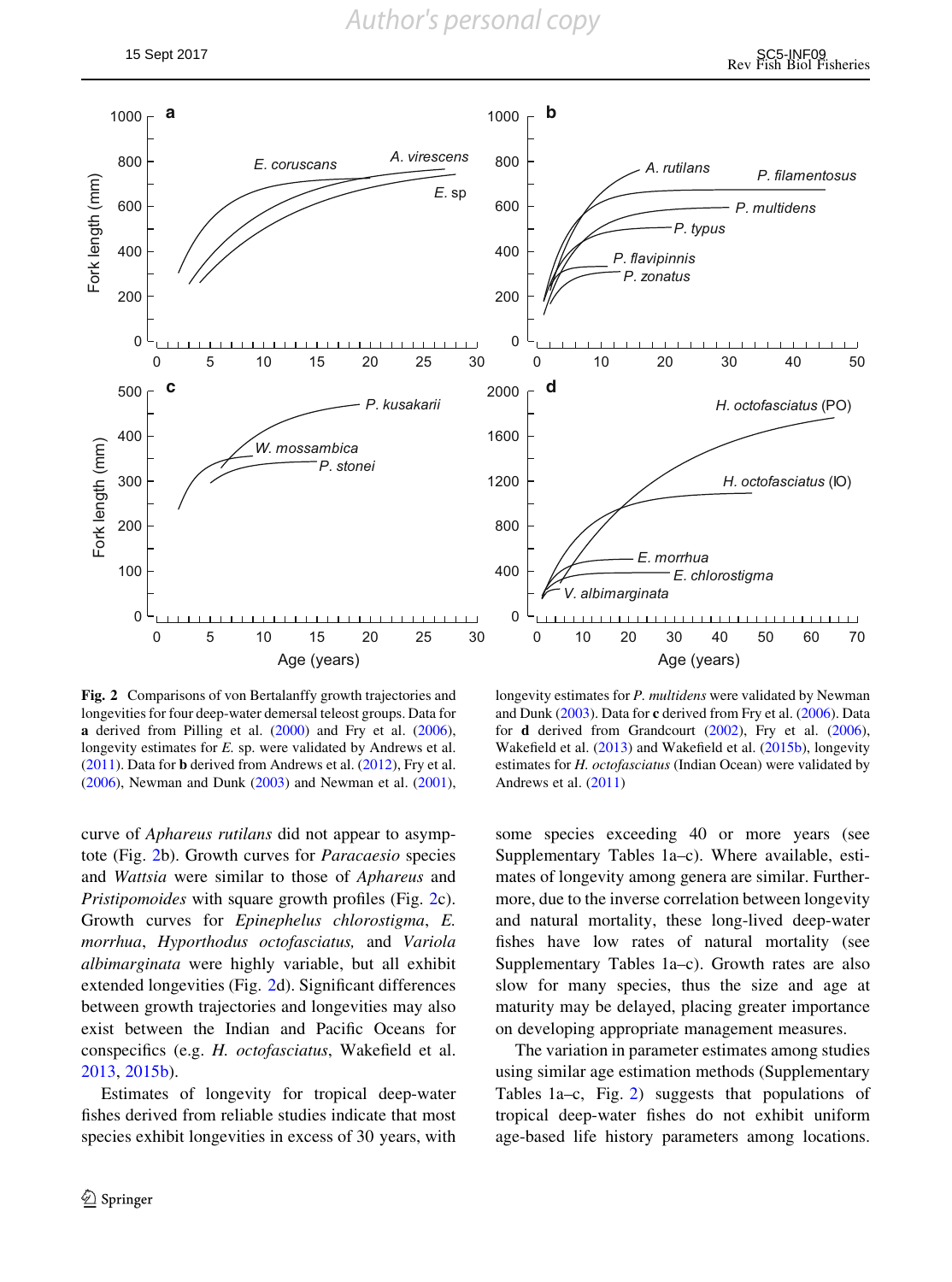Population-level life history data are useful for informing fisheries management, as it may not always be valid to apply parameters from one population to another.

The age-based life history attributes of tropical deep-water fishes indicate low production potential. The eightbar grouper (Hyporthodus octofasciatus) is likely to be exceptionally vulnerable to exploitation and localised depletion (Wakefield et al. [2013,](#page-28-0) [2015b](#page-28-0)). Reports from across many Pacific Island countries are that this species is harvested initially in relatively large numbers (and sizes) during the early development phase of deep-water fisheries, and is rapidly fished down to levels of low abundance and commercial insignificance. For these species, there are few options available for fisheries managers, with the exception of spatial closures.

#### Reproduction

Deep-water snappers, groupers, and emperors are moderate to large predators that are commonly encountered in loose schools or groups. The mode of reproduction for these species is highly variable depending upon the family. Sexual dimorphism in anatomical features has not been reported in lutjanids, except by Kami ([1973\)](#page-25-0) for two Pristipomoides species (P. auricilla and P. filamentosus) from Guam. Kami [\(1973](#page-25-0)) reported that large males of both P. auricilla and P. filamentosus exhibit more yellow in their unpaired fins than do females and small males. The function of these colour differences are not known and have not been reported elsewhere. Recent, preliminary analysis suggests that P. filamentosus adult sex can be distinguished by macroscopic examination of the genital papilla (Luers, in prep.).

In many species of Lutjanus, male fish reach a larger size-at-age than female fish (e.g. Newman et al. [1996a](#page-26-0); Newman et al. [2000a,](#page-26-0) [b,](#page-26-0) [c;](#page-26-0) Newman [2002a](#page-26-0); Newman and Dunk [2002](#page-26-0)). However, there is no evidence of size-at-age differentiation between sexes in Pristipomoides (see Newman and Dunk [2003](#page-26-0)). Conversely, in the Etelis genus, females appear to reach a larger size-at-age than males (Wakefield et al. unpublished data). Females with a large body size may be reproductively advantaged by being more fecund as they can accommodate a large mass of hydrated eggs

prior to spawning, especially in a multiple male, multiple female spawning system.

All lutjanids studied to date are gonochoristic, i.e. individuals are born as male or female, do not undergo sex change, and remain the same sex throughout their life span (e.g. Allen [1985](#page-23-0); Everson et al. [1989;](#page-24-0) Mees [1993;](#page-25-0) Newman et al. [2001](#page-26-0); Nanami [2011\)](#page-26-0). As gonochorists, the early gonad development of lutjanids proceeds from a gonad with a female germ cell directly into an ovary and from a gonad with a male germ cell directly into a testis.

The spawning period for most deep-water snappers is consistent with a spring-summer spawning season, regardless of region (Table [2](#page-14-0)). As such, spawning peaks generally coincide with periods of warmer annual water temperatures. Most deep-water lutjanids form aggregations to spawn (Table [2](#page-14-0)) and are broadcast or serial spawners, spawning multiple times over a protracted spawning season, and thus have indeterminate fecundity. For example, P. multidens forms multiple male, multiple female spawning groups during the spawning season, with males attempting to spawn with as many females as is practicable (Newman et al. [2001](#page-26-0)). In these species, sperm limitation does not appear to be an issue.

The length, at which 50 % of individuals mature relative to a species total length, is on average 57 % of their  $L_{\infty}$  for all deep-water species (Table [2](#page-14-0)). In those species where age protocols have been validated, the age at which 50 % of individuals attain maturity is relatively high (Table [2;](#page-14-0) Newman et al. [2001](#page-26-0)). While there are limited data, length at 50 % maturity for the deep-water Lutjanidae is on average 59 % of their  $L_{\infty}$ (range 40–79 %), while length at 50 % maturity for the female deep-water Epinephelidae is relatively smaller with an average of 46 % of their  $L_{\infty}$  (range 40–56 %). No reproductive data are available for Wattsia.

Lethrinids have been reported to undergo sex change in the form of protogynous hermaphroditism (e.g. Young and Martin [1982;](#page-28-0) Ebisawa [2006;](#page-24-0) Sadovy de Mitcheson and Liu [2008;](#page-27-0) Currey et al. [2013](#page-24-0)). However, lethrinids display a variety of hermaphroditic reproductive strategies that can be described as either functional gonochorism (rudimentary hermaphroditism) or protogyny. For example, Ebisawa ([1990\)](#page-24-0) and Marriott et al. [\(2010](#page-25-0)) provide evidence of functional gonochorism in Lethrinus nebulosus due to the pre-maturational protogynous sex change at a mean age of 2.3 years. In contrast, many other species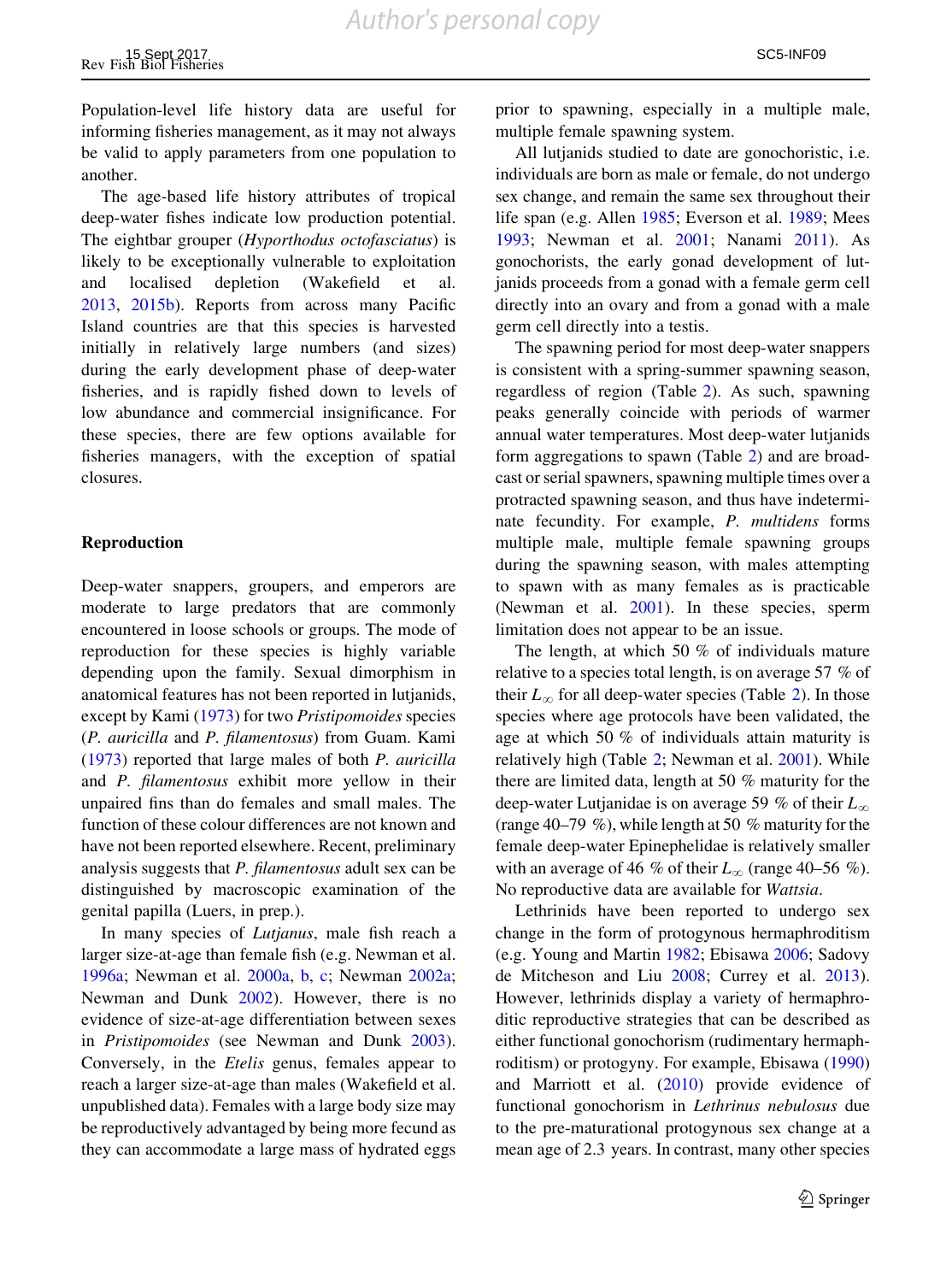<span id="page-14-0"></span>

|                                 |                   |                            | Table 2 Sexual pattern, maturity and spawning period (period in which females contained ovaries that were either ripe or in spawning condition and the months when the largest<br>proportion (peak spawning period) of those types of ovaries were recorded) of deepwater snappers |                         |                           |                            |                      |                                |
|---------------------------------|-------------------|----------------------------|------------------------------------------------------------------------------------------------------------------------------------------------------------------------------------------------------------------------------------------------------------------------------------|-------------------------|---------------------------|----------------------------|----------------------|--------------------------------|
| Species                         | pattern<br>Sexual | Reproductive<br>mode       | Fish with ripe/spawning<br>stage ovaries                                                                                                                                                                                                                                           | Peak spawning<br>period | maturity (mm)<br>Size-at- | Age-at-maturity<br>(years) | Location             | References                     |
| A. furca                        | O                 | Aggregations<br>broadcast  |                                                                                                                                                                                                                                                                                    |                         |                           |                            |                      | Allen (1985)                   |
| A. rutilans                     | O                 | Aggregations<br>broadcast  |                                                                                                                                                                                                                                                                                    | Sept.-Feb.              |                           |                            | Vanuatu              | Allen (1985)                   |
| A. virescens                    |                   |                            |                                                                                                                                                                                                                                                                                    |                         | 470 (FL)                  |                            | Hawaii               | Everson et al. (1989)          |
| P. stonei                       |                   |                            |                                                                                                                                                                                                                                                                                    |                         | 400                       |                            | Papua New<br>Guinea  | Lokani et al. (1990)           |
| argyrogrammicus<br>$\mathbf{p}$ | U                 | Aggregations/<br>broadcast | Apr.-Aug.                                                                                                                                                                                                                                                                          |                         |                           |                            | Okinawa              | Nanami (2011)                  |
| P. auricilla                    |                   |                            |                                                                                                                                                                                                                                                                                    |                         |                           | 2.4                        | Marianas             | Polovina and Ralston<br>(1986) |
| P. filamentosus                 |                   |                            |                                                                                                                                                                                                                                                                                    |                         | 400 (FL)                  | $\frac{3}{4}$              | Hawaii               | Miyamoto (1983)<br>Ralston and |
| P. filamentosus                 |                   |                            | June-Dec.                                                                                                                                                                                                                                                                          | August                  | 425 (FL)                  |                            | Hawaii               | Kikkawa (1984)                 |
| P. filamentosus                 |                   |                            |                                                                                                                                                                                                                                                                                    |                         | 487 (FL)                  | 1.8                        | Hawaii               | Tagami (1984)<br>Uchiyama and  |
| P. filamentosus                 |                   |                            |                                                                                                                                                                                                                                                                                    |                         |                           | 2.0                        | Marianas             | Polovina and Ralston<br>(1986) |
| P. filamentosus                 |                   |                            |                                                                                                                                                                                                                                                                                    |                         | 340                       |                            | Papua New<br>Guinea  | Lokani et al. (1990)           |
| P. filamentosus                 | U                 | Aggregations<br>broadcast  | Oct.-Apr.                                                                                                                                                                                                                                                                          | Feb.-Apr.               | 510-530 (FL)              |                            | Seychelles           | Mees (1993)                    |
| P. flavipinnis                  | U                 | Aggregations/<br>broadcast | All year                                                                                                                                                                                                                                                                           | Dec.-Feb.               |                           |                            | Vanuatu              | Allen (1985)                   |
| P. flavipinnis                  |                   |                            |                                                                                                                                                                                                                                                                                    |                         |                           | 2.2                        | Marianas             | Polovina and Ralston<br>(1986) |
| P. multidens                    |                   |                            |                                                                                                                                                                                                                                                                                    |                         | 310                       |                            | Papua New<br>Guinea  | Lokani et al. (1990)           |
| P. multidens                    | O                 | Aggregations<br>broadcast  | Jan.-Apr.                                                                                                                                                                                                                                                                          | Mar.                    | $\circ$<br>473 (FL)       | 8.2                        | Australia<br>Western | Newman et al. (2001)           |
| P. multidens                    | U                 | Aggregations/<br>broadcast | Jan.-Apr.                                                                                                                                                                                                                                                                          | Mar.                    | 470 (FL) 3                | 8.0                        | Australia<br>Western | Newman et al. (2001)           |
| P. zonatus                      |                   |                            |                                                                                                                                                                                                                                                                                    |                         |                           | 3.25                       | Marianas             | Polovina and Ralston<br>(1986) |

 $\underline{\textcircled{\tiny 2}}$  Springer

## *Author's personal copy*

15 Sept 2017 Sept 2017<br>Rev Fish Biol Fisheries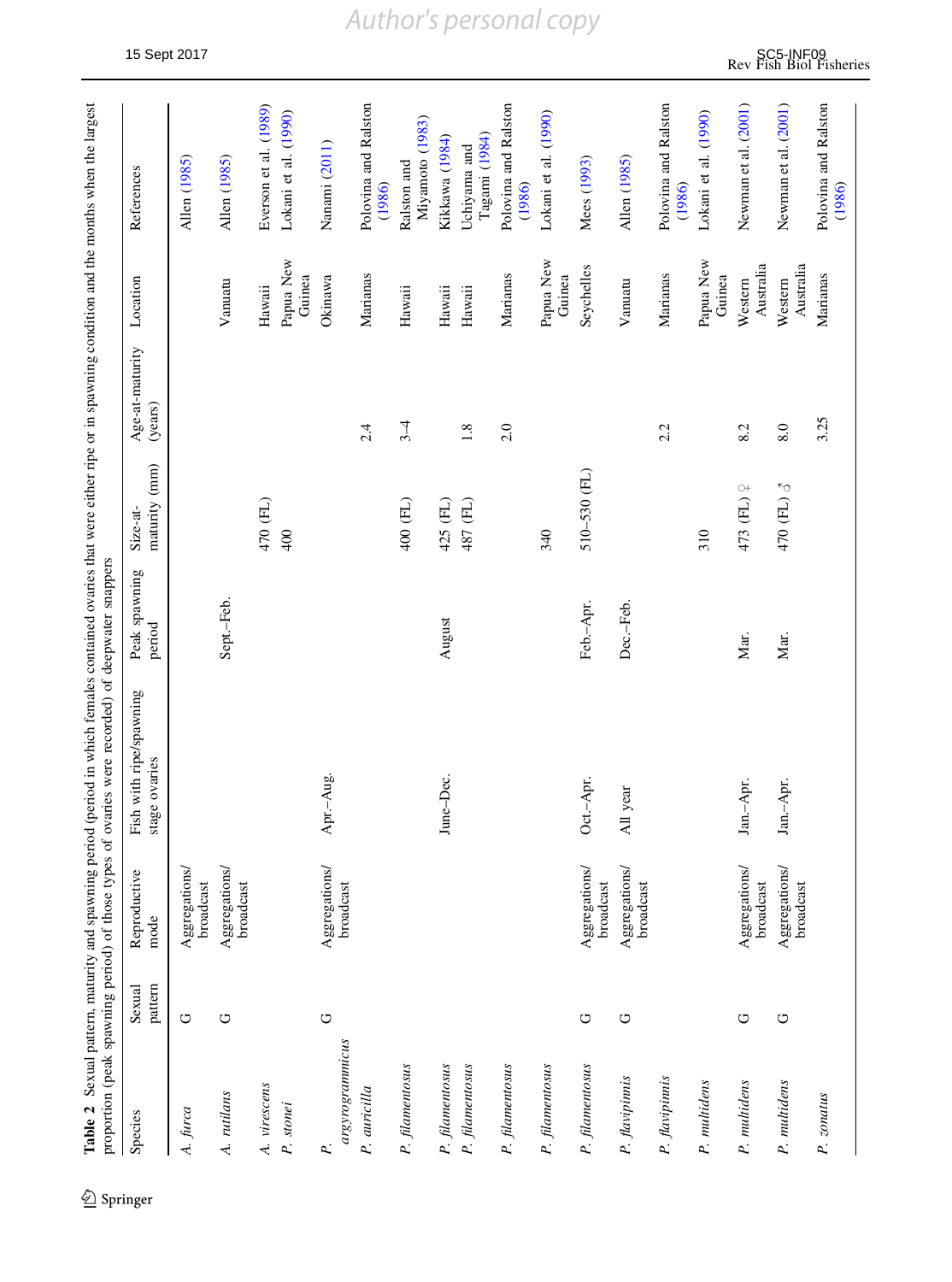| Species        | pattern<br>Sexual | Reproductive<br>mode       | Fish with ripe/spawning<br>stage ovaries | Peak spawning Size-at-<br>period | maturity (mm) (years) | Age-at-maturity Location |                     | References                     |
|----------------|-------------------|----------------------------|------------------------------------------|----------------------------------|-----------------------|--------------------------|---------------------|--------------------------------|
| E. carbunculus |                   | Aggregations/<br>broadcast | July-Sept.                               |                                  | 300 (FL)              |                          | Hawaii              | Everson (1984)                 |
| E. carbunculus |                   |                            |                                          |                                  | 298 (FL)              | Ξ                        | Hawaii              | Tagami (1984)<br>Uchiyama and  |
| E. carbunculus | O                 | Aggregations/<br>broadcast | All year                                 | Nον.                             |                       |                          | Vanuatu             | Allen (1985)                   |
| E. carbunculus |                   |                            | Mar.-Oct.                                |                                  | 298 (FL)              |                          | Hawaii              | Everson (1986)                 |
| E. carbunculus |                   |                            |                                          |                                  |                       | 2.75                     | Marianas            | Polovina and Ralston<br>(1986) |
| E. carbunculus |                   |                            |                                          |                                  | 610                   |                          | Papua New<br>Guinea | Lokani et al. (1990)           |
| E. coruscans   |                   |                            |                                          |                                  |                       | $\frac{1}{4}$            | Marianas            | Polovina and Ralston<br>(1986) |
| E. coruscans   | O                 | Aggregations/<br>broadcast |                                          |                                  | 522                   |                          | Hawaii              | Everson et al. (1989)          |
|                |                   |                            |                                          |                                  |                       |                          |                     |                                |

Sexual pattern: G gonochoristic. Reproductive mode is derived mostly from testis weight relative to ovary weight, i.e. similar weights depict broadcast spawners, while relatively<br>small testes weights depict social groups a Sexual pattern: G gonochoristic. Reproductive mode is derived mostly from testis weight relative to ovary weight, i.e. similar weights depict broadcast spawners, while relatively small testes weights depict social groups and/or pair spawning

*Author's personal copy*

### 15 Sept 2017<br>Rev Fish Biol Fisheries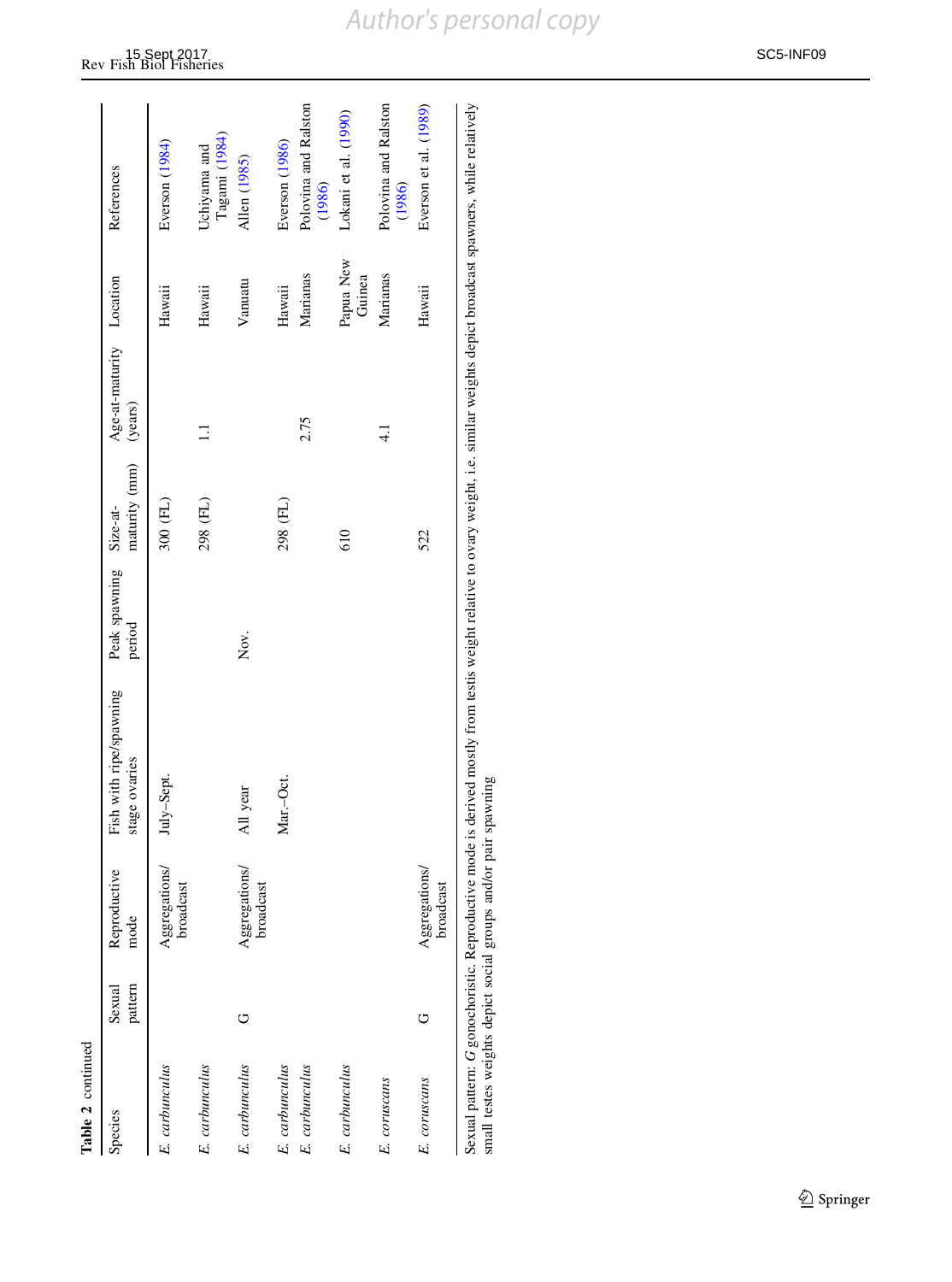<span id="page-16-0"></span>

| Wakefield et al. (2015b)<br>Wakefield et al. (2013)<br>Lokani et al. (1990)<br>Craig et al. (2011)<br>Craig et al. (2011)<br>Rowling (1996)<br>Everson (1992)<br>Papua New Guinea<br>Western Australia<br>South Pacific<br>Hawaii<br>6.1 (211 <sup>a</sup> )<br>560 (1022ª)<br>$700 - 800$<br>580-620<br>310<br>Apr and Jun<br>Nov-Jan<br>$Oct-Feb$<br>Jan-Jun<br>$\overline{5}$<br>H. septemfasciatus<br>H. erg a<br>stularius<br>H. octofasciatus<br>H. octofasciatus<br>H. octofasciatus<br>W. mossambica<br>H. quernus<br>E. radiatus<br>H. quernus<br>E. morrhua<br>C. aurania<br>Groupers<br>Emperors | Species                             | pattern<br>Sexual | Reproductive<br>mode | ripe/spawning<br>stage ovaries<br>Fish with | Peak spawning<br>period | maturity<br>Size-at-<br>$\begin{pmatrix} \mathbf{m}\mathbf{m} \\ \mathbf{m} \end{pmatrix}$ | maturity<br>Age-at-<br>(years) | Location | References                  |
|-------------------------------------------------------------------------------------------------------------------------------------------------------------------------------------------------------------------------------------------------------------------------------------------------------------------------------------------------------------------------------------------------------------------------------------------------------------------------------------------------------------------------------------------------------------------------------------------------------------|-------------------------------------|-------------------|----------------------|---------------------------------------------|-------------------------|--------------------------------------------------------------------------------------------|--------------------------------|----------|-----------------------------|
|                                                                                                                                                                                                                                                                                                                                                                                                                                                                                                                                                                                                             |                                     |                   |                      |                                             |                         |                                                                                            |                                |          |                             |
|                                                                                                                                                                                                                                                                                                                                                                                                                                                                                                                                                                                                             |                                     |                   |                      |                                             |                         |                                                                                            |                                |          |                             |
|                                                                                                                                                                                                                                                                                                                                                                                                                                                                                                                                                                                                             |                                     |                   |                      |                                             |                         |                                                                                            |                                |          |                             |
|                                                                                                                                                                                                                                                                                                                                                                                                                                                                                                                                                                                                             |                                     |                   |                      |                                             |                         |                                                                                            |                                |          | Heemstra and Randall (1993) |
|                                                                                                                                                                                                                                                                                                                                                                                                                                                                                                                                                                                                             |                                     |                   |                      |                                             |                         |                                                                                            |                                |          | Heemstra and Randall (1993) |
|                                                                                                                                                                                                                                                                                                                                                                                                                                                                                                                                                                                                             |                                     |                   |                      |                                             |                         |                                                                                            |                                |          | Heemstra and Randall (1993) |
|                                                                                                                                                                                                                                                                                                                                                                                                                                                                                                                                                                                                             |                                     |                   |                      |                                             |                         |                                                                                            |                                |          |                             |
|                                                                                                                                                                                                                                                                                                                                                                                                                                                                                                                                                                                                             |                                     |                   |                      |                                             |                         |                                                                                            |                                |          | Heemstra and Randall (1993) |
|                                                                                                                                                                                                                                                                                                                                                                                                                                                                                                                                                                                                             |                                     |                   |                      |                                             |                         |                                                                                            |                                |          |                             |
|                                                                                                                                                                                                                                                                                                                                                                                                                                                                                                                                                                                                             |                                     |                   |                      |                                             |                         |                                                                                            |                                |          |                             |
|                                                                                                                                                                                                                                                                                                                                                                                                                                                                                                                                                                                                             |                                     |                   |                      |                                             |                         |                                                                                            |                                |          |                             |
|                                                                                                                                                                                                                                                                                                                                                                                                                                                                                                                                                                                                             |                                     |                   |                      |                                             |                         |                                                                                            |                                |          |                             |
|                                                                                                                                                                                                                                                                                                                                                                                                                                                                                                                                                                                                             |                                     |                   |                      |                                             |                         |                                                                                            |                                |          |                             |
| Sexual pattern: Pg protogynous                                                                                                                                                                                                                                                                                                                                                                                                                                                                                                                                                                              | <sup>a</sup> Size/age at sex change |                   |                      |                                             |                         |                                                                                            |                                |          |                             |

| notogynou | Size/age at sex change |
|-----------|------------------------|
|           |                        |
|           |                        |
| attern:   |                        |
|           |                        |
| exua      |                        |
|           |                        |

 $\underline{\textcircled{\tiny 2}}$  Springer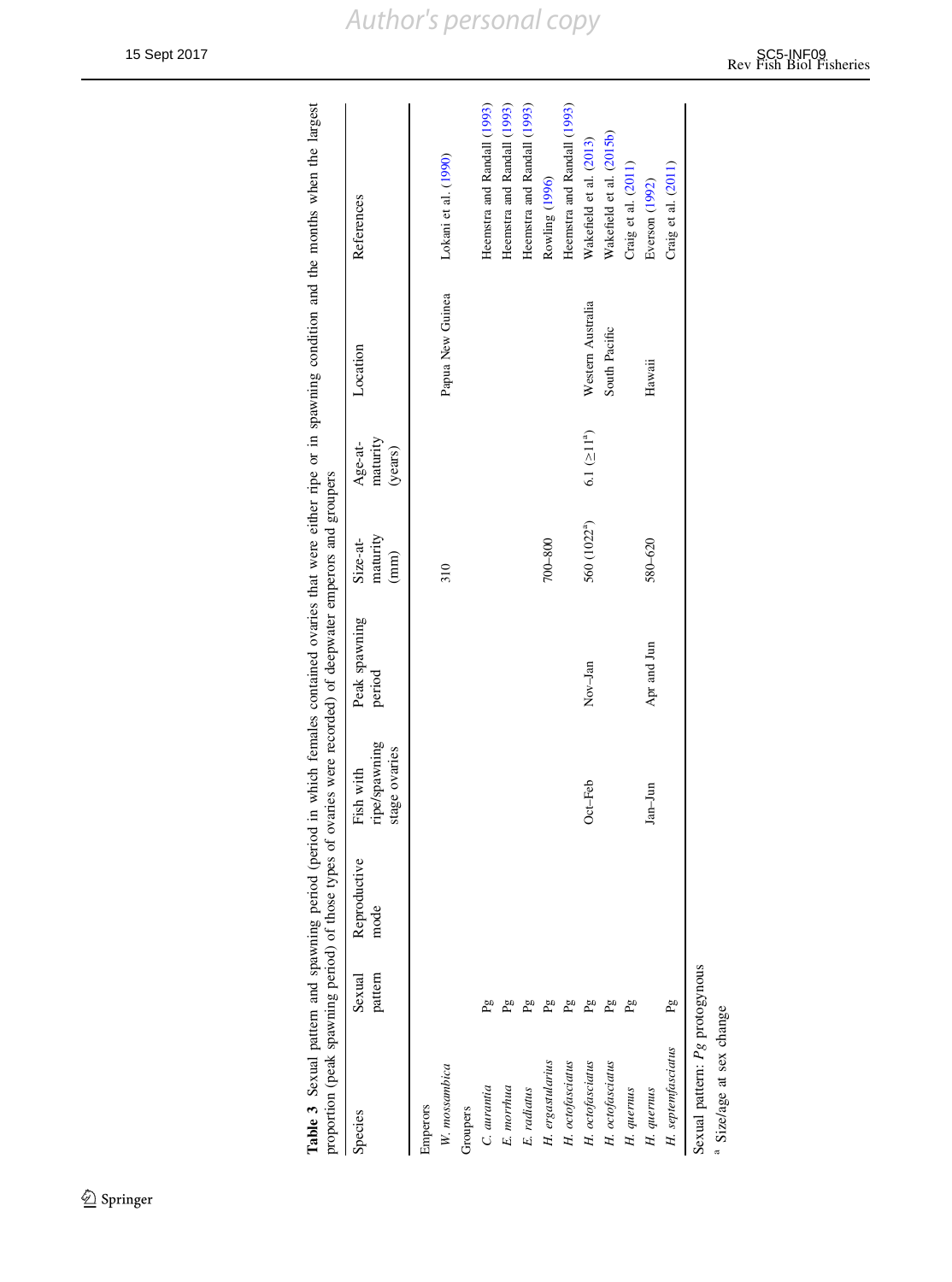of lethrinid are reported as protogynous, with sex change occurring after maturity as a female and with large, older males participating in spawning events (e.g. Young and Martin [1982](#page-28-0); Bean et al. [2003](#page-23-0); Sumpton and Brown [2004](#page-28-0); Ebisawa [2006;](#page-24-0) Williams et al. [2006;](#page-28-0) Currey et al. [2013\)](#page-24-0). There is no evidence of sexual dimorphism in lethrinids. Little is known about the reproductive biology of the deep-water emperor Wattsia mossambica (Table [3](#page-16-0)) and further research is required to determine their mode of reproduction.

All deep-water groupers studied to date are monandric protogynous hermaphrodites, i.e. individuals in the population mature as females, and subsequently change sex later in life to males. This sequential reproductive function is best identified by the simultaneous (during sexual transition) or sequential (before and after transition) presence of mature, but degenerating ovarian tissue and mature, but proliferating testicular tissue in the gonads of the same individual. Some species such as those in the genus Hyporthodus reach a large size, with sex change similarly occurring at a relatively larger size and also age (see Table [3](#page-16-0)).

The spawning period for the deep-water groupers H. octofasciatus and H. quernus are similar, with both exhibiting a spring-summer spawning period (Everson [1992;](#page-24-0) Wakefield et al. [2013](#page-28-0)). Also, the length-atmaturity of both H. *octofasciatus* and H. *quernus* is similar (Table [3\)](#page-16-0). The spawning behavior of deepwater groupers is not known.

The number of studies examining the reproductive mode and spawning season of deep-water snappers, emperors, and groupers is limited. Resolution of the spawning season and length- and age-at-maturity are key requirements for use in stock assessments and determining effective management strategies for these deep-water demersal fish and is considered to be a focal area for future research.

#### Fisheries

The tropical deep-water species considered in this review are harvested from a wide geographic distribution using a variety of different fishing gears that primarily focus on line-based methods (handline, hydraulic line, electric reels, longlines, and trotlines), but also include fish traps and fish trawls in some locations. The species compositions of tropical deepwater fisheries exploited across the Indo-Pacific vary between locations depending primarily on the availability and dispersion capacity of different species. However, in all tropical deep-slope environments, the dominant species in the catch are in the genera *Etelis*, Pristipomoides, Aphareus, Paracaesio and Hyporthodus.

Tropical deep-water species are harvested by commercial, recreational (including charter fishers), artisanal, and subsistence fishers, and in some locations there are resource sharing issues among these fishing groups. Many species considered in this review have only recently been exploited in many areas due to the depth that they inhabit. These depths have made it difficult for exploitation and the existence of relatively more abundant resources in shallower shelf areas has meant that there was little incentive to fish in such areas. In some locations, these species were initially exploited by artisanal and subsistence fisheries, with relatively low levels of harvest. The move to more commercial type fishing operations and more efficient fishing gear has placed additional strain on the sustainability of tropical deep-water fisheries.

For example, in the Pacific Islands, deep-water fish have been exploited on a subsistence basis for many centuries (Dalzell and Preston [1992](#page-24-0)). However, semicommercial deep-water fisheries were developed during the 1970s, mainly to reduce pressure on shallow inshore reef fish populations (Dalzell and Preston [1992\)](#page-24-0). This led to the development of fisheries for deep-water species in many Pacific Island countries (e.g. Tonga, Fiji, Vanuatu, Papua New Guinea (PNG), and American Samoa; Dalzell and Adams [1994;](#page-24-0) Itano [1996a,](#page-25-0) [b](#page-25-0)). In Western Australia and the Northern Territory, significant commercial fisheries exist for deep-water fishes (Newman [2006](#page-26-0); Newman et al. [2012](#page-26-0), [2014b](#page-26-0); Martin et al. [2014;](#page-25-0) Northern Territory Government [2014](#page-27-0)). In Western Australia, these fisheries have complex management arrangements that involve a system of total allowable effort, with individually transferable effort units. These fleets are highly mobile, efficient, and wide ranging and complex management arrangements are required to maintain breeding stock levels (Newman [2006\)](#page-26-0).

Native Hawaiians fished for deepwater snappers and the endemic H. quernus from canoes hundreds of years ago. Today's fishery utilizes the typical modern technology (GPS, high resolution colour depth sounders, and electric or hydraulic reels). Reported landings in 2013 were approximately 106 tonnes, with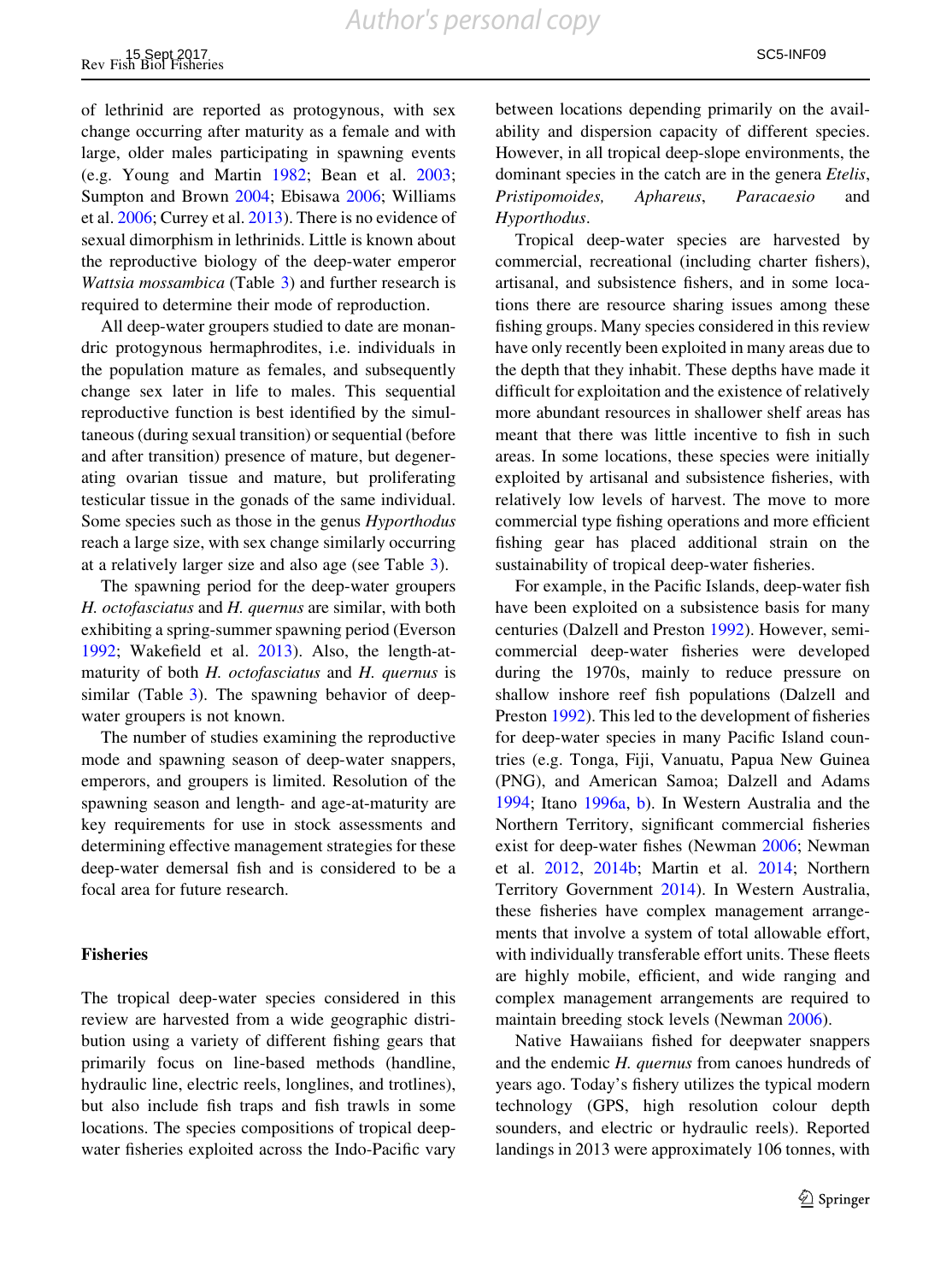a catch value of approximately 1.5 million USD (Brodziak et al. [2014](#page-23-0)). These species are assessed and managed as a complex of the seven most important species known as the 'Deep-7' and the fishery operates under a Deep-7 complex catch limit.

Indonesia reported a catch of 3183 tonnes of Pristipomoides species in 2011 across all fishing areas. This was a minor component of their overall reported snapper landings. Landings from Australia's Indian Ocean Territories (Cocos (Keeling) Islands and Christmas Island) are small, but they are targeted by a range of fishing groups (Newman et al. [2014a\)](#page-26-0). These islands are small and the available habitat is limited. Assessments of the status of populations of deep-water fish across the wider Indo-Pacific are limited due to a general absence of adequate life history data and catch and effort statistics.

#### Ecological importance

The species discussed in this review appear to undergo limited movements along the deep continental slope. Some species also undergo limited vertical migrations and are likely to be involved in nutrient transfer in these ecosystems. The productivity of these deep slope environments is likely to be directly linked to the continental shelf or shallow reef near surface food webs, and may be enhanced in some submarine canyon areas although this remains to be quantified. In addition, these deep-water species are often associated with seamounts and isolated emergent or submerged atoll reef slopes.

These species occupy habitats and environments in the lower reaches of the epipelagic zone and in the upper reaches of the mesopelagic zone. These environments are dependent on the flux of epipelagic and mesopelagic taxa that flow across the shelf, down the slopes, and past the seamount and atoll reef slopes. They are also dependent on benthic associated species in these distinctive slope habitats. These deep-water species comprise a significant level of both biomass and abundance in deep slope habitats, and thus perform a significant ecological role. Many of these targeted species are high level predators. In many locations, it is the relative productivity of these habitats and resulting prey species that determines the population densities. For example, some locations have naturally low densities of deep-water species

because of a lack of habitat and associated species in the required depth ranges. In those locations where key habitat characteristics and prey species are available, population densities are much higher.

Loss of deep-water fish populations resulting from overexploitation or perturbation may have major consequences for the associated ecosystems, which may become manifest in trophic changes in relation to reduced predator–prey interactions. Moreover, if climate variation increases habitat availability in more temperate regions, it is expected that these deep-water species will exploit these new habitats and expand populations if suitable prey species and environmental conditions are available (e.g. Wakefield et al. [2013,](#page-28-0) [2015b](#page-28-0)). It should be noted that any population expansion will also depend on suitable pelagic stage and juvenile habitats that can be quite different to the habitats of adult fish.

#### **Discussion**

Synthesis of life history information

Accurate age estimation is a critical issue for fisheries assessment and management. The estimates of longevity and related age-based demographic parameters derived from studies that have used age estimates from otolith thin sections and validated using robust and reliable methods such as bomb radiocarbon and Pb–Ra dating have indicated that deep-water species in the tropical Indo-Pacific region have life history attributes that are very different from those derived from previous studies that used more rudimentary age estimation methods that have underestimated true age.

The underestimation of fish age can lead to erroneous or misleading estimates of natural mortality and growth, and hence production potential and resilience to exploitation. The issue of underestimating fish age has proven problematical for tropical deep-water fishes in particular, as earlier works (see Supplementary Tables 1a–c) have utilised a range of techniques that over time have proven to be of little value in determining fish age accurately, particularly in long-lived fish (e.g. length frequency, scales, extrapolation of daily growth increments). Overcoming misconceptions of the production potential of deep-water fish stocks and their rational use is a challenge for fisheries management.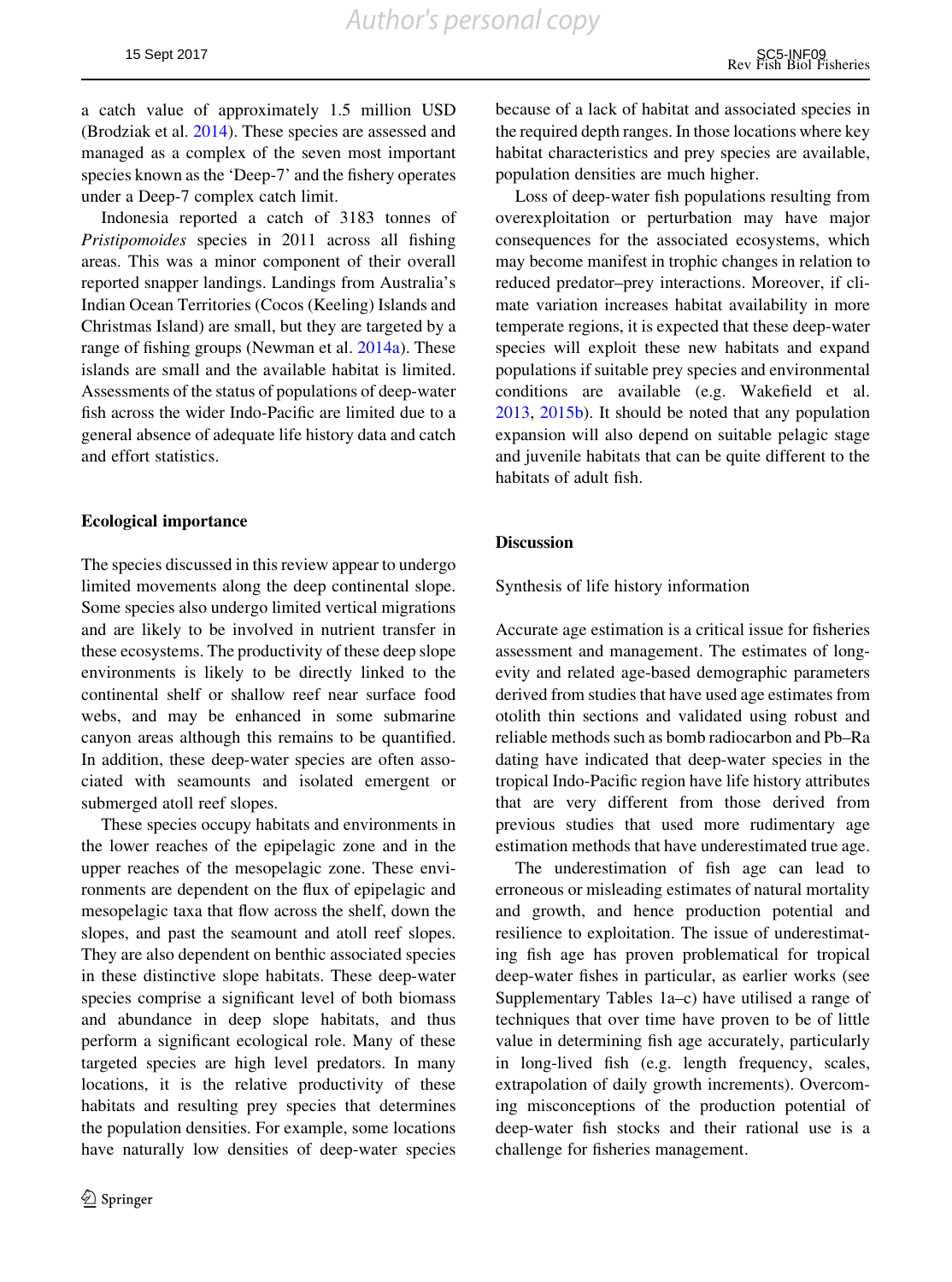This review adds to the few existing studies that support the view that many tropical deep-water fishes are longer lived than previously inferred (sensu Wakefield et al. [2013,](#page-28-0) [2015b](#page-28-0)). For a number of these species, growth zones in thin, transverse otolith sections have been validated as annual. For example, Newman and Dunk ([2003\)](#page-26-0) successfully aged P. multidens using thin otolith sections, with analysis of otolith edge categories of individuals of all ages displaying a clear trend and demonstrating conclusively that annuli are formed once per year. However, the precision of otolith readings of P. multidens by Newman and Dunk ([2003](#page-26-0)) was relatively low, with an IAPE (Index Average Percent Error) of 10.4 %. Newman and Dunk [\(2003](#page-26-0)) revealed that while a high level of variability was encountered among otolith reads, this level of IAPE reflected an average level of precision among otolith readings and indicated that the ageing protocol adopted was satisfactory. Furthermore, they observed that experience is a critical factor in increasing the agreement and hence precision or repeatability of annuli counts from sectioned otoliths. Thus, while interpretation of the otoliths of some species can be difficult, it is not insurmountable (Wakefield et al. [2016b](#page-28-0)).

To date, data from robust age-based studies reveal extended longevities, slow growth rates, and a large length/age at maturity. The consequence of a long life span in deep-water snappers, groupers and emperors is correspondingly low instantaneous rates of natural mortality, in the order of  $0.1-0.2$  year<sup> $-1$ </sup>; and less than 0.1 for some species. These biological characteristics of deep-water fish are generally consistent with K-selected life history strategies. That is, the productivity of populations of most species is low, resulting in low maximum sustainable yields.

Much of the vital life history data required for the management of deep-water snapper, grouper and emperor fisheries has revealed that many studies are constrained by low samples sizes and the use of ageing methods that have not been validated or verified. There is a need for more representative and adequate studies of these exploited fish species for increased precision and robustness of parameter estimation (see Newman et al. [2015](#page-26-0)).

Age-based life history information is required to provide a comprehensive basis for management and to understand the impacts of exploitation, especially given that the exploitation of deep-water reef fish stocks is increasing due to artisanal, recreational and commercial fisheries. Regional or country specific comparisons of life history attributes need to ensure that sampling to obtain age structures from which mortality estimates are to be derived is both representative and adequate. That is, sample sizes are large enough to enable robust parameter estimation and the sampling regime is sufficient to ensure that the age compositions used to determine instantaneous rates of mortality are reflective of spatial and temporal variability within the fishery system under assessment. In addition, there is a need for studies within each jurisdiction due to high likelihood of independent management units among island countries. Multiscale sampling may also be required as life history patterns of reef fish can be expected to vary at both latitudinal and reef scales (e.g. Newman et al. [1996b](#page-26-0); Cappo et al. [2013](#page-23-0)).

#### Fisheries management implications

Fishery managers need to be responsive to the inherent vulnerability of some tropical deep-water fish stocks to over-harvesting, as inferred from their life history attributes. These fish also exhibit internal trauma and haemorrhage associated with physoclistous over-expansion injuries (i.e. barotrauma) when captured from depth and are thus likely to suffer from high discard mortality. This complicates management regimes in multispecies fisheries that cannot successfully target individual species, and can restrict management options such as size limits and species-specific quotas, since any fish caught either below the size limit or above the species-specific quota are unlikely to survive release.

The maximum sustainable levels of exploitation of the tropical deep-water fish species assessed in this review are likely to be as low as 5–10 % of biomass, commensurate with levels of natural mortality  $(M)$  in many cases less than  $\sim 0.1$  (Newman et al. [2012](#page-26-0); Martin et al. [2014\)](#page-25-0). This means that limit reference levels of biomass may be reached at a relatively rapid rate for some species with low levels of exploitation. This indicates that these fisheries will contribute modest total sustainable fishery production (catches), relative to species with faster growth and shorter longevity. With any species that has an extended longevity; many years of recovery (i.e. the number of years spanning the complete age structure of the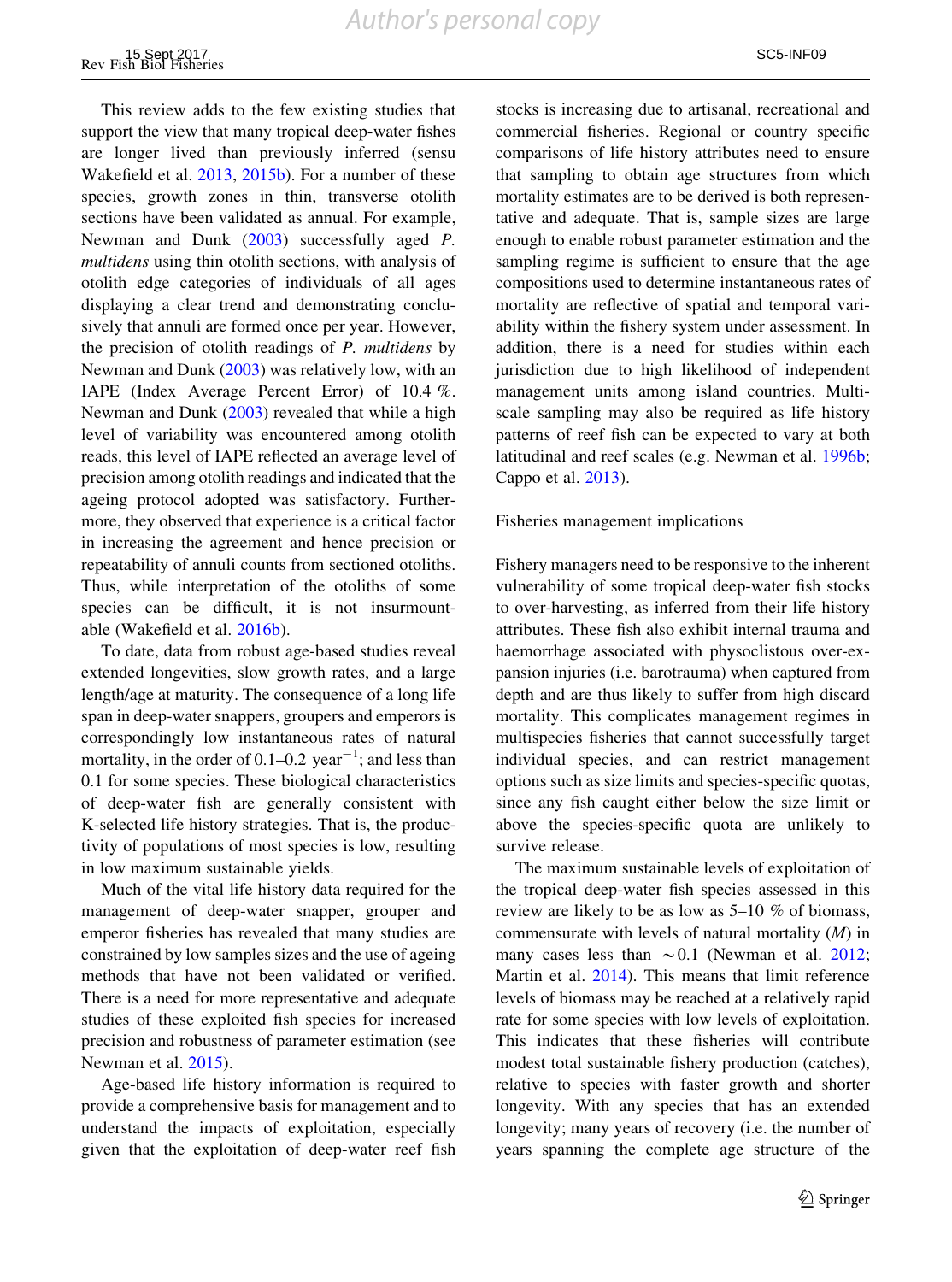harvest) would be required to restore spawner biomass and age structure from a serious reduction below reference biomass levels.

It is important to note that growth parameters alone do not capture differences in longevity or natural mortality that can represent vastly different life history characteristics, in particular lifetime reproductive output (a bet hedging strategy against variable recruitment success; Newman and Dunk [2003](#page-26-0)). Extended periods of high exploitation rates are likely to result in decreases in the spawning stock biomass and constriction of the age structure of fish populations (removal of older fish), and thus diminish the number of reproductive events.

Tropical deep-water fish resources exhibit high diversity, with most fisheries composed of multiple species. Many fished locations are remote, which may provide refugia from fishing pressure but, this also makes them logistically difficult to monitor and assess. It is logistically impractical to monitor all stocks and species. It is thus advantageous to select indicator species for assessment purposes that are considered to be both inherently vulnerable to exploitation and representative of the exploited suite of species targeted. These species can then be targeted for comprehensive biological assessments.

It is evident that while many species in this group are harvested as a food source, there is little or no data available on species-specific catch statistics, and in some cases little or no data available in which to determine inherent vulnerability and/or stock status. There is also limited baseline biological information available in most countries (areas). Further research is needed on harvest levels, biology, and population trends of these species before a more accurate assessment of stock status can be ascertained. Furthermore, there is a need for detailed assessments within each jurisdiction due to the likelihood of independent management units and also spatial variation in life history parameters. Without detailed life history data from a variety of geographic, latitudinal, and habitat scales it will be difficult to generalise the likely trajectory of responses to environmental or anthropogenic perturbations.

Many deep-water fish species form schools or groups naturally, as well as to spawn and thus can be vulnerable to fishing pressure. The use of data from catches targeting large schools/groups can make it difficult to accurately assess population status because

of the possibility of hyperstability in the catch rate data. There is a need to develop new strategies to assess fish stocks rapidly in data poor situations.

#### Future research perspectives

There are a number of research areas for tropical deepwater demersal fish; however, the priority need for each of these research areas needs to recognize the varying risk levels between jurisdictions, regions, and also among species. Given these caveats, the priorities for research in the near future are diverse and include: resolution of taxonomic issues (particularly of commonly landed species); development of new speciesspecific identification guides; species-level monitoring and reporting of fisheries landings by countries and territories (and/or routine fisheries surveys); detailed biological studies with adequate and representative sampling that encompass any temporal patterns in reproduction and availability; establishing the degree of species-specific connectivity among Indo-Pacific countries and territories and defining population management units; and assessment of stock status using data poor assessment methods such as fishing mortality based approaches. Research activities also need to focus on post capture survival of released fishes to enhance survival of any discarded fish (O'Malley [2015\)](#page-27-0).

It is uncertain whether these deep-water species of snappers, emperors, and groupers will be impacted by increased climate variability. Indeed, deep-water species may be somewhat impervious to all but major perturbations given their potential to access refugia by inhabiting a range of depth profiles. Shifts may occur in deep-water fish assemblages in accordance with local climate velocities or conditions (i.e. the rate and direction that climate shifts across the landscape will potentially influence deep-water fish assemblages; see Pinsky et al. [2013\)](#page-27-0). As such, fishing grounds potentially may shift and either increase or decrease in size. There may also be species-specific changes, as many deep-water species recruit to shallow grounds that will be impacted by the complex mosaic of local climate velocities (Pinsky et al. [2013](#page-27-0)).

However, in order to assess possible effects of climate variability on these species, it is essential that we gather more robust data on life stage habitat requirements, seasonal abundances, and environmental variability in specific locations. In addition, the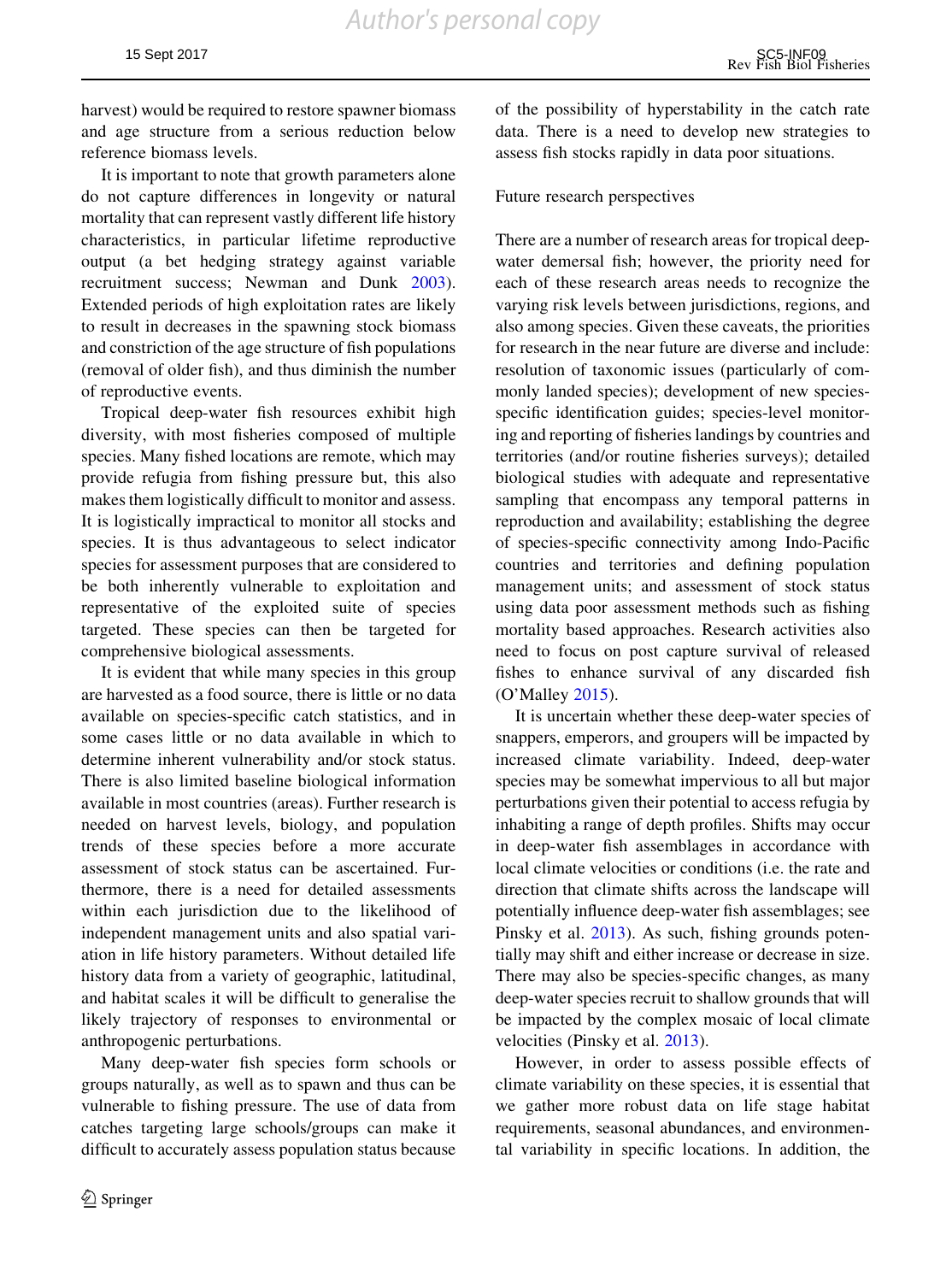potential impacts of climate variability on larval survivorship are not known. Indeed, climate induced changes to larval transport mechanisms could have potentially high negative population-level impacts if larvae settle in sub-optimal habitats. Conversely, there is the potential for positive population-level impacts or population growth if increased climate variability leads to the capacity for range expansion into new niches/habitats with the warming of temperate regions.

It is difficult to predict environmental impacts and how they may influence variables such as growth rate. There is a lack of long-term (decadal) data sets sufficient to investigate the relationships between vital rates of deep-water fishes in natural environments and variation in climate. The use of growth records from otoliths may provide these insights (Nguyen et al. [2015\)](#page-26-0). In this approach, techniques developed in dendrochronology are applied to data extracted from otoliths so that growth records from many fish can be aligned and combined into a single time-series. This facilitates comparison of the common growth response to regional environmental drivers such as temperature, productivity, and current flow (e.g. Nguyen et al. [2015;](#page-26-0) Ong et al. [2015,](#page-27-0) [2016](#page-27-0)).

Many deep-water fish species have sympatric distributions and conservative morphologies (e.g. Etelis carbunculus and E. sp.) that in combination make taxonomic identification difficult (Andrews et al. [2016\)](#page-23-0). The development of recent multivariate techniques using otolith morphometry has allowed species identification to be confirmed in both extant and archived otolith collections (Wakefield et al. [2014\)](#page-28-0). However, there is a need to resolve species identification issues as they create a challenge for management. The use of molecular techniques to resolve taxonomic uncertainty and to create taxonomic baselines for these groups needs to be established. Intra-family phylogenetic relationships need to be investigated using all nominal species and genera. Specifically, this needs to examine divergence times within lineages, and the relatedness among species, and thus how this may have shaped and influenced the distribution and abundance patterns of present species.

Moreover, there is a need to investigate the connectivity and linkages among populations throughout their range and to assess the implications for the spatial management of fisheries. It is important to understand the evolutionary history and the potential mechanisms that may have influenced gene flow among species (i.e. determining areas of genetic homogeneity or genetic discordance, and thus identifying geological or physical barriers to gene flow; e.g. DiBattista et al. [2016\)](#page-24-0). The use of loci under selection, and the next generation of genetic techniques at fine spatial scales are essential to determine the dispersive capacity of species, extant gene flow, and thus the appropriate spatial scales of fisheries management.

The use of a holistic approach combining multiple techniques such as genetics (mitochondrial DNA, microsatellites; e.g. Broderick et al. [2011](#page-23-0)), parasite faunal compositions (e.g. Charters et al. [2010\)](#page-24-0), otolith stable isotope compositions (e.g. Newman et al. [2009](#page-26-0)), and growth data (e.g. Ballagh et al. [2012\)](#page-23-0) can be a powerful tool in providing greater certainty about the appropriate management units for deep-water fish stocks (Welch et al. [2015\)](#page-28-0). As such, there is a need to assess pre- and post-settlement stock structure of deepwater fish species.

Little is known in regard to habitat preferences (niche delineations), ontogenetic changes in habitat, home ranges, and migrations (if any), in particular the level of movement between major biotypes (e.g. from seamount to seamount, atoll reef to atoll reef). Some of these issues can be resolved by otolith elemental and stable isotope analyses, however, these types of analyses can be expensive to undertake in a comprehensive manner. Tagging studies (conventional and acoustic) may also shed light on movement patterns and habitat utilization (e.g. Weng [2013](#page-28-0)) if the problems associated with barotrauma can be addressed (O'Malley [2015](#page-27-0)). Recently, Gomez et al. [\(2015](#page-24-0)) and Moore et al. [\(2016](#page-26-0)) employed predictive species distribution modelling approaches to accurately model and map sparse species distribution data across marine landscapes. These techniques could be applied to spare datasets to delineate species distribution patterns and habitat associations and assist in defining spatial management arrangements.

Resolving trophic pathways and food web interactions, including a need for quantification of linkages with continental shelf and shallow reef systems requires examination. For example, does the shallow reef link to the deep reef? Likewise, what is the habitat specificity among and between species and across what habitats do ontogenetic shifts occur? Critically, larval and juvenile habitats are poorly understood. What is the extent of the larval life (PLD) both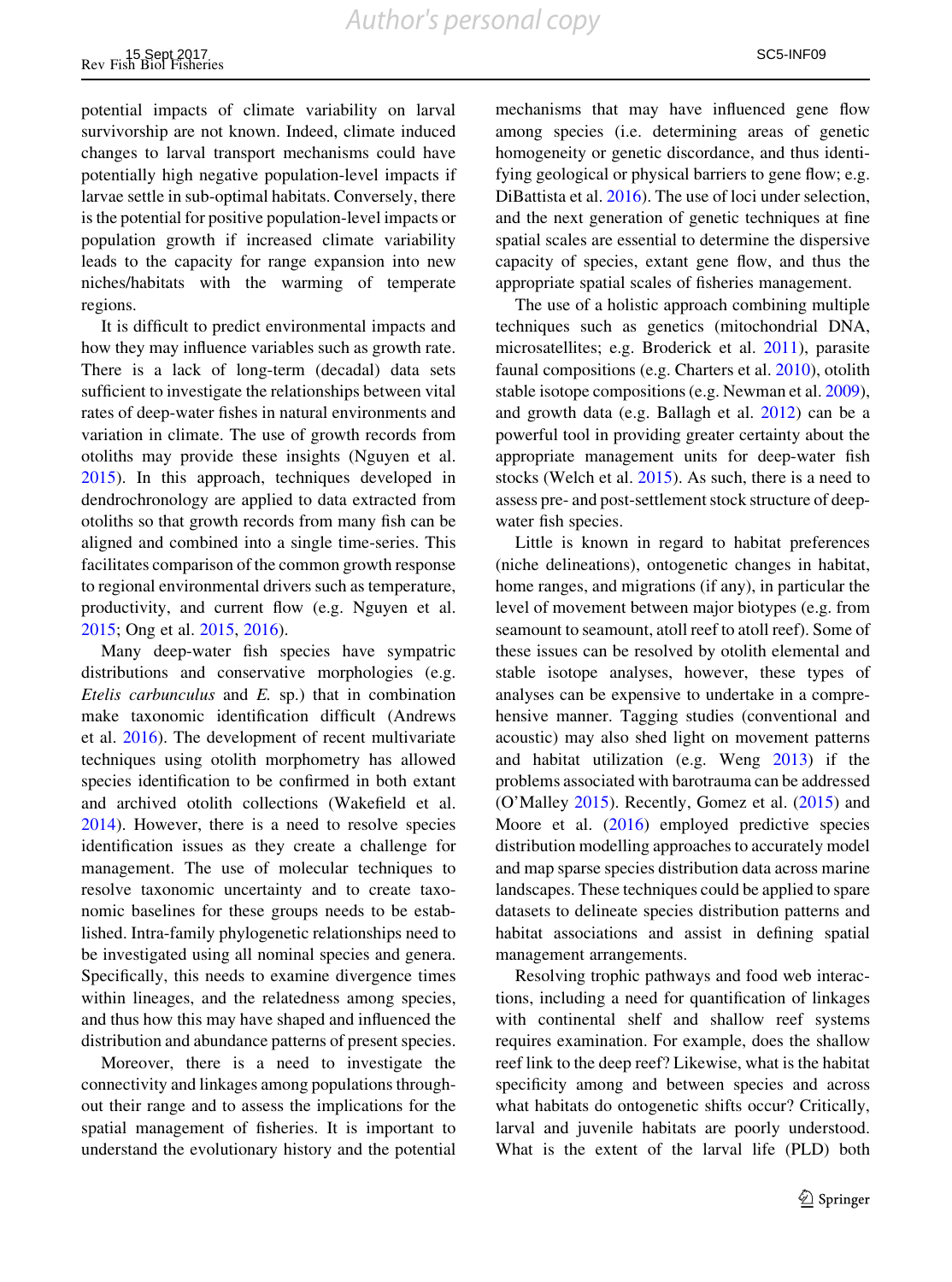between and within species and where are these life stages located? More specifically, are there explicit juvenile habitats for all species such as those for H. quernus and P. filamentosus (Misa et al. [2013](#page-25-0); Parrish et al. [2015](#page-27-0)), or are there inter-specific differences?

There is an ongoing need for reliable and accurate species specific reporting arrangements in the development phase of all emerging deep-water fisheries. These data collection approaches need to be extended into long-term programs aimed at incorporating a range of species, fisher, and fisheries data at fine spatial and temporal scales. The development of ongoing monitoring programs may also benefit from the use of fishery independent programs and techniques such as the use of remote stereo video systems (e.g., BRUVs, Harvey et al. [2012](#page-24-0); BotCam, Merritt et al. [2011;](#page-25-0) MOUSS, Ben Richards, pers. comm). Video systems provide for a non-extractive, fisheryindependent sampling and assessment technique that is cost-effective, repeatable, and robust across a range of habitats and depths (Harvey et al. [2012;](#page-24-0) Santana-Garcon et al. [2014b\)](#page-27-0). Furthermore, the data collected by video systems can add insights into habitat and depth requirements across a range of deep-water fish species (Misa et al. [2013;](#page-25-0) Santana-Garcon et al. [2014a](#page-27-0)).

Comprehensive studies of the reproductive patterns and cycles of many species are needed, including estimates of fecundity by species, spawning mode and type, size and age at first maturity, and size at sex change if applicable. An important area of reproductive research is to examine the potential relationship between environmental parameters and spawning season timing and extent. It is important that these studies are undertaken in a standardised manner with similar methodologies in order to facilitate direct inter and intra species comparisons (Newman et al. [2015](#page-26-0)).

In conclusion, a number of key foci are emerging for both immediate and long-term future research, namely taxonomic resolution, population structure (connectivity), population status, long-term monitoring, foraging and reproductive ecology, habitat characterisation, and the effects of incidental bycatch. The technology and techniques required to address these questions are now largely in place as described above, allowing us to move away from an incidental, slow accumulation of data towards collaborative, international efforts targeted to understand the fisheries

biology and ecology of these significant commercial, recreational, and artisanal species.

What is the future for deep-water tropical fisheries resources?

This is a difficult question, as the information presented in this review highlights the fact that little is known about the current stock status of many tropical deep-water fishes. Information relevant to sustainable management in many regions and/or localities is limited, patchy, and often outdated.

Little is known about the biology and/or the distribution patterns of many deep-water fish species. A number of species seem to appear in the development phase of fisheries and may be rapidly depleted as the fishery develops, whereas other species appear to be either uncommon throughout their range or not highly selective by the gears used to capture them (e.g. Randallichthyes filamentosus; Newman [2009;](#page-26-0) Wakefield et al. [2015a](#page-28-0)). Reliable and accurate species specific reporting arrangements in the development phase of emerging deep-water fisheries are needed and if practicable long-term monitoring of the relative abundance of these fish and fisheries.

For now, the available management (and enforcement) measures in many countries appear to offer limited effective protection of spawning stock biomass. It is also worth noting that the effective application of legislation through management plans requires robust frameworks and data which are not often available. Clearly, there is a need for reliable and pertinent spatial and temporal information to contribute to effective fisheries management arrangements. It is unfortunate that the development and promulgation of effective management arrangements for deep-water fisheries in some localities will remain a low priority area in terms of research and funding due to the importance of large scale tuna fisheries throughout the region and the revenue they generate.

However, there is considerable potential for developing sustainable tropical deep-water fisheries resources. In many countries, the amount of habitat available for deep-water fish populations is limited due to steep slopes and restricted continental slope areas, which also limits fishing to hook-and-line or trap methods and to fishers with considerable fishing skill and experience. Nonetheless, deep-water fishes are of both high domestic and export value.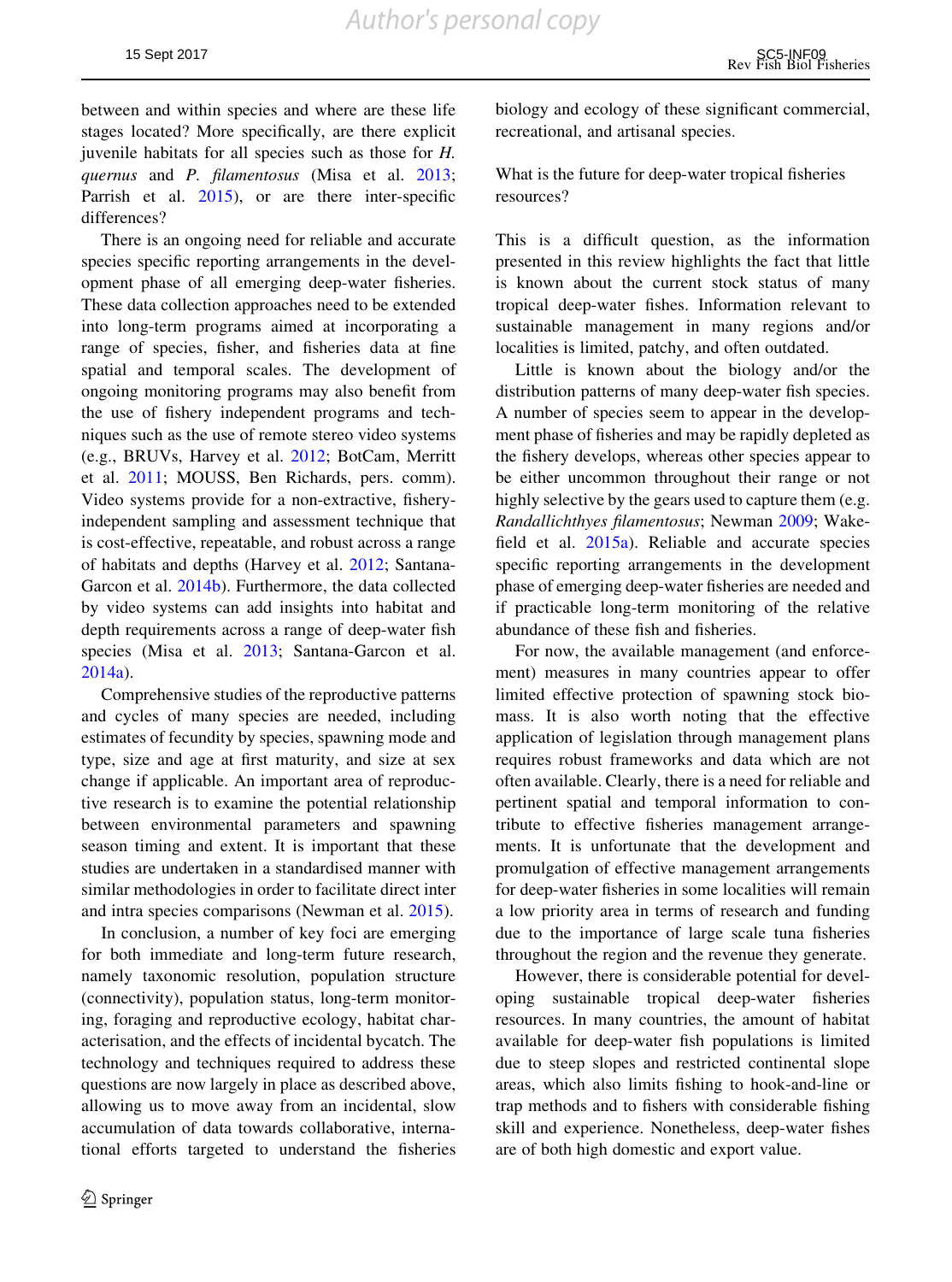<span id="page-23-0"></span>These attributes in association with the intrinsic vulnerability of deep-water fish indicate that harvest strategies of low frequency or low intensity in conjunction with the protection of a substantial proportion of the spawning stock biomass of these fishes are optimal. Targeted fishery spatial area closures may also provide protection for a component of the spawning stock biomass and protect against recruitment overfishing. Clearly, community and country aspirations must be consistent with the production potential of the deep-water fish resources and the ecological systems that support them and in this regard, while low intensity high value fisheries can be developed, there is a low likelihood of any largescale new fisheries being developed.

Acknowledgments The impetus for this review was a Deepwater Snapper Workshop held at the Pacific Community, Noumea, New Caledonia in July 2011 (Williams et al. [2012](#page-28-0)). Logistical support for the project was provided by the Department of Fisheries, Government of Western Australia and the Pacific Community, Noumea, New Caledonia. We would like to thank R. Nichols, M. Nadon, C. Boggs and the anonymous reviewers for providing critical comments and improvements to earlier drafts of this manuscript. The scientific results and conclusions, as well as any views or opinions expressed herein, are those of the author(s) and do not necessarily reflect those of NOAA or the Department of Commerce.

#### References

- Allen GR (1985) FAO species catalogue, vol 6. Snappers of the world. An annotated and illustrated catalogue of lutjanid species known to date. FAO Fisheries Synopsis No. 125. FAO, Rome
- Anderson WD, Allen GR (2001) Lutjanidae: snappers (jobfishes). In: Carpenter KE, Niem VHS (eds) FAO species identification guide for fishery purposes. The living marine resources of the Western Central Pacific, vol 5, bony fishes part 3 (Menidae to Pomacentridae). FAO, Rome, Italy
- Andrews AH, Kalish JM, Newman SJ, Johnston JM (2011) Bomb radiocarbon dating of three important reef-fish species using Indo-Pacific (14C chronologies. Mar Freshw Res 62:1259–1269
- Andrews AH, DeMartini EE, Brodziak J, Nichols RS, Humphreys RL (2012) A long-lived life history for a tropical, deepwater snapper (Pristipomoides filamentosus): bomb radiocarbon and lead–radium dating as extensions of daily increment analyses in otoliths. Can J Fish Aquat Sci 69(11):1850–1869
- Andrews AH, Barnett BK, Allman RJ, Moyer RP, Trowbridge HD (2013) Great longevity of speckled hind (Epinephelus drummondhayi), a deep-water grouper, with novel use of

postbomb radiocarbon dating in the Gulf of Mexico. Can J Fish Aquat Sci 70(8):1131–1140

- Andrews KR, Moriwake VN, Wilcox C, Grau EG, Kelley C, Pyle RL, Bowen BW (2014) Phylogeographic analyses of submesophotic snappers Etelis coruscans and Etelis "marshi"(Family Lutjanidae) reveal concordant genetic structure across the Hawaiian Archipelago. PLoS One 9(4):e91665
- Andrews AH, Choat JH, Hamilton RJ, DeMartini EE (2015) Refined bomb radiocarbon dating of two iconic fishes of the Great Barrier Reef. Mar Freshw Res 66(4):305–316
- Andrews KR, Williams AJ, Fernandez-Silva I, Newman SJ, Copus JM, Wakefield CB, Randall JE, Bowen BW (2016) Phylogeny of deepwater snappers (Genus Etelis) reveals a cryptic species pair in the Indo-Pacific and Pleistocene invasion of the Atlantic. Mol Phylogenet Evol 100:361–371
- Ballagh AC, Welch DJ, Newman SJ, Allsop Q, Stapley JM (2012) Stock structure of the blue threadfin (Eleutheronema tetradactylum) across northern Australia derived from life-history characteristics. Fish Res 121–122:63–72
- Bean K, Mapstone BD, Davies CR, Murchie CD, Williams AJ (2003) Gonad development and evidence of protogyny in the red-throat emperor on the Great Barrier Reef. J Fish Biol 62:299–310
- Bell JD, Kronen M, Vunisea A, Nash WJ, Keeble G, Demmke A, Pontifex S, Andréfouët S (2009) Planning the use of fish for food security in the Pacific. Mar Policy 33(1):64–76
- Broderick D, Ovenden JR, Buckworth RC, Newman SJ, Lester RJG, Welch DJ (2011) Genetic population structure of grey mackerel Scomberomorus semifasciatus in northern Australia. J Fish Biol 79(3):633–661
- Brodziak J, Yau A, O'Malley J, Andrews A, Humphreys R, DeMartini E, Pan M, Parke M, Fletcher E (2014) Stock assessment update for the main Hawaiian Islands Deep7 bottomfish complex through 2013with projected annual catch limits through 2016. U.S.Dep.Commer., NOAA Tech. Memo., NOAA-TM-NMFS-PIFSC-43
- Brouard F, Grandperrin R (1985) Deep-bottom fishes of the outer reef slope in Vanuatu. South Pacific Commission 17th regional technical meeting on fisheries (Noumea, New Caledonia, 5–19 August, 1985). SPC/Fisheries 17/WP.12; 127 p. (Original in French—Les poissons profonds de la pente récifale externe à Vanuatu. Notes Doc. Océanogr. Mission ORSTOM, Port-Villa 11)
- Brouard F, Grandperrin R, Kulbicki M, Rivaton J (1984) Note on observations of daily rings on otoliths of deepwater snappers. ICLARM Translations 3, 8p. International Centre for Living Aquatic Resources Management, Manila, Philippines
- Campana SE (1999) Chemistry and composition of fish otoliths: pathways, mechanisms and applications. Mar Ecol Prog Ser 188:263–297
- Campana SE (2001) Accuracy, precision and quality control in age determination, including a review of the use and abuse of age validation methods. J Fish Biol 59(2):197–242
- Cappo M, Marriott RJ, Newman SJ (2013) James's rule and causes and consequences of a latitudinal cline in the demography of John's Snapper (Lutjanus johnii) in coastal waters of Australia. Fish Bull 111(4):309–324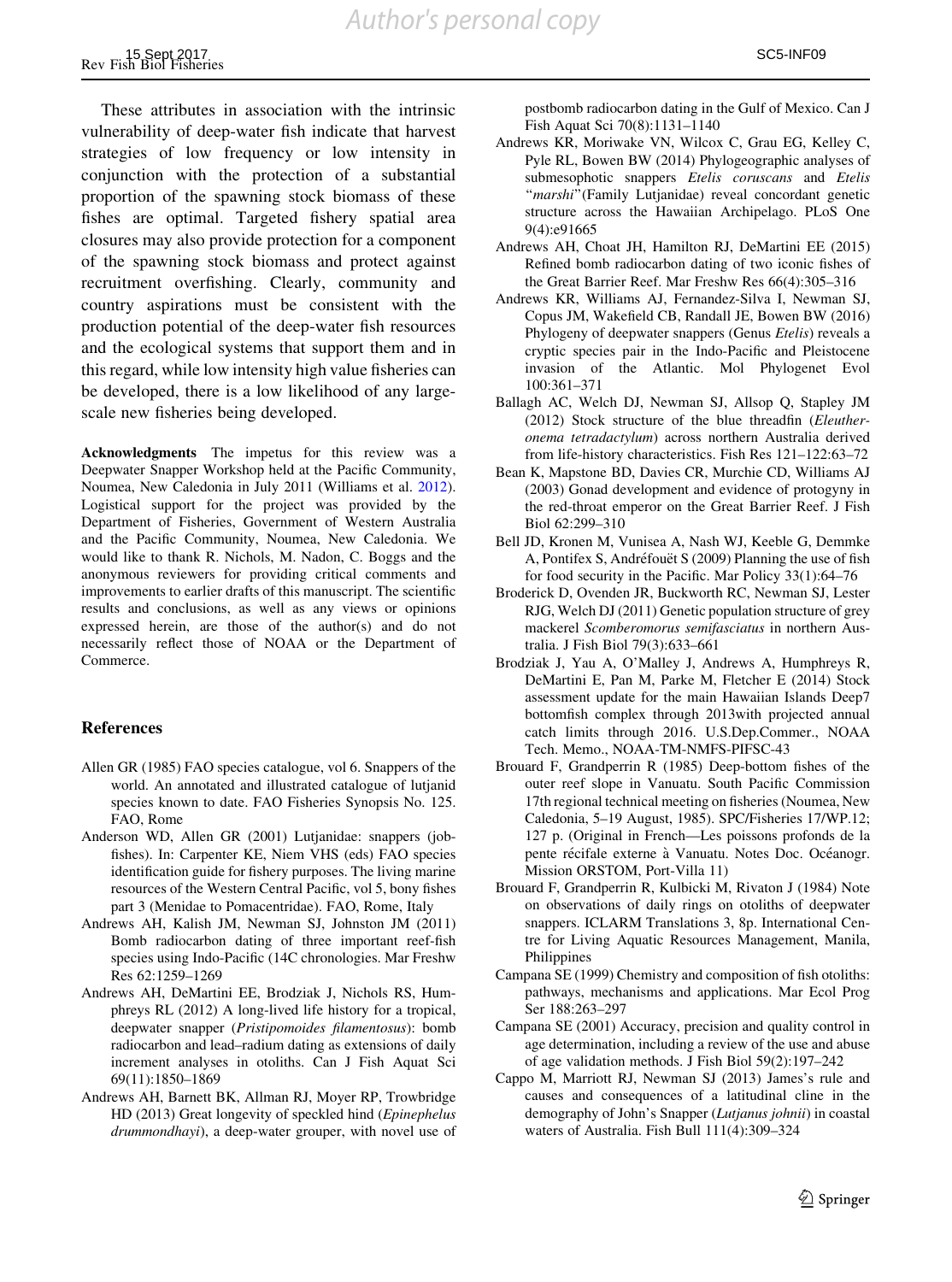- <span id="page-24-0"></span>Carlot AH (1990) Growth and mortality of Etelis carbunculus in Vanuatu. Fishbyte 8(3):6–7
- Carpenter KE (2001) Lethrinidae. In: Carpenter KE, Niem VH (eds) FAO species identification guide for fisheries purposes, vol 5, part 3. The Living Marine Resources of the Western Central Pacific, FAO, Rome, pp 3004–3050
- Carpenter KE, Allen GR (1989) FAO species catalogue, vol 9. Emperor fishes and large-eye breams of the world (family Lethrinidae). An annotated and illustrated catalogue of lethrinid species known to date. FAO Fisheries Synopsis No. 125. FAO, Rome
- Charters RA, Lester RJG, Buckworth RC, Newman SJ, Ovenden JR, Broderick D, Kravchuk O, Ballagh A, Welch DJ (2010) The stock structure of grey mackerel Scomberomorus semifasciatus in Australia as inferred from its parasite fauna. Fish Res 101(1–2):94–99
- Choat JH, Klanten OS, van Herwerden L, Robertson DR, Clements KD (2012) Patterns and processes in the evolutionary history of parrotfishes (family Labridae). Biol J Linn Soc 107:529–557
- Craig MT, Hastings PA (2007) A molecular phylogeny of the groupers of the subfamily Epinephelinae (Serranidae) with a revised classification of the Epinephelini. Ichthyol Res 54:1–17
- Craig MT, Sadovy de Mitcheson YJ, Heemstra PC (2011) Groupers of the world: a field and market guide. NISC (Pty) Ltd, Grahamstown
- Currey LM, Williams AJ, Mapstone BD, Davies CR, Carlos G, Welch DJ, Simpfendorfer CA, Ballagh AC, Penny AL, Grandcourt EM, Mapleston A, Wiebkin AS, Bean K (2013) Comparative biology of tropical Lethrinus species (Lethrinidae): challenges for multi-species management. J Fish Biol 82(3):764–788
- Dalzell P, Adams T (1994) The present status of coastal fisheries production in the South Pacific islands. Twenty-fifth regional technical meeting on fisheries, 14–18 March 1994, working paper 8, Noumea, New Caledonia
- Dalzell P, Preston GL (1992) Deep reef slope fishery resources of the South Pacific: a summary and analysis of the dropline fishing survey data generated by the activities of the SPC Fisheries Programme between 1974 and 1988. Inshore Fisheries Research Project, Technical Document No. 2. South Pacific Commission, Noumea, New Caledonia
- Dalzell P, Adams TJH, Polunin NVC (1996) Coastal fisheries in the Pacific Islands. Oceanogr Mar Biol Annu Rev 34:395–531
- Darar A (1994) An account of fisheries development in the Republic of Djibouti with notes on the growth and mortality of three species of groupers. Naga 17(2):30–32
- DeMartini EE, Landgraf KC, Ralston S (1994) A recharacterisation of the age-length and growth relationships of Hawaiian snapper, Pristipomoides filamentosus. NOAA Tech. Memo. NMFS. NOAA-TM-NMFS-SWFSC-119
- DeMartini EE, Everson AR, Nichols RS (2011) Estimates of body sizes at maturation and at sex change, and the spawning seasonality and sex ratio of the endemic Hawaiian grouper (Hyporthodus quernus, F. Epinephelidae). Fish Bull 109(1):123–134
- DiBattista JD, Choat JH, Gaither MR, Hobbs JPA, Lozano-Cortés DF, Myers RF, Paulay G, Rocha LA, Toonen RJ,

Westneat MW, Berumen ML (2016) On the origin of endemic species in the Red Sea. J Biogeogr 43(1):13–30

- Ebisawa A (1990) Reproductive biology of Lethrinus nebulosus (Pisces: Lethrinidae) around the Okinawan waters. Nippon Suisan Gakkaishi 56:1941–1954
- Ebisawa A (2006) Reproductive and sexual characteristics in five Lethrinus species in waters off the Ryuku Islands. Ichthyol Res 53:269–280
- Edwards RCC (1985) Growth rates of Lutjanidae (snappers) in tropical Australian waters. J Fish Biol 26:1–4
- Everson AR (1984) Spawning and gonadal maturation of the ehu, Etelis carbunculus, in the Northwestern Hawaiian Islands. In: Grigg RW, Tanoue KY (eds) Proceedings of the second symposium on resource investigations in the Northwestern Hawaiian Islands, vol 2. May 25–27, 1983, University of Hawaii, Honolulu, Hawaii, pp 128–148. UNIHI-SEAGRANT-MR-84-01
- Everson AR (1986) Ehu. In: Uchida RN, Uchiyama JH (eds) Fishery atlas of the Northwestern Hawaiian Islands. NOAA Technical Report NMFS 38, pp 106–107
- Everson AR (1992) Sexual maturity and seasonal spawning of Hapu'upu'u, Epinephelus quernus, in Hawaii. NOAA Admin. Rep. NMFS-SWFSC H-92.13
- Everson AR, Williams HA, Ito BM (1989) Maturation and reproduction in two Hawaiian eteline snappers, Uku, Aprion virescens, and Onaga, Etelis coruscans. Fish Bull 87(4):877–888
- Fry GC, Brewer DT, Venables WN (2006) Vulnerability of deepwater demersal fishes to commercial fishing: evidence from a study around a tropical volcanic seamount in Papua New Guinea. Fish Res 81(2–3):126–141
- Gaither MR, Jones SA, Kelley C, Newman SJ, Sorenson L, Bowen BW (2011) High connectivity in the deepwater snapper Pristipomoides filamentosus (Lutjanidae) across the Indo-Pacific with isolation of the Hawaiian Archipelago. PLoS One 6(12):e28913
- Gomez C, Williams AJ, Nicol SJ, Mellin C, Loeun KL, Bradshaw CJ (2015) Species distribution models of tropical deep-sea snappers. PLoS One 10(6):e0127395
- Grandcourt EM (2002) Demographic characteristics of a selection of exploited reef fish from the Seychelles: preliminary study. Mar Freshw Res 53:123–130
- Grandcourt EM (2005) Demographic characteristics of selected Epinepheline groupers (Family: Serranidae; Subfamily: Epinephelinae) from Aldabra Atoll. Atoll Res Bull 539:200–216
- Hardman-Mountford NJ, Polunin NVC, Boulle D (1997) Can the age of tropical species be determined by otolith measurement? A study using Pristipomoides filamentosus (Pisces: Lutjanidae) from the Mahe Plateau, Seychelles. Naga 20:27–31
- Harvey ES, Newman SJ, McLean DL, Cappo M, Meeuwig JJ, Skepper CL (2012) Comparison of the relative efficiencies of stereo-BRUVs and traps for sampling tropical continental shelf demersal fishes. Fish Res 125–126:108–120
- Heemstra PC, Randall JE (1993) FAO species catalogue, vol 16. Groupers of the world (Family Serranidae, Subfamily Epinephelinae). An annotated and illustrated catalogue of the grouper, rockcod, hind, coral grouper and lyretail species known to date. FAO Fisheries Synopsis No. 125. Rome, FAO; 522 figs, 31 colour plates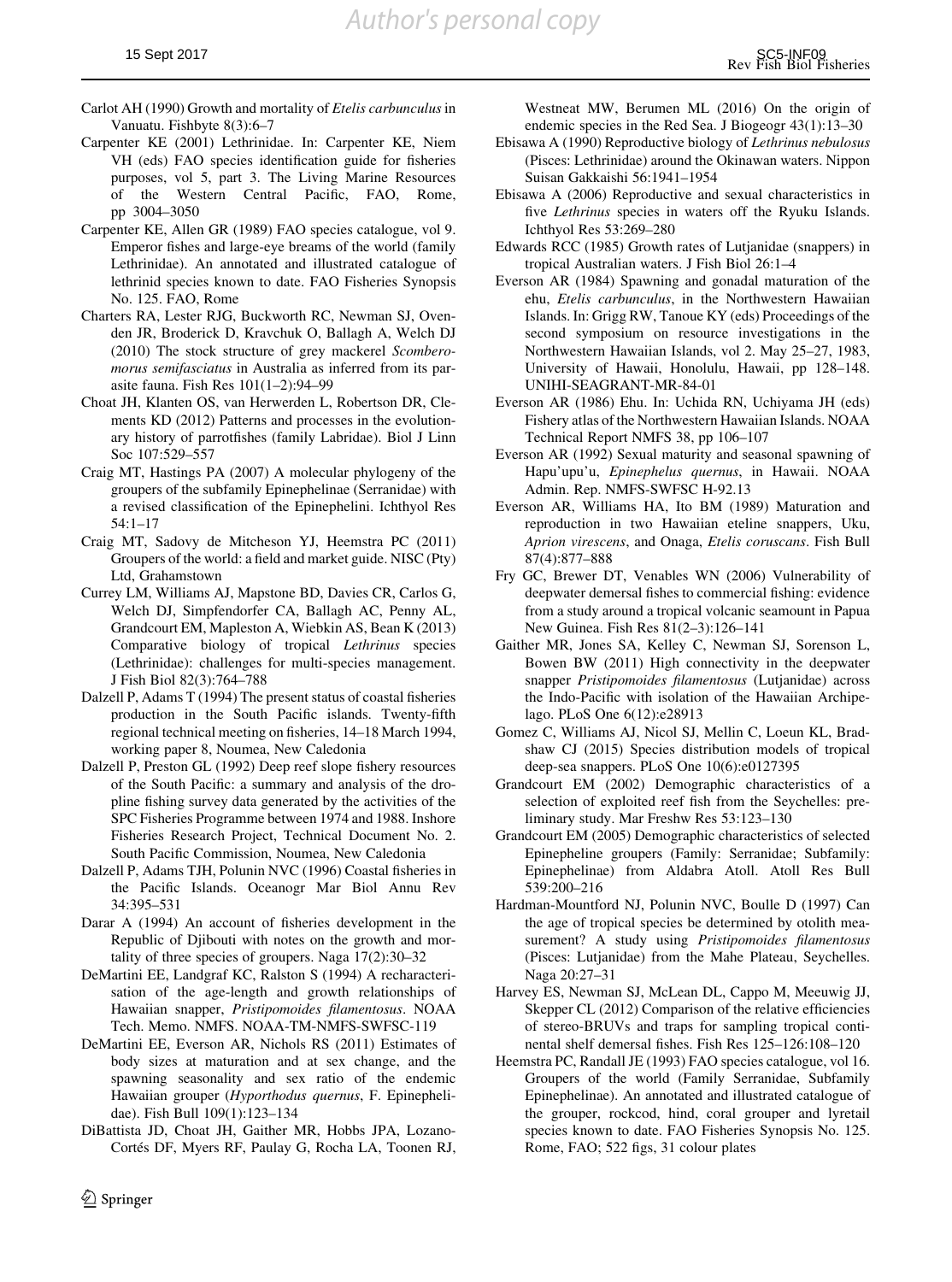*Author's personal copy*

- <span id="page-25-0"></span>Heupel MR, Williams AJ, Welch DJ, Davies CR, Penny A, Kritzer JP, Marriott RJ, Mapstone BD (2010) Demographic characteristics of exploited tropical lutjanids: a comparative analysis. Fish Bull 108(4):420–432
- Hoenig JM (1983) Empirical use of longevity data to estimate mortality rates. Fish Bull 82(1):898–902
- Itano DG (1996a) The development of small-scale fisheries for bottomfish in American Samoa (1961–1987). South Pacific Commission, Fisheries Newsletter #76
- Itano DG (1996b) The development of small-scale fisheries for bottomfish in American Samoa (1961–1987)—part 2. South Pacific Commission, Fisheries Newsletter #77
- Iwatsuki Y (2013) Review of the Acanthopagrus latus complex (Perciformes: Sparidae) with descriptions of three new species from the Indo-West Pacific Ocean. J Fish Biol 83(1):64–95
- Iwatsuki Y, Newman SJ, Russell BC (2015) Dentex carpenteri, a new species of deepwater seabream from Western Australia (Pisces: Sparidae). Zootaxa 3957(1):109–119
- Kami HT (1973) The Pristipomoides (Pisces: Lutjanidae) of Guam with notes on their biology. Micronesica 9(1): 97–117
- Kikkawa BS (1984) Maturation, spawning, and fecundity of opakapaka, Pristipomoides filamentosus, in the Northwestern Hawaiian Islands. In: Grigg RW, Tanoue KY (eds) Proceedings of the second symposium on resource investigations in the Northwestern Hawaiian Islands, vol 2, May 25–27, 1983. University of Hawaii, Honolulu, Hawaii, pp 149–160. UNIHI-SEAGRANT-MR-84-01
- Kitajima C, Takaya M, Tsukasima Y, Arakawa T (1991) Development of eggs, larvae and juveniles of the grouper, Epinephelus septemfasciatus, reared in the laboratory. Jpn J Ichthyol 38(1):47–55
- Kramer SH, Kramer SH, Newman SJ (1994) New deepwater fish records from the Great Barrier Reef, Australia. Pac Sci 48:70–79
- Langi S (1990) The applicability of ELEFAN for use in analysing three species of deepwater snappers in Tonga (Etelis coruscans, Pristipomoides flavipinnis and P. filamentosus, Fam. Lutjanidae). Fishbyte 8(1):21–25
- Langi VA, Langi SA (1987) A stock assessment programme on the bottom fishes of the seamounts, Kingdom of Tonga: the first 9 months. Fishbyte 5(3):6–11
- Leis JM (1987) Review of the early life history of tropical groupers (Serranidae) and snappers (Lutjanidae). In: Polovina JJ, Ralston S (eds) Tropical snappers and groupers: biology and fisheries management. Westview Press, Boulder, pp 189–237
- Leis JM (2005) A larva of the eteline lutjanid, Randallichthys filamentosus (Pisces: Perciformes), with comments on phylogenetic implications of larval morphology of basal lutjanids. Zootaxa 1008:57–64
- Leis JM, Carson-Ewart BM (2004) The larvae of Indo-Pacific coastal fishes: an identification guide to marine fish larvae, 2nd edn. Brill, Leiden
- Leis JM, Lee K (1994) Larval development in the lutjanid subfamily Etelinae (Pisces): the genera Aphareus, Aprion, Etelis and Pristipomoides. Bull Mar Sci 55(1):46–125
- Leis JM, Bullock S, Bray DJ, Lee K (1997) Larval development in the lutjanid subfamily Apsilinae (Pisces): the genus Paracaesio. Bull Mar Sci 61(3):697–742
- Loeun KL, Goldstien S, Gleeson D, Nicol SJ, Bradshaw CJA (2014) Limited genetic structure among broad-scale regions for two commercially harvested, tropical deepwater snappers in New Caledonia. Fish Sci 80(1):13–19
- Lokani P, Pitiale H, Richards A, Tiroba G (1990) Estimation of the unexploited biomass and maximum sustainable yield for the deep reef demersal fishes in Papua New Guinea. In: Polovina JJ, Shomura RS (eds) United States Agency for International Development and National Marine Fisheries Service Workshop on tropical fish stock assessment, 5–26 July 1989, Honolulu, Hawaii, pp 29–55. NOAA-TM-NMFS-SSWFSC-148
- Loubens G (1980) Biologie de quelques especes de poissons du lagon Neo-Caledonian. III. Croissance. Cahiers de l'Indo-Pac 2:101–153
- Mant JC, Moran MJ, Newman SJ, Hesp SA, Hall NG, Potter IC (2006) Biological characteristics and mortality of western butterfish (Pentapodus vitta), an abundant bycatch species of prawn trawling and recreational fishing in a large subtropical embayment. Fish Bull 104(4):512–520
- Marriott RJ, Jarvis NDC, Adams DJ, Gallash AE, Norriss J, Newman SJ (2010) Maturation and sexual ontogeny in the spangled emperor Lethrinus nebulosus. J Fish Biol 76(6):1396–1414
- Marriott RJ, Adams DJ, Jarvis NDC, Moran MJ, Newman SJ, Craine M (2011) Age-based demographic assessment of fished stocks of spangled emperor, Lethrinus nebulosus in the Gascoyne Bioregion of Western Australia. Fish Manag Ecol 18(2):89–103
- Martin J, Keag M, Newman S, Wakefield C (2014) Goldband Snapper Pristipomoides multidens. In: Flood M, Stobutzki I, Andrews J, Ashby C, Begg G, Fletcher R, Gardner C, Georgeson L, Hansen S, Hartmann K, Hone P, Horvat P, Maloney L, McDonald B, Moore A, Roelofs A, Sainsbury K, Saunders T, Smith T, Stewardson C, Stewart J, Wise B (eds) Status of key Australian fish stocks reports 2014. Fisheries Research and Development Corporation, Canberra, pp 515–522
- Mees CC (1993) Population biology and stock assessment of Pristipomoides filamentosus on the Mahe Plateau, Seychelles. J Fish Biol 43:695–708
- Mees CC, Rousseau JA (1997) The potential yield of the lutjanid fish Pristipomoides filamentosus from the Mahé Plateau, Seychelles: managing with uncertainty. Fish Res 33:73–87
- Merritt DW, Donovan MK, Kelley C, Waterhouse L, Parke M, Wong K, Drazen JC (2011) Botcam: a baited camera system for non-extractive monitoring of bottomfish species. Fish Bull 109:56–67
- Misa WFXE, Drazen JC, Kelley CD, Moriwake VN (2013) Establishing species-habitat associations for 4 eteline snappers with the use of a baited stereo-video camera system. Fish Bull 111(4):293–308
- Moffitt RB (2006) Biological data and stock assessment methodologies for deep-slope bottomfish resources in the Hawaiian archipelago. In: Shotton R (ed) Deep Sea 2003: conference on the governance and management of deepsea fisheries. Part 2: conference poster papers and workshop papers. Queenstown, New Zealand, 1–5 December 2003 and Dunedin, New Zealand, 27–29 November 2003. FAO fisheries proceedings No. 3/2. FAO, Rome, pp 301–308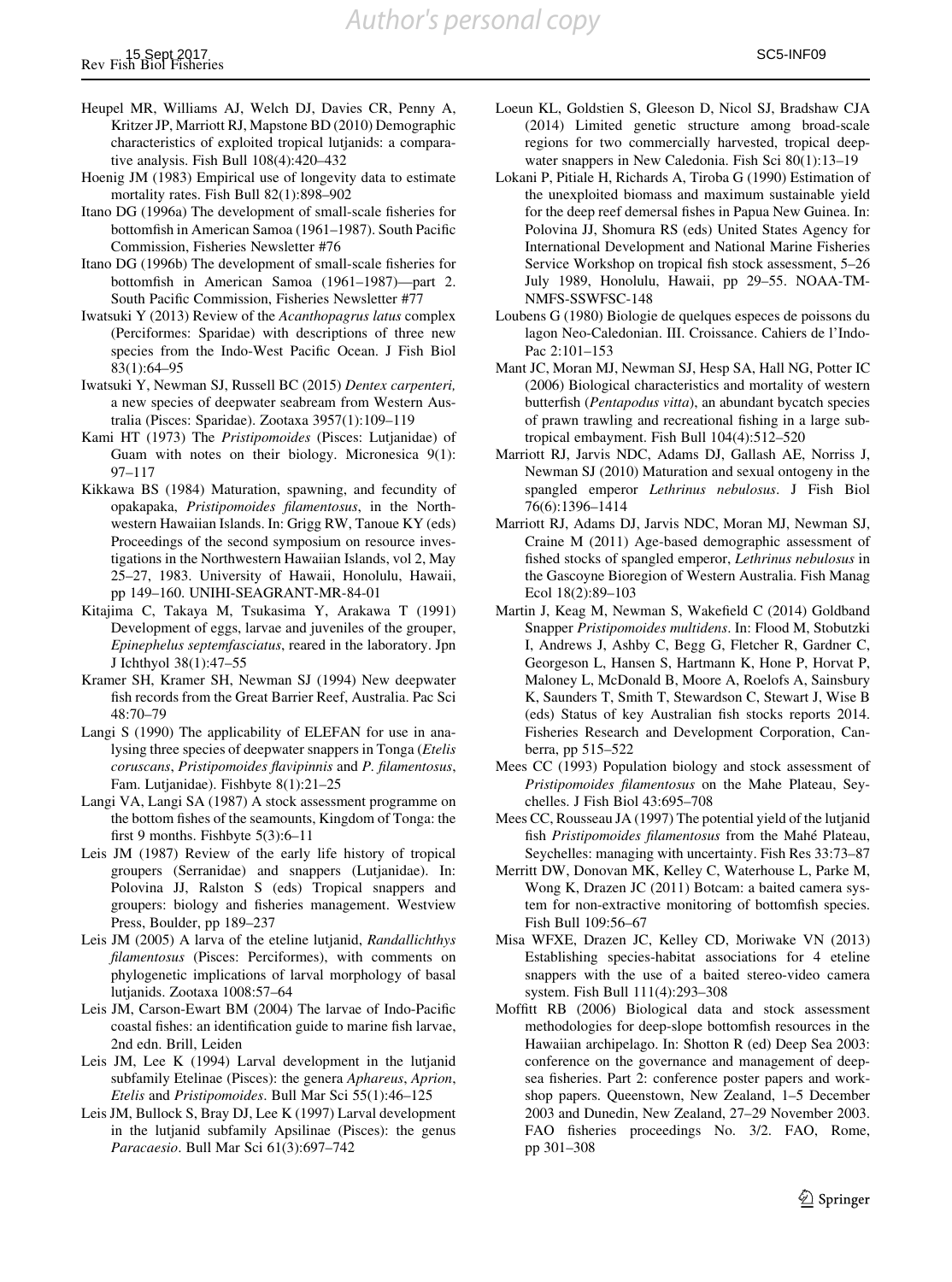- <span id="page-26-0"></span>Moffitt RB, Parrish FA (1996) Habitat and life history of juvenile Hawaiian pink snapper, Pristipomoides filamentosus. Pac Sci 50(4):371–381
- Mohsin AKM, Ambak MA (1996) Marine fishes and fisheries of Malaysia and neighbouring countries. Universiti Pertanian Malaysia Press, Serdang
- Moore C, Drazen JC, Radford BT, Kelley C, Newman SJ (2016) Improving essential fish habitat designation to support sustainable ecosystem-based fisheries management. Mar Policy 69:32–41
- Nanami A (2011) Size composition and reproductive biology of the ornate jobfish Pristipomoides argyrogrammicus (Lutjanidae) off Ishigaki Island, Okinawa. Ichthyol Res 58:310–314
- Newman SJ (2002a) Growth, age estimation and preliminary estimates of longevity and mortality of the Moses perch, Lutjanus russelli (Indian Ocean form), from continental shelf waters off north-western Australia. Asian Fish Sci 15(3):283–293
- Newman SJ (2002b) Age, growth, mortality and population characteristics of the pearl perch, Glaucosoma buergeri Richardson 1845, from deeper continental shelf waters off the Pilbara coast of north-western Australia. J Appl Ichthyol 18(2):95–101
- Newman SJ (2006) Research and management systems for tropical deepwater demersal fish resources—a case study from northwestern Australia. In: Shotton R (ed) Deep Sea 2003: conference on the governance and management of deep-sea fisheries. Part 2: conference poster papers and workshop papers. Queenstown, New Zealand, 1–5 December 2003 and Dunedin, New Zealand, 27–29 November 2003. FAO fisheries proceedings. No. 3/2. FAO, Rome, pp 221–233
- Newman SJ (2009) First record of the rare Randall's snapper, Randallichthys filamentosus, (Perciformes: Lujanidae) from the eastern Indian Ocean (north-western Australia). J Fish Biol 75(6):1513–1517
- Newman SJ, Dunk IJ (2002) Growth, age validation, mortality, and other population characteristics of the red emperor snapper, Lutjanus sebae (Cuvier, 1828), off the Kimberley coast of North-Western Australia. Estuar Coast Shelf Sci 55(1):67–80
- Newman SJ, Dunk IJ (2003) Age validation, growth, mortality, and additional population parameters of the goldband snapper (Pristipomoides multidens) off the Kimberley coast of northwestern Australia. Fish Bull 101:116–128
- Newman SJ, Williams DMcB (1996) Variation in reef associated assemblages of the Lutjanidae and Lethrinidae at different distances offshore in the central Great Barrier Reef. Environ Biol Fish 46(2):123–138
- Newman SJ, Williams DMcB, Russ GR (1996a) Age validation, growth and mortality rates of the tropical snappers (Pisces: Lutjanidae), Lutjanus adetii (Castelnau, 1873) and L. quinquelineatus (Bloch, 1790) from the central Great Barrier Reef, Australia. Mar Freshw Res 47(4):575–584
- Newman SJ, Williams DMcB, Russ GR (1996b) Variability in the population structure of Lutjanus adetii (Castelnau, 1873) and L. quinquelineatus (Bloch, 1790) among reefs in the central Great Barrier Reef, Australia. Fish Bull 94(2):313–329
- Newman SJ, Steckis RA, Edmonds JS, Lloyd J (2000a) Stock structure of the goldband snapper, Pristipomoides multidens (Pisces: Lutjanidae) from the waters of northern and western Australia by stable isotope ratio analysis of sagittal otolith carbonate. Mar Ecol Prog Ser 198:239–247
- Newman SJ, Cappo M, Williams DMcB (2000b) Age, growth and mortality of the stripey, Lutjanus carponotatus (Richardson) and the brown-stripe snapper, L. vitta (Quoy and Gaimard) from the central Great Barrier Reef, Australia. Fish Res 48(3):263–275
- Newman SJ, Evans D, Ashworth R (2000c) Assessment of the outer-shelf fishery resources off the Pilbara coast of tropical Western Australia. Final Report to the Fisheries Research and Development Corporation (FRDC) on Project No. 97/138
- Newman SJ, Moran MJ, Lenanton RCJ (2001) Stock assessment of the outer-shelf species in the Kimberley region of tropical Western Australia. Final Report to the Fisheries Research and Development Corporation (FRDC) on Project No. 97/136
- Newman SJ, Buckworth RC, Mackie M, Lewis PD, Wright IW, Williamson PC, Bastow PD, Ovenden JR (2009) Spatial subdivision among assemblages of Spanish mackerel, Scomberomorus commerson (Pisces: Scombridae) across northern Australia: implications for fisheries management. Glob Ecol Biogeogr 18(6):711–723
- Newman SJ, Skepper CL, Wakefield CB (2010) Age estimation and otolith characteristics of an unusually old, red emperor snapper (Lutjanus sebae) captured off the Kimberley coast of north-western Australia. J Appl Ichthyol 26(1):120–122
- Newman S, Holmes B, Martin J, McKey D, Skepper C, Wakefield C (2012) Goldband Snapper Pristipomoides multidens. In: Flood M, Stobutzki I, Andrews J, Begg G, Fletcher W, Gardner C, Kemp J, Moore A, O'Brien A, Quinn R, Roach J, Rowling K, Sainsbury K, Saunders T, Ward T, Winning M (eds) Status of key Australian fish stocks reports 2012. Fisheries Research and Development Corporation, Canberra, pp 318–324
- Newman SJ, Bellchambers L, Skepper C, Evans S, Wallis D (2014a) Indian Ocean territories fishery status report. In: Fletcher WJ, Santoro K (eds) Status reports of the Fisheries and Aquatic Resources of Western Australia 2013/14: the state of the fisheries. Department of Fisheries, Perth, pp 338–343
- Newman SJ, Wakefield C, Skepper C, Boddington D, Blay N, Jones R, Wallis D (2014b) North Coast demersal fisheries status report. In: Fletcher WJ, Santoro K (eds) Status reports of the Fisheries and Aquatic Resources of Western Australia 2013/14: the state of the fisheries. Department of Fisheries, Perth, pp 192–209
- Newman SJ, Wakefield CB, Williams AJ, O'Malley JM, Nicol SJ, DeMartini EE, Halafihi T, Kaltavara J, Humphreys RL, Taylor BM, Andrews AH, Nichols RS (2015) International workshop on methodological evolution to improve estimates of life history parameters and fisheries management of data-poor deep-water snappers and groupers. Mar Policy 60:182–185
- Nguyen HM, Rountrey AN, Meeuwig JJ, Coulson PG, Feng M, Newman SJ, Waite AM, Wakefield CB, Meekan MG (2015) Growth of a deep-water, predatory fish is influenced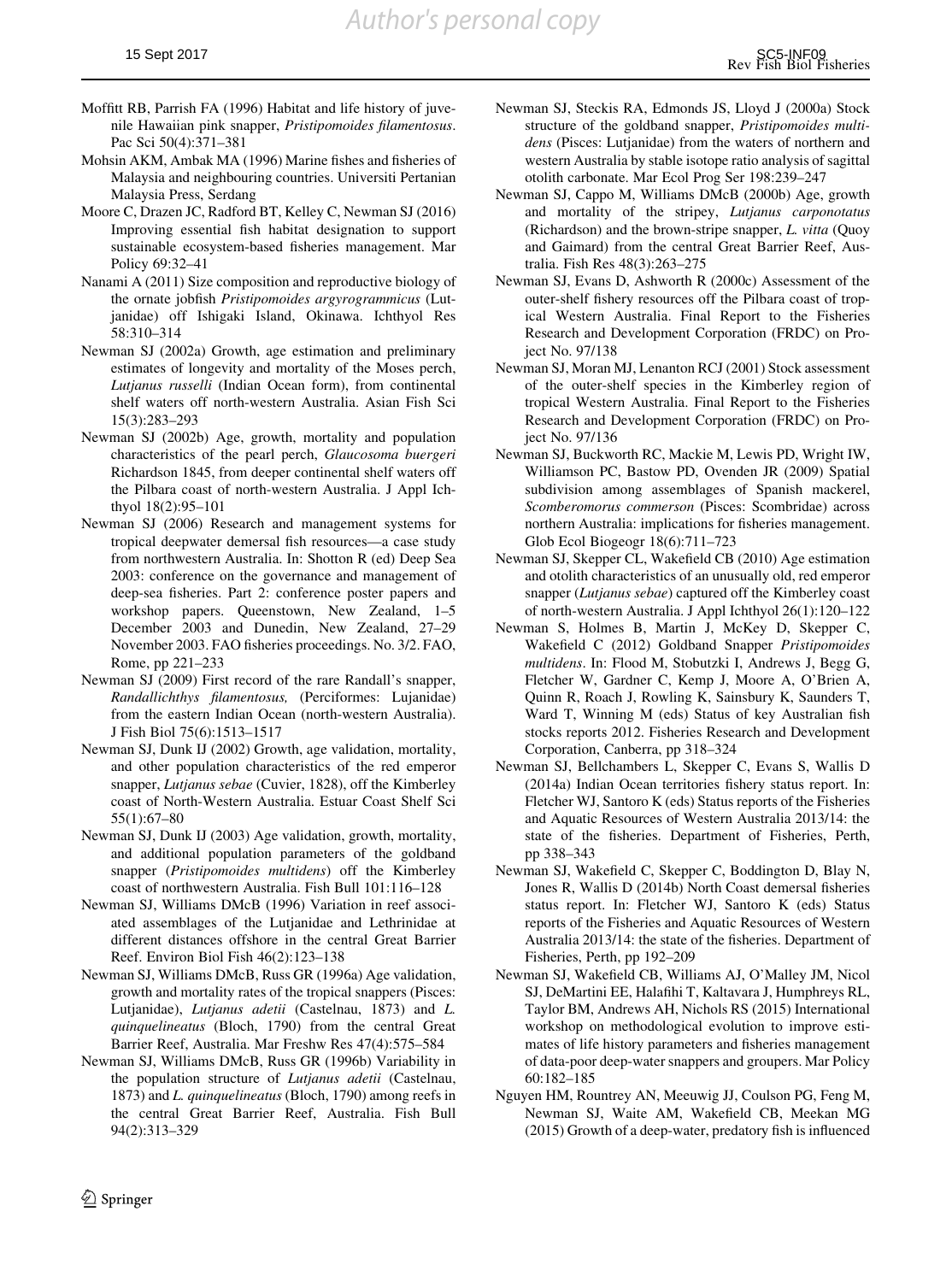<span id="page-27-0"></span>by the productivity of a boundary current system. Sci Rep 5:9044

- Nichols RS, DeMartini EE (2008) Preliminary estimates of age and growth for the endemic Hawai'ian grouper (Hapu'upu'u, Epinephelus quernus, F. Serranidae). Pacific Islands Fisheries Science Center, National Marine Fisheries Service, NOAA, Honolulu. Pacific Islands Fisheries Science Center Administrative Report H-08-06
- Northern Territory Government (2014) Fishery status reports 2012. Northern Territory Government, Department of Primary Industry and Fisheries. Fishery Report No. 113
- O'Malley J (2015) A review of the Cooperative Hawaiian Bottomfish Tagging Program of the Pacific Islands Fisheries Science Center and the Pacific Islands Fisheries Group. Pacific Islands Fish. Sci. Cent., Natl. Mar. Fish. Serv., NOAA, Honolulu, HI 96818-5007. Pacific Islands Fish. Sci. Cent. Admin. Rep. H-15-05
- Ong JJL, Rountrey AN, Meeuwig JJ, Newman SJ, Zinke J, Meekan MG (2015) Contrasting environmental drivers of adult and juvenile growth in a marine fish: implications for the effects of climate change. Sci Rep 5:10859
- Ong JJL, Rountrey AN, Zinke J, Meeuwig JJ, Grierson PF, O'Donnell AJ, Newman SJ, Lough JM, Trougan M, Meekan MG (2016) Evidence for climate-driven synchrony of marine and terrestrial ecosystems in northwest Australia. Glob Change Biol. doi[:10.1111/gcb.13239](http://dx.doi.org/10.1111/gcb.13239)
- Oommen VP (1976) An account of the fishery and biology of the Velameen Pristipomoides argyrogrammicus (Valenciennes). J Mar Biol Ass India 18(3):469–475
- Ovenden JR, Lloyd J, Newman SJ, Keenan CP, Slater LS (2002) Spatial genetic subdivision between northern Australian and southeast Asian populations of Pristipomoides multidens: a tropical marine reef fish species. Fish Res 59:57–69
- Ovenden JR, Salini J, O'Connor S, Street R (2004) Pronounced genetic population structure in a potentially vagile fish species (Pristipomoides multidens, Teleostei; Perciformes; Lutjanidae) from the East Indies triangle. Mol Ecol 13(7):1991–1999
- Parrish FA, Hayman NT, Kelley C, Boland RC (2015) Acoustic tagging and monitoring of cultured and wild juvenile crimson jobfish (Pristipomoides filamentosus) in a nursery habitat. Fish Bull 113:231–241
- Pilling GM, Millner RS, Easey MW, Mees CC, Rathacharen S, Azemia R (2000) Validation of annual growth increments in the otoliths of the lethrinid Lethrinus mahsena and the lutjanid Aprion virescens from sites in the tropical Indian Ocean, with notes on the nature of growth increments in Pristipomoides filamentosus. Fish Bull 98:600–611
- Pinsky ML, Worm B, Fogarty MJ, Sarmiento JL, Levin SA (2013) Marine taxa track local climate velocities. Science 341(6151):1239–1242
- Polovina JJ, Ralston S (1986) An approach to yield assessment for unexploited resources with application to the deep slope fishes of the Marianas. Fish Bull 84:759–770
- Ralston S (1980) An analysis of the Hawaiian offshore handline fishery: a progress report. In Grigg RW, Pfund RT (eds) Proceedings of the symposium on status of resource investigations in the Northwestern Hawaiian Islands, pp 204–215. Univ. Hawaii Sea Grant Misc. Rep. UNIHI-Seagrant-MR-80-04
- Ralston S (1987) Mortality rates of snappers and groupers. In: Polovina JJ, Ralston S (eds) Tropical snappers and groupers: biology and fisheries management. Westview Press, Boulder, pp 375–404
- Ralston S, Miyamoto GT (1981) Estimation of the age of a tropical reef fish using the density of daily growth increments. In: Gomez ED, Birkeland CE, Buddemeier RW, Johannes RE, Marsh JA Jr, Tsuda RT (eds) The reef and man. Proceedings of the fourth international coral reef symposium, vol 1. Marine Science Center, Univ. Philippines, Manila, pp 83–88
- Ralston S, Miyamoto GT (1983) Analyzing the width of daily otolith increments to age the Hawaiian snapper, Pristipomoides filamentosus. Fish Bull 81(3):523–535
- Ralston S, Williams HA (1988) Depth distributions, growth, and mortality of deep slope fishes from the Mariana Archipelago. NOAA Tech. Memo. NMFS. NOAA-TM-NMFS-SWFC-113
- Ralston S, Williams HA (1989) Numerical integration of daily growth increments: an efficient means of ageing tropical fishes for stock assessment. Fish Bull 87(1):1–16
- Randall JE, Heemstra PC (1991) Revision of Indo-Pacific Groupers (Perciformes:Serranidae:Epinephelinae), with descriptions of five new species. Indo-Pac Fish 20:1–296
- Richards AH (1987) Aspects of the biology of some deep water bottomfish in Papua New Guinea with special reference to Pristipomoides multidens (Day). Fisheries Research and Surveys Branch, Department of Primary Industry, Port Moresby, Papua New Guinea. Report No. 87-01
- Rowling KR (1996) Assessment of the NSW dropline fishery. Progress report—1993 to 1995. NSW Fisheries Research Institute, Cronulla
- Sadovy de Mitcheson Y, Liu M (2008) Functional hermaphroditism in teleosts. Fish Fish 9:1–43
- Sanders MJ, Carrara G, Lablache G (1988) Preliminary assessment for the brownspotted grouper Epinephelus chlorostigma occurring on the Mahé Plateau (Seychelles). In: Sanders MJ, Sparre P, Venema SC (eds) Proceedings of the workshop on the assessment of the fishery resources in the Southwest Indian Ocean, pp 268–277. FAO/UNDP: RAF/79/065/WP/41/88/E. [http://www.fao.org/docrep/](http://www.fao.org/docrep/field/303859/30385900.htm%23Contents) [field/303859/30385900.htm#Contents](http://www.fao.org/docrep/field/303859/30385900.htm%23Contents)
- Santana-Garcon J, Leis JM, Newman SJ, Harvey ES (2014a) Presettlement schooling behaviour of a priacanthid, the Purplespotted Bigeye Priacanthus tayenus (Priacanthidae: Teleostei). Environ Biol Fish 97(3):277–283
- Santana-Garcon J, Newman SJ, Harvey ES (2014b) Development and validation of a mid-water baited stereo-video technique for investigating pelagic fish assemblages. J Exp Mar Biol Ecol 452:82–90
- SEAFDEC (2013) Fishery statistical bulletin of Southeast Asia 2011. Southeast Asian Fisheries Development Center, Bangkok
- Shaklee JB, Samollow PB (1984) Genetic variation and population structure in a deepwater snapper, Pristipomoides filamentosus, in the Hawaiian Archipelago. Fish Bull 82:703–713
- Smith MK (1992) Regional differences in otolith morphology of the deep slope red snapper Etelis carbunculus. Can J Fish Aquat Sci 49(4):795–804